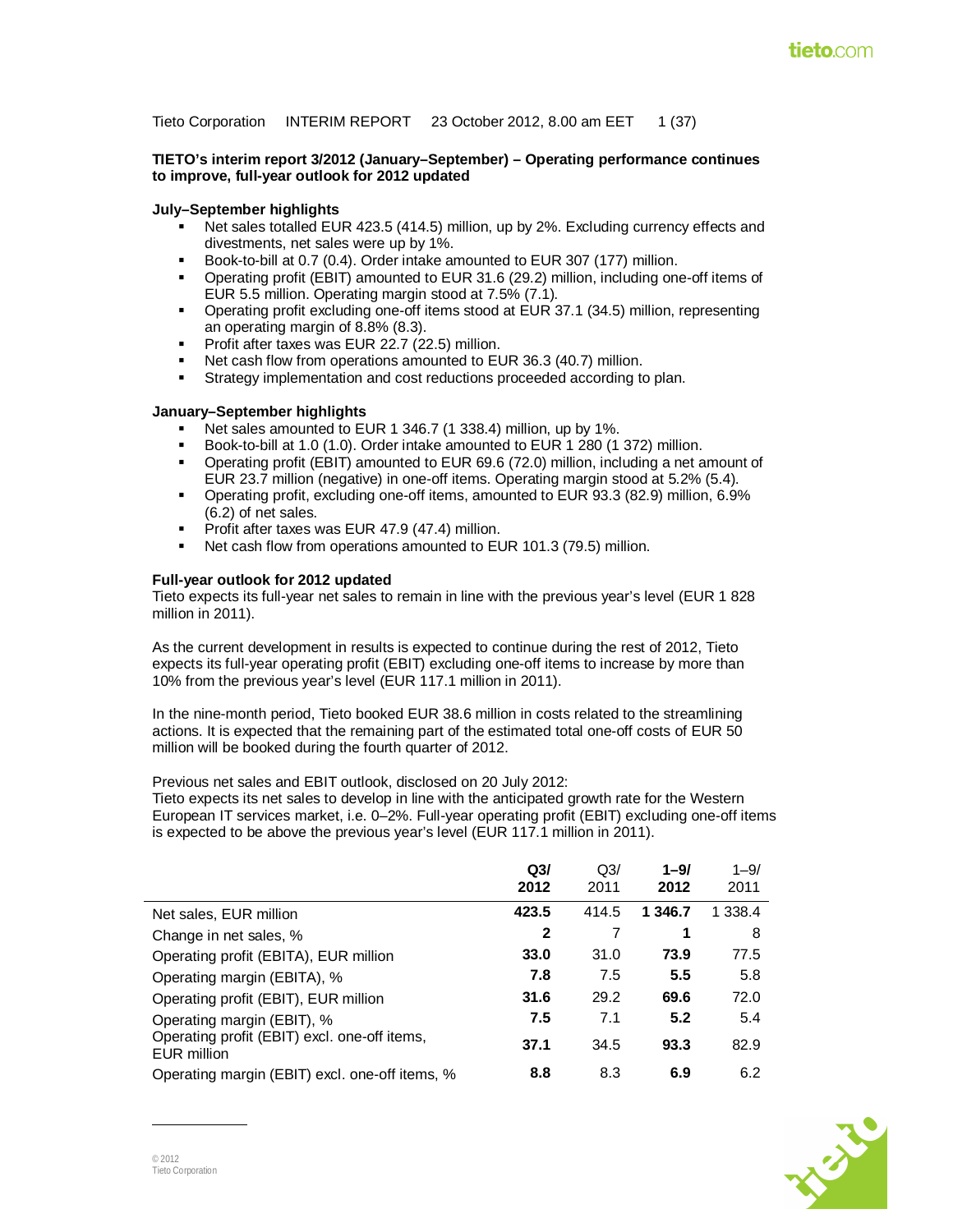Tieto Corporation INTERIM REPORT 23 October 2012, 8.00 am EET 2 (37)

| Profit after taxes, EUR million                 | 22.7  | 22.5   | 47.9  | 47.4   |
|-------------------------------------------------|-------|--------|-------|--------|
| Net cash flow from operations, EUR million      | 36.3  | 40.7   | 101.3 | 79.5   |
| EPS, EUR                                        | 0.32  | 0.31   | 0.67  | 0.66   |
| Return on equity, 12-month rolling, %           | 10.7  | 8.9    | 10.7  | 8.9    |
| Return on capital employed, 12-month rolling, % | 17.6  | 16.1   | 17.6  | 16.1   |
| Investments, EUR million                        | 15.6  | 11.2   | 43.6  | 89.8   |
| Interest-bearing net debt, EUR million          | 59.0  | 111.9  | 59.0  | 111.9  |
| Gearing, %                                      | 10.2  | 20.4   | 10.2  | 20.4   |
| Net debt/EBITDA                                 | 0.3   | 0.7    | 0.3   | 0.7    |
| Personnel on 30 Sep                             | 17404 | 18 145 | 17404 | 18 145 |

Comment regarding the interim report by **Kimmo Alkio**, President and CEO: "I am pleased with Tieto's third-quarter performance as our operating profit excluding restructuring costs increased by 8%. This confirms that we are steadily improving our results and implementing the targeted cost reduction measures as one of the elements of our strategy. During the recent months, our customer satisfaction has also developed positively, as our annual customer experience survey indicates that Tieto has shown a clear improvement in overall quality.

We have also initiated activities to speed up the implementation of the Consulting and System Integration business, while accelerating our Managed Services offshore deliveries to strengthen our competitiveness. Despite flat full-year revenue projections, we expect that our current momentum in improving our financial performance will continue during the rest of the year. Towards the end of the year, preparations to take our new operating model into use at the beginning of 2013 will also remain in our focus."

## **MARKET DEVELOPMENT**

Tieto continues to closely monitor the European macroeconomic environment and its impact on IT spending. The growth rates of the Nordic economies have been down, but the IT services market in Tieto's core countries has remained relatively stable. Analysts' expectations of flat IT services have not materialized, and industry analysts currently estimate that the IT services market in the Nordic countries will grow by 2–3% in 2012, with IT outsourcing as the main source of growth.

Slowdown of economies might affect IT services market in 2013, with twofold impacts. Typically, the market for project services is declining, while activity in outsourcing services is picking up as customers are seeking to cut costs and improve productivity. The overall IT services market may reflect cautiousness at the beginning of 2013, although this is not evident in the estimates of industry analysts. Estimates for 2013 are slightly higher than those for 2012.

One of the major ongoing trends is the adoption of mobile services. Mobile services are supporting the increasing need for enterprises to cater to a more mobile user base, including business-to-business, business-to-consumer and business-to-employee environments. Another rapidly expanding area is the incorporation of Business Intelligence and analytics as part of outsourcing services. Enterprises are increasingly looking to leverage analytics to mine data for a variety of reasons, from improving operations to identifying new markets and opportunities.

Companies are actively developing their ICT infrastructure and application environments. Applications and ICT infrastructure are increasingly moving towards web-based scalable delivery models. Many businesses are taking a hybrid approach to cloud services, i.e. combining cloud services with a variety of legacy systems that continue to support mission-critical processes. As reducing the cost of IT is still on customers' agendas, the outsourcing of ICT infrastructure, application management and business processes is expected to remain the strongest area.

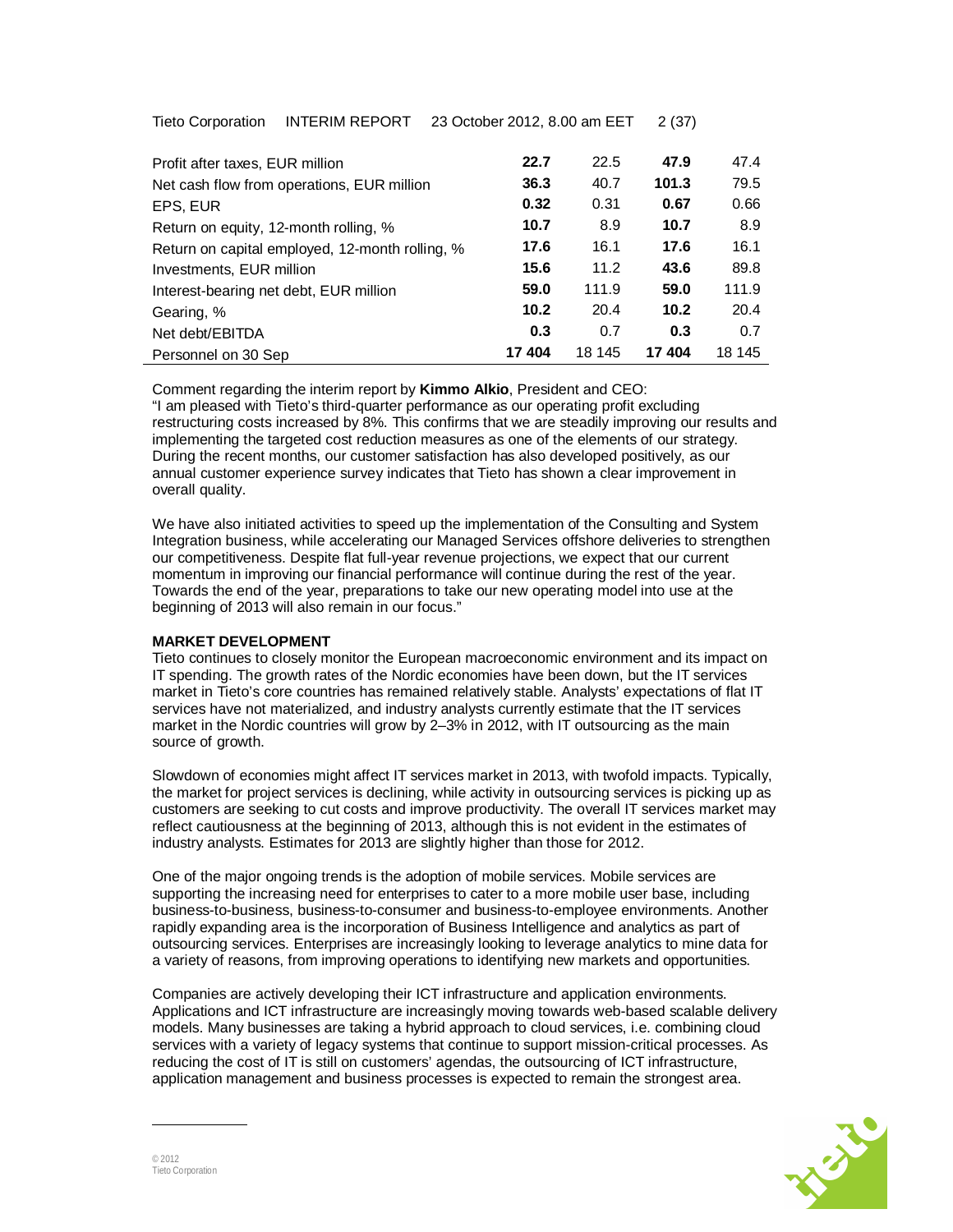IT as a Service delivery models are starting to gradually replace traditional IT projects and this change may affect revenue and profit patterns as well. Typically, services are provided over several years and payments are scheduled over time. In the short term, solutions provided to customers as a service may generate lower revenue than traditional projects. Furthermore, profits are distributed over time. That said, profitability typically either remains at the same level or improves over time as volumes grow.

The financial services sector is still under pressure, and customers in this area remain cautious. They focus only on their ongoing and most important projects and tend to revamp existing applications instead of replacing them. On the other hand, the need to cut spending and to harmonize existing IT systems maintains high interest in outsourcing and IT as a Service delivery models.

The telecom sector is affected by R&D budget cuts made by some vendors, intensifying the offshoring and supplier consolidation trends. The market for mobile devices is still affected by fierce competition between device manufacturers seeking to gain market share and launch attractive new products with the latest technology platforms. In the network equipment manufacturers segment, the main driver is the increase in wireless traffic. Innovativeness and productivity combined with cost efficiency have remained two of the key drivers for telecom R&D. Some R&D service providers are still pricing their services aggressively to defend their position.

The manufacturing sector is typically sensitive to economic downturn, but until now, demand for IT services has remained relatively stable. Demand is based on the need to cut costs and improve business processes and service deliveries. In the healthcare and welfare sector, there is strong demand for new solutions helping to meet increasing service demand and integration of health and social care systems across primary care, hospital care and welfare services. Despite tight budgets, demand in the public sector has remained healthy.

In **Finland and the Baltic countries**, the IT services market is stable. The Finnish IT services market is expected to grow by 2–3% in 2012. In the public sector, the expected decrease in IT spending has not materialized, but the market outlook for 2012 is positive as productivity improvements will be sought from ICT development and outsourcing. Demand in the healthcare sector and the manufacturing sector has remained at a healthy level as well, whereas the financial sector continues to face challenges.

In **Scandinavia**, the Swedish IT market is estimated to grow by 2% in 2012. The growth rate is down from the previous year due to cost cutting and prolonged decision-making, especially in the financial sector. Healthy demand for IT services is expected to continue in the public and energy sectors. Price pressure has remained strong in basic services, particularly in large centralized procurement processes. In Norway, the IT market has remained active, fuelled by the energy sector. Advanced metering infrastructure is a growth driver, although the large-scale procurement process in Norway has been pushed back and will potentially be started again at the turn of the year.

In **Central Europe & Russia**, the IT services market is affected by the economic downturn, but demand for services driving cost reductions and efficiency improvements has remained stable. In Germany, growth in demand is anticipated to be in line with the Western European IT services market, i.e. around 2% in 2012. In Russia, market growth is expected to be faster, and may even reach double digits.

#### **COMPANY STRATEGY AND FINANCIAL TARGETS**

In March 2012, Tieto revised its strategy for 2012–2016. The company will build its competitiveness and future growth through industry expertise, geographical focus and simplified operations.

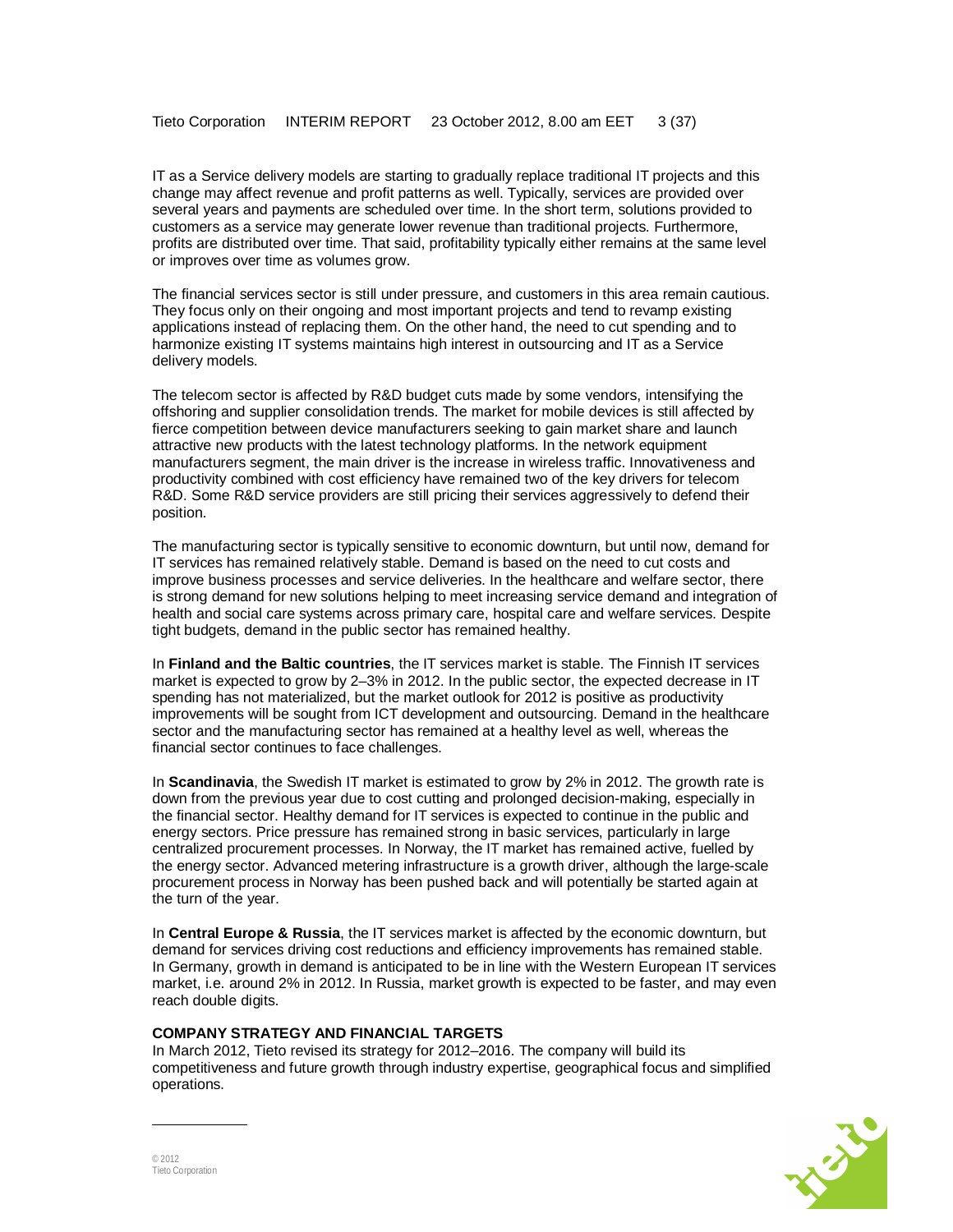Tieto's strategic core choices, as communicated at the time of strategy launch, are:

- Reinforcing industry expertise Building on the company's long customer relationships and understanding of the core process of customers
- Expanding to provide full life-cycle IT services Investments in Consulting and System Integration (CSI) capabilities
- Focusing on markets where Tieto can be in the Top 3. The Nordic countries are Tieto's current core market, building on the company's strengths in Finland and Sweden. In other countries the company will pursue focused operations based on selected industries, repeatable solutions and profitable operations.

In connection with the strategy revision, Tieto defined its financial targets for 2012–2016 and launched a programme to simplify its operations and achieve a competitive cost structure with a view to gaining annualized net savings of EUR 50 million by 2014. The financial targets are described in detail at www.tieto.com/Investors. One of the targets is to reach an operating margin (EBIT) of 10% during the strategy period 2012–2016. Key means of achieving the target level are described below.

Margin improvement enablers during 2012–2016

- the EUR 50 million cost programme to create a competitive cost structure, which is anticipated to drive an improvement of around 3 percentage points
- increase in the share of high-margin business
- improvements in quality
- increase in offshoring
- efficiency improvement in managed services through automation
- rationalization of the business portfolio

Factors straining margins during 2012–2016

- additional investments in the development of CSI business, offerings and the automation and industrialization of managed services
- price pressure
- salary inflation

Price pressure and salary inflation are anticipated to be offset by growing use of offshore resources as well as efficiency improvements in managed services.

With these measures, Tieto expects to achieve an EBIT margin of 10% during the strategy period.

## **IMPLEMENTATION OF STRATEGY AND COMPETITIVE COST STRUCTURE PROGRAMME**

In the first quarter, Tieto agreed to divest its financial services products business based in the UK and its Danish unions business. In the second quarter, the company decided to close down its global delivery centre for R&D services in Bangalore, India, during the second half of 2012. Going forward, operations in India will be based on one major site for IT services in Pune.

The company has been preparing for the full implementation of the new operating model, effective as of the beginning of 2013. In August, Tieto made management appointments in order to ensure the execution of the strategy based on this new model. The roles will be effective as of 1 January 2013. The composition of the new Leadership Team is described in the section entitled "Management".

During 2012, the focus has also been on the programme to create a competitive cost structure. Group-wide actions to reduce non-customer-centric work, cut overlapping tasks and improve productivity and the utilization rate are ongoing. The related personnel negotiations are expected to lead to a reduction of about 1 300 employees. The negotiations will be implemented in two

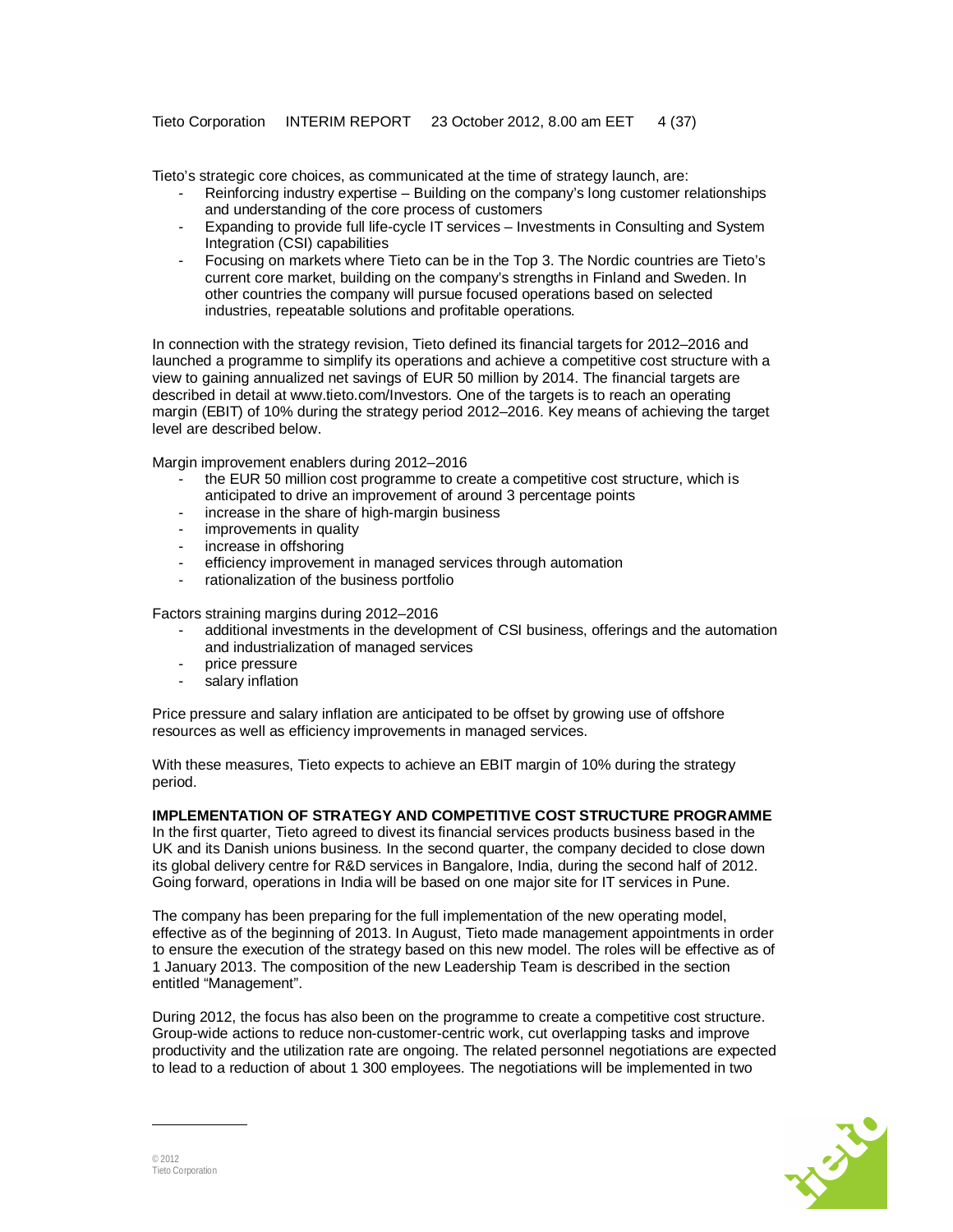phases, the first of which was concluded during the second quarter. The second phase was started in September and it will be completed by early 2013.

Owing to the actions taken during the nine-month period, Tieto has reduced a total of more than 1 100 positions, of which more than 350 in Finland, around 200 in Sweden, more than 150 in Germany and the rest in other countries. Of these redundancies, Product Engineering Solutions accounts for more than 350. During 2012, the number of full-time employees has decreased by a net amount of around 700. In addition to 1 100 job cuts, divestments have decreased the number of employees by close to 200. On the other hand, new outsourcing deals have added more than 300 employees and Tieto has recruited a total of close to 300 key competences.

The programme is proceeding on schedule and the company currently anticipates that around one third of the targeted annualized net savings of EUR 50 million will materialize in 2012. The full-year operating profit for 2014 is expected to see the full effect of the actions.

The successful implementation of the second phase in personnel negotiations is expected to yield further improvements in the cost structure and utilization rate. Additionally, growing use of offshore resources, especially in IT services, as well as further improvements in efficiency and productivity, are expected to contribute to improved profitability during the strategy period.

Industrialization and automation in managed services, a new operating model supporting efficient staffing of projects as well as changes in Tieto's business mix leveraging the company's repeatable solutions, for example, are expected to contribute to the company's productivity and utilization rate improvements. Further automation in managed services is expected to materialize largely during late 2013 and in 2014. Tieto is actively seeking to develop its operations during the strategy period in all of these areas to offset the negative impact of factors straining the margins, such as salary inflation and price erosion.

One-off costs related to the planned streamlining actions are estimated at around EUR 50 million. In the nine-month period, Tieto booked EUR 38.6 million in one-off costs, which were recognized mainly in personnel costs. It is expected that the remaining part of the EUR 50 million one-off costs will be booked during the fourth quarter of 2012.

In the first quarter, Tieto booked capital gains of EUR 15.4 million related to the divestment of the financial services products business in the UK and EUR 0.5 million in impairment related to the divestment of the Danish unions business.

#### **ORDER BACKLOG**

The order backlog, which only comprises services ordered with binding contracts, is solid. At the end of the period, the backlog amounted to EUR 1 652 (1 608) million. In total, 23% (24) of the backlog is expected to be invoiced during 2012. Third-quarter order intake amounted to EUR 307 (177) million and book-to-bill stood at 0.7 (0.4).

#### **FINANCIAL PERFORMANCE IN JULY–SEPTEMBER**

Third-quarter net sales amounted to EUR 423.5 (414.5) million. Currency changes had a positive impact of EUR 13 million on third-quarter net sales. On the other hand, the divestment of the financial services products business in the UK and the unions business in Denmark had a negative impact of around EUR 7 million on net sales. Excluding currency effects and divestments, net sales were up by 1%. Industry Solutions saw further good growth and the sales drop in Product Engineering Solutions stabilized during the quarter.

Third-quarter operating profit (EBIT) amounted to EUR 31.6 (29.2) million, representing a margin of 7.5% (7.1). Operating profit includes EUR 5.5 (5.3) million in one-off costs related to the streamlining actions. Operating profit excluding one-off items stood at EUR 37.1 (34.5) million, or 8.8% (8.3) of net sales. In the third quarter, subcontracting costs were down by around EUR 7 million, or by 17%. Additionally, currency changes had a positive impact of around EUR 3 million

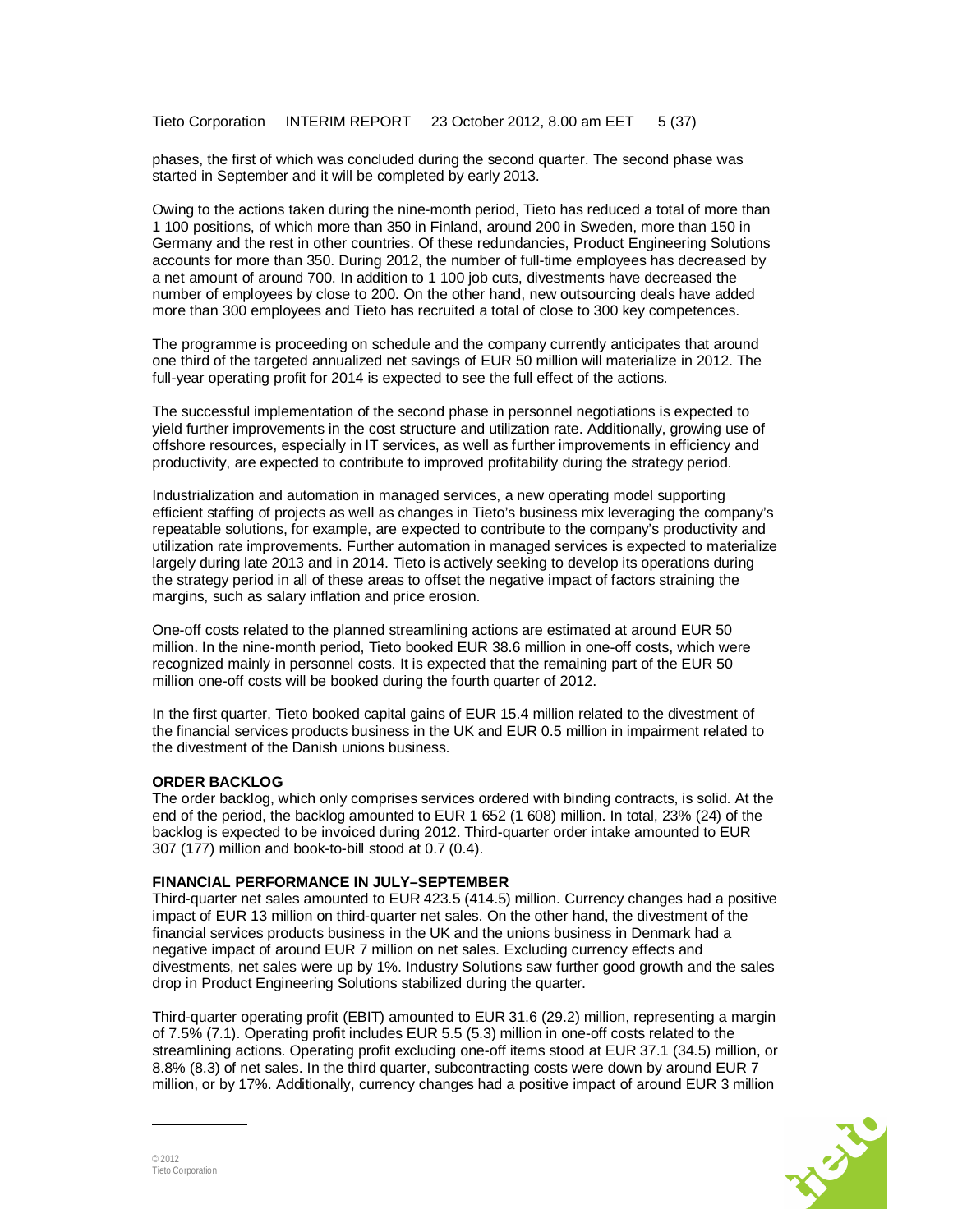Tieto Corporation INTERIM REPORT 23 October 2012, 8.00 am EET 6 (37)

on operating profit. On the other hand, divestments had a negative impact of close to EUR 2 million.

The programme to create a competitive cost structure proceeded according to plan. However, third-quarter personnel expenses excluding one-off costs and currency effects were up by 1%, mainly due to salary inflation and incentive accruals, which partly offset the positive impact of redundancies implemented during 2012. As planned, the second phase of the programme was started in the latter part of the quarter to achieve further improvements in the cost structure and utilization rate.

Depreciation amounted to EUR 21.8 (22.1) million. Net financial expenses stood at EUR 0.1 (1.3) million in the third quarter. Net interest expenses were EUR 0.9 (2.0) million and net gains from foreign exchange transactions EUR 0.9 (0.7) million. Other financial income and expenses amounted to EUR 0.1 (0.0) million.

Third-quarter earnings per share (EPS) totalled EUR 0.32 (0.31). Earnings per share excluding one-off items amounted to EUR 0.38 (0.37).

### **Financial performance by market unit**

|                                  | <b>Net sales</b><br>Q3/2012,<br><b>EUR million</b> | Net sales<br>Q3/2011,<br>EUR million | Change,<br>% | <b>Operating</b><br>margin<br>Q3/2012,<br>℅ | Operating<br>margin<br>Q3/2011,<br>% |
|----------------------------------|----------------------------------------------------|--------------------------------------|--------------|---------------------------------------------|--------------------------------------|
| Finland and the Baltic countries | 176                                                | 169                                  | 4            | 10.8                                        | 10.2                                 |
| Scandinavia                      | 129                                                | 120                                  | 8            | 6.3                                         | 5.0                                  |
| Central Europe & Russia          | 30                                                 | 31                                   | -4           | $-14.0$                                     | $-11.5$                              |
| Global Accounts                  | 150                                                | 162                                  | -7           | 7.7                                         | 7.4                                  |
| Group elimination                | -61                                                | -68                                  |              |                                             |                                      |
| Total                            | 423                                                | 415                                  | 2            | 7.5                                         | 7.1                                  |

## **Operating profit excluding one-off items by market unit**

|                                  | <b>Operating</b><br>profit excl.<br>one-off items<br>Q3/2012,<br><b>EUR million</b> | Operating<br>profit excl.<br>one-off items<br>Q3/2011,<br>EUR million | <b>Operating</b><br>margin excl.<br>one-off items<br>Q3/2012,<br>% | Operating<br>margin excl.<br>one-off items<br>Q3/2011,<br>$\%$ |
|----------------------------------|-------------------------------------------------------------------------------------|-----------------------------------------------------------------------|--------------------------------------------------------------------|----------------------------------------------------------------|
| Finland and the Baltic countries | 19.3                                                                                | 19.4                                                                  | 11.0                                                               | 11.5                                                           |
| Scandinavia                      | 10.7                                                                                | 8.6                                                                   | 8.3                                                                | 7.2                                                            |
| Central Europe & Russia          | $-3.2$                                                                              | $-3.6$                                                                | $-10.6$                                                            | $-11.4$                                                        |
| <b>Global Accounts</b>           | 12.9                                                                                | 12.5                                                                  | 8.6                                                                | 7.7                                                            |
| Steering Functions and Group     |                                                                                     |                                                                       |                                                                    |                                                                |
| Management                       | $-2.5$                                                                              | $-2.4$                                                                |                                                                    |                                                                |
| Total                            | 37.1                                                                                | 34.5                                                                  | 8.8                                                                | 8.3                                                            |

In **Finland and the Baltic countries**, higher volumes in outsourcing and the new deals made during the first half of 2012 contributed to growth. Positive sales development continued in most sectors, with the manufacturing, finance and public sectors enjoying the strongest growth. Thirdquarter operating profit amounted to EUR 19.0 (17.3) million, or 10.8% (10.2) of net sales. Operating profit excluding one-off items amounted to EUR 19.3 (19.4) million, or 11.0% (11.5) of net sales. Improved quality and higher net sales contributed to good profitability, but the improvement was partly offset by higher incentive accruals.

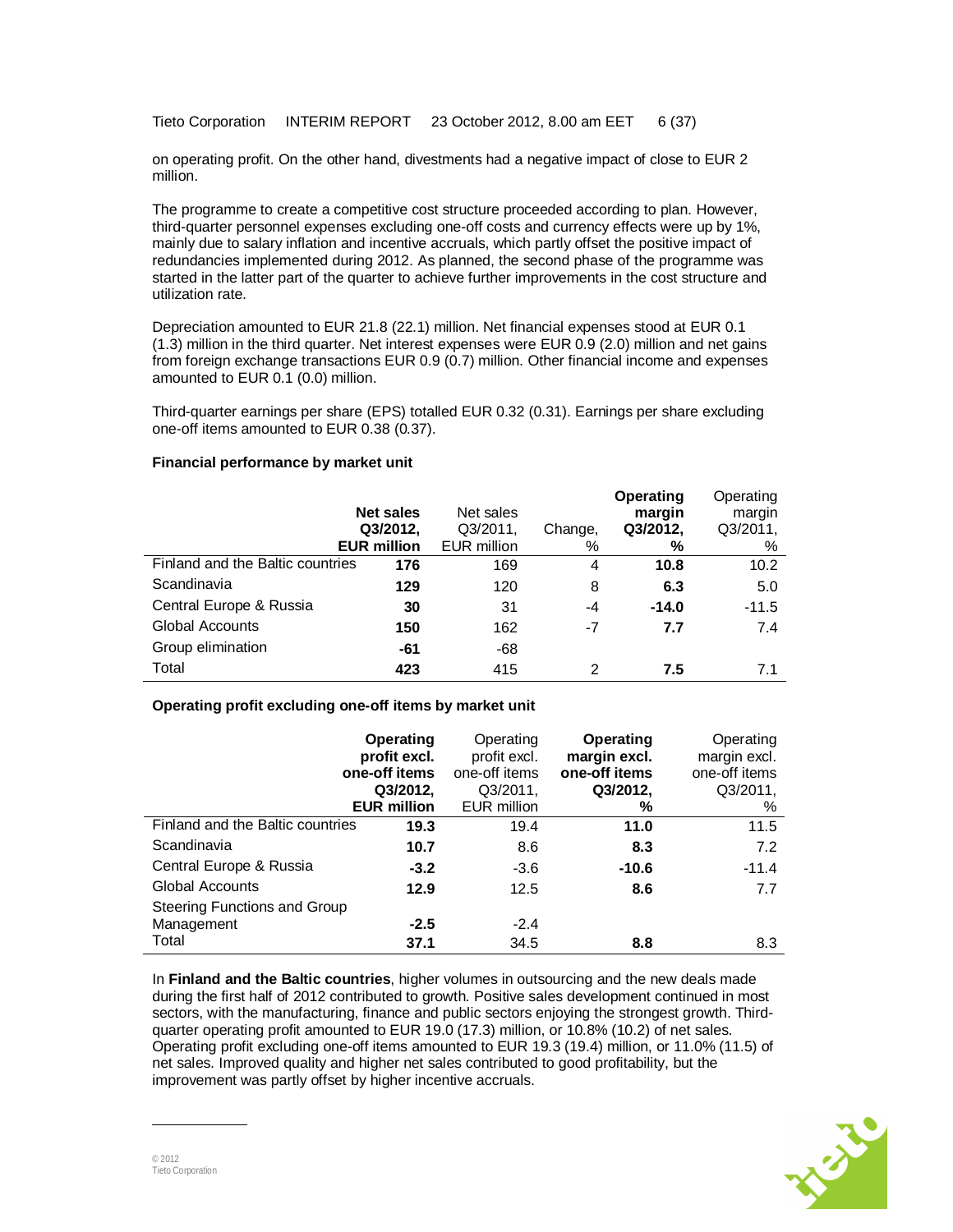In **Scandinavia**, net sales were up by EUR 9 million. The stronger Swedish krona had a positive impact of EUR 7 million on third-quarter net sales. On the other hand, the divestment of the unions business in Denmark had a negative impact of around EUR 1 million on net sales. Excluding currency effects and the divestment, net sales were up by 3%. Both Sweden and Norway saw growth, especially in the finance sector and healthcare and welfare solutions. Operating profit amounted to EUR 8.1 (6.0) million, or 6.3% (5.0) of net sales. Operating profit excluding one-off items rose to EUR 10.7 (8.6) million, or 8.3% (7.2) of net sales. Profit development was attributable mainly to higher volumes and healthy profitability of Industry Solutions. Additionally, Managed Services in Sweden improved its performance.

In **Central Europe & Russia**, net sales declined by 4%. However, due to internal business transfers, sales figures are not fully comparable. External sales were up by 6%. The largest increase was seen in the finance sector, where demand for Digital Business Consulting was healthy. Operating profit amounted to EUR -4.2 (-3.6) million, or -14.0% (-11.5) of net sales. Operating profit excluding one-off items rose to EUR -3.2 (-3.6) million, or -10.6% (-11.4) of net sales.

Profitability in Germany and Russia remained unsatisfactory. To address weak performance, streamlining actions in these countries are continuing. In Germany, weak profitability is attributable mainly to Product Engineering Solutions. In Russia, Tieto's objective is to focus on selected products and industries. The healthy Russian IT market has supported Tieto's growth, especially in the Cards business, which represents one of the selected target industries.

In **Global Accounts**, net sales declined by 7%. The divestment of the financial services products business in the UK had a negative impact of close to EUR 6 million on net sales. Excluding the divestment and currency fluctuations, net sales were down by 4%. The decline is attributable to the development of Enterprise Solutions and Managed Services, whereas product engineering sales stabilized during the quarter. Profitability improved in the third quarter as the company has successfully adjusted its operations to demand. This is particularly evident in the substantially lower subcontracting costs and other cost savings. Third-quarter operating profit amounted to EUR 11.6 (11.9) million, or 7.7% (7.4) of net sales. Operating profit excluding oneoff items amounted to EUR 12.9 (12.5) million, or 8.6% (7.7) of net sales.

The Global Accounts segment includes approximately 20 accounts, sales offices in Italy, Spain, the UK and the USA/Canada as well as the offshore countries China, the Czech Republic and India.

#### **Customer sales by business line**

The comparison figures for 2011 have changed from the figures published for 2011 due to the transfer of businesses between the business lines at the beginning of 2012.

|                             | <b>Customer sales</b><br>Q3/2012,<br><b>EUR million</b> | Customer sales<br>Q3/2011,<br><b>EUR</b> million | Change, % |
|-----------------------------|---------------------------------------------------------|--------------------------------------------------|-----------|
| <b>Industry Solutions</b>   | 126                                                     | 119                                              | 6         |
| <b>Enterprise Solutions</b> | 58                                                      | 59                                               | -1        |
| Managed Services and        |                                                         |                                                  |           |
| Transformation              | 163                                                     | 159                                              |           |
| <b>Product Engineering</b>  |                                                         |                                                  |           |
| Solutions                   | 76                                                      | 77                                               |           |
| Total                       | 423                                                     | 415                                              | ⌒         |

In **Industry Solutions**, demand for product-based solutions and consulting remained solid. Sales were strained by the divestment of the financial services products business in the UK, but this was partly offset by the currency impact. In the healthcare and welfare sector, strong growth

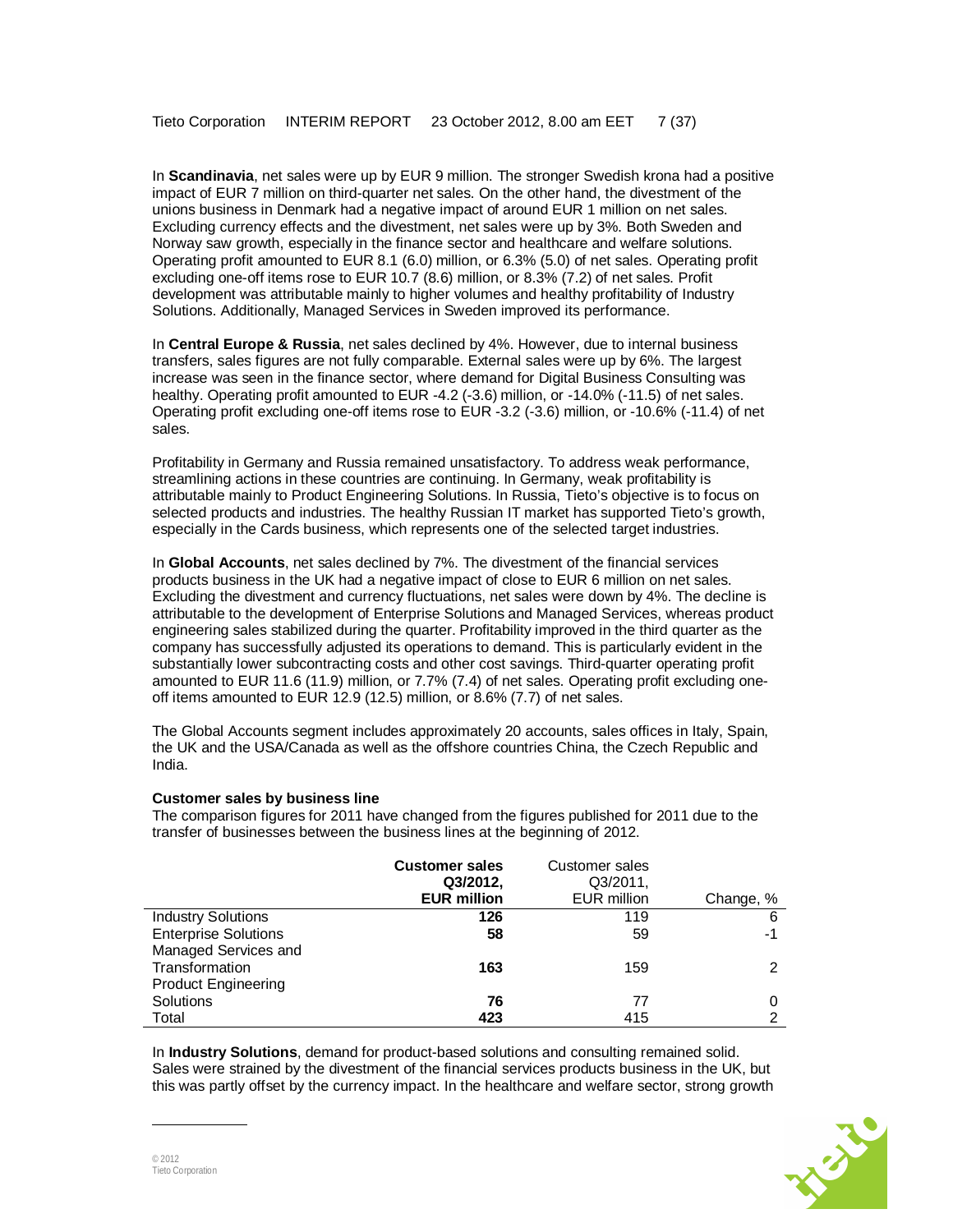continued with good sales pipeline for Tieto's Lifecare solutions. The energy sector saw good growth as well, as did the manufacturing sector, boosted by good demand for Tieto's Integrated Paper Solution. Sales to the finance sector continued to decline. Profitability remained solid.

In **Enterprise Solutions**, customer sales remained at the previous year's level. Finland was the strongest market with healthy sales to the retail, public and forest sectors, whereas sales to Global Accounts customers were declining. Digitalization of business processes as well as the launch of cloud services and cost-efficient mobile solutions to interact with customers are two of the key growth drivers. Profitability improved but is still below the company target. Streamlining actions to improve profitability are ongoing.

In **Managed Services and Transformation**, customer sales were up with good performance in Finland and Sweden. Sales were strained by the divestment of the unions business in Denmark, but the negative impact was partly offset by currency changes. Due to more focused investments in offerings and customers as well as the decrease in subcontracting, third-quarter operating profit remained at a healthy level.

In **Product Engineering Solutions**, the drop in sales stabilized. Sales to one key customer in the mobile device manufacturers' segment continued to slide, but increased sales to several other customers compensated for this. The network equipment manufacturers' segment saw double-digit growth. The business line has actively adjusted its operations to demand, resulting in a turnaround in profitability compared with the first half of the year. There is still room to improve the utilization rate.

#### **FINANCIAL PERFORMANCE IN JANUARY–SEPTEMBER**

Nine-month net sales were up by 1% and amounted to EUR 1 346.7 (1 338.4) million. The divestment of the financial services products business in the UK and the unions business in Denmark had a negative impact of around EUR 15 million on net sales. On the other hand, currency changes had a positive impact of EUR 18 million in the nine-month period. Excluding the currency effect and divestments, net sales remained at the previous year's level.

Nine-month operating profit (EBIT) amounted to EUR 69.6 (72.0) million, representing a margin of 5.2% (5.4). Operating profit includes EUR 15.4 million in capital gains related to the divestment of the financial services products business in the UK and EUR 0.5 million in impairment related to the divestment of the Danish unions business. Additionally, Tieto booked EUR 38.6 (10.9) million in one-off costs, mainly related to the streamlining actions. Operating profit excluding one-off items stood at EUR 93.3 (82.9) million, or 6.9% (6.2) of net sales.

Net financial expenses stood at EUR 3.9 (4.7) million in the nine-month period. Net interest expenses were EUR 3.6 (4.4) million and net gains from foreign exchange transactions EUR 0.3 (0.8) million. Other financial income and expenses amounted to EUR 0.6 (1.1) million.

Nine-month earnings per share (EPS) totalled EUR 0.67 (0.66). Earnings per share excluding one-off items amounted to EUR 0.89 (0.79).

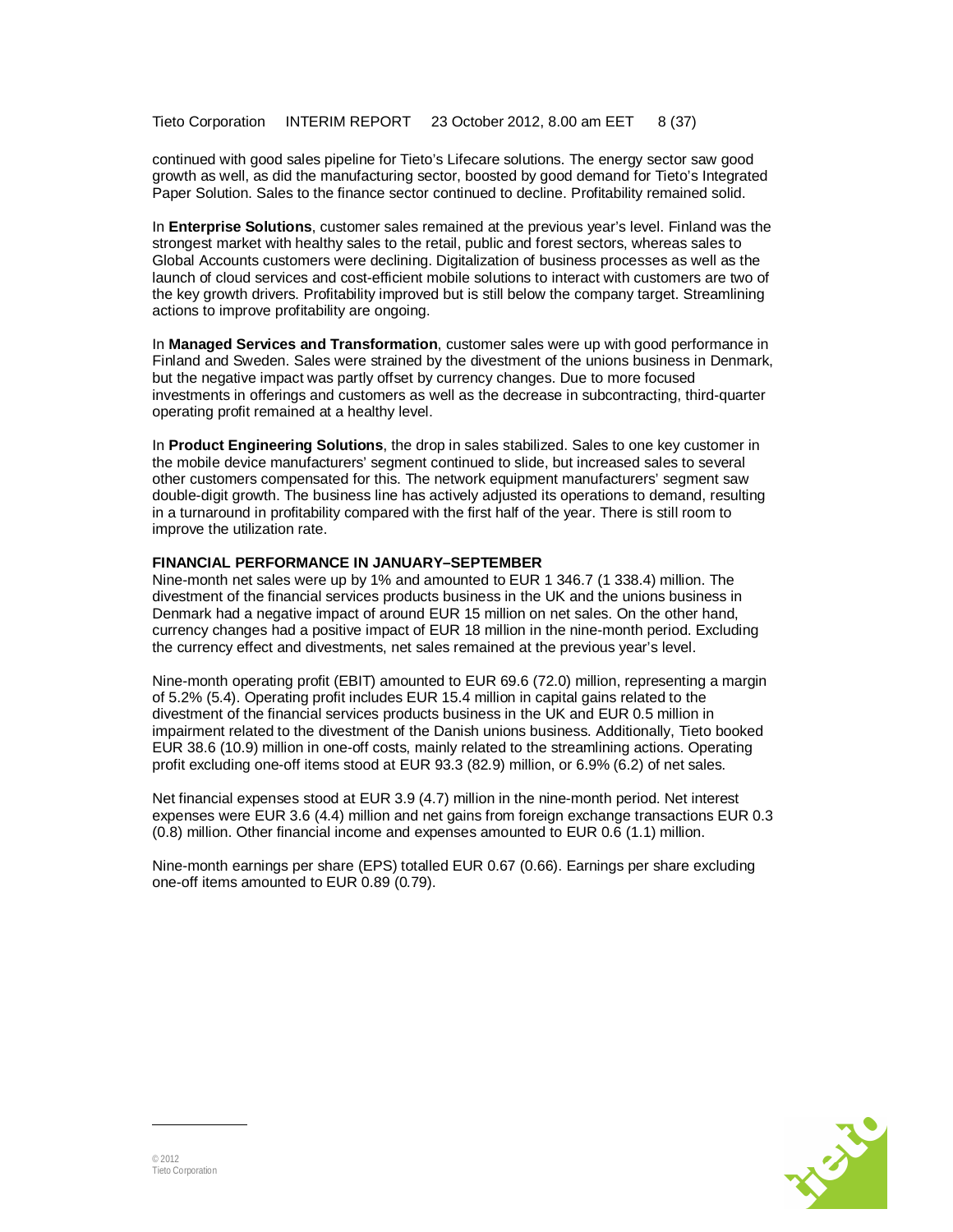### **Financial performance by market unit**

|                                  | <b>Net sales</b><br>$1 - 9/2012$<br><b>EUR million</b> | Net sales<br>$1 - 9/2011$ ,<br>EUR million | Change,<br>% | <b>Operating</b><br>margin<br>1-9/2012,<br>% | Operating<br>margin<br>$1 - 9/2011$ ,<br>% |
|----------------------------------|--------------------------------------------------------|--------------------------------------------|--------------|----------------------------------------------|--------------------------------------------|
| Finland and the Baltic countries | 558                                                    | 531                                        | 5            | 7.9                                          | 6.6                                        |
| Scandinavia                      | 404                                                    | 401                                        |              | 2.7                                          | 4.1                                        |
| Central Europe & Russia          | 94                                                     | 95                                         | -1           | $-19.0$                                      | $-14.9$                                    |
| <b>Global Accounts</b>           | 495                                                    | 544                                        | -9           | 9.5                                          | 8.4                                        |
| Group elimination                | $-205$                                                 | $-233$                                     | $-12$        |                                              |                                            |
| Total                            | 1 3 4 7                                                | 1 3 3 8                                    |              | 5.2                                          | 5.4                                        |

### **Operating profit excluding one-off items by market unit**

|                                  | Operating<br>profit excl.<br>one-off items<br>$1 - 9/2012$ ,<br><b>EUR million</b> | Operating<br>profit excl.<br>one-off items<br>$1 - 9/2011$ ,<br><b>EUR</b> million | Operating<br>margin excl.<br>one-off items<br>$1 - 9/2012$ ,<br>℅ | Operating<br>margin excl.<br>one-off items<br>$1 - 9/2011$ ,<br>% |
|----------------------------------|------------------------------------------------------------------------------------|------------------------------------------------------------------------------------|-------------------------------------------------------------------|-------------------------------------------------------------------|
| Finland and the Baltic countries | 52.1                                                                               | 37.2                                                                               | 9.3                                                               | 7.0                                                               |
| Scandinavia                      | 24.6                                                                               | 23.1                                                                               | 6.1                                                               | 5.8                                                               |
| Central Europe & Russia          | $-10.9$                                                                            | $-13.9$                                                                            | $-11.6$                                                           | $-14.6$                                                           |
| <b>Global Accounts</b>           | 38.3                                                                               | 46.4                                                                               | 7.7                                                               | 8.5                                                               |
| Steering Functions and Group     |                                                                                    |                                                                                    |                                                                   |                                                                   |
| Management                       | -10.8                                                                              | $-9.8$                                                                             |                                                                   |                                                                   |
| Total                            | 93.3                                                                               | 82.9                                                                               | 6.9                                                               | 6.2                                                               |

#### **Customer sales by business line**

The comparison figures for 2011 have changed from the figures published for 2011 due to the transfer of businesses between the business lines at the beginning of 2012.

|                             | <b>Customer sales</b><br>$1 - 9/2012$<br><b>EUR million</b> | Customer sales<br>$1 - 9/2011$ ,<br><b>EUR</b> million | Change, % |
|-----------------------------|-------------------------------------------------------------|--------------------------------------------------------|-----------|
| <b>Industry Solutions</b>   | 407                                                         | 388                                                    | 5         |
| <b>Enterprise Solutions</b> | 197                                                         | 179                                                    | 10        |
| Managed Services and        |                                                             |                                                        |           |
| Transformation              | 500                                                         | 511                                                    | $-2$      |
| <b>Product Engineering</b>  |                                                             |                                                        |           |
| Solutions                   | 243                                                         | 261                                                    | -7        |
| Total                       | 1 347                                                       | 1 3 3 8                                                | 4         |

## **CASH FLOW AND FINANCING**

Third-quarter net cash flow from operations, including the increase of EUR 14.3 (2.4) million in net working capital, amounted to EUR 36.3 million (40.7). The increase in net working capital was mainly due to high accounts receivable. Cash flow is expected to be stronger in the fourth quarter of 2012.

Nine-month net cash flow from operations amounted to EUR 101.3 (79.5) million. Net cash flow from operations includes an increase of EUR 15.5 (35.4) million in net working capital.

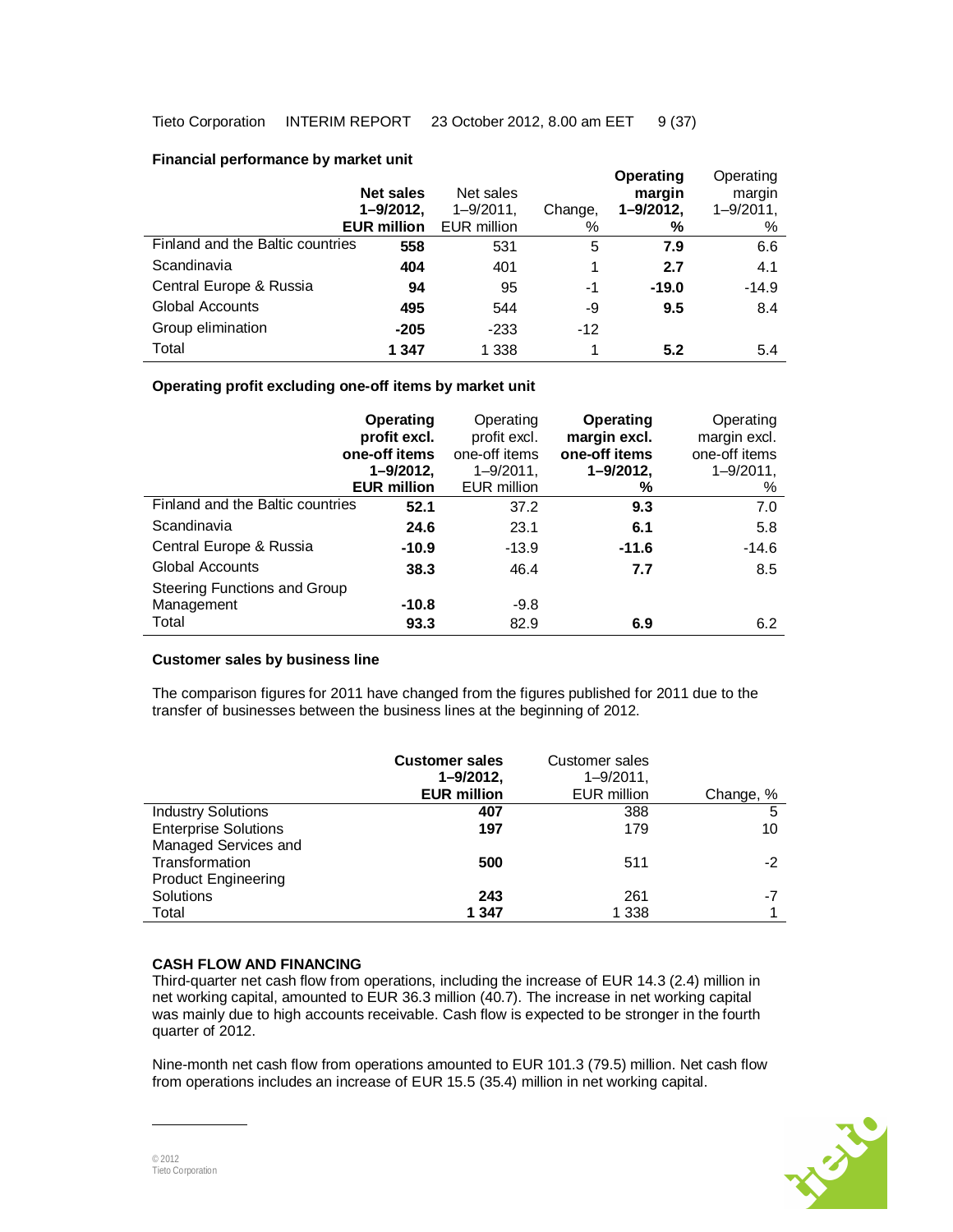Tax payments were only EUR 3.0 million in the nine-month period due to a refund in Finland (23.1 million).

Payments for acquisitions totalled EUR 0.5 (0.5) million and divestments amounted to EUR 19.2 (0.0) million in the nine-month period.

The equity ratio was 50.4% (47.7). Gearing decreased to 10.2% (20.4). Net debt totalled EUR 59.0 (111.9) million, including EUR 116.8 million in interest-bearing debt, EUR 6.6 million in finance lease liabilities, EUR 8.5 million in finance lease receivables and EUR 55.9 million in cash and cash equivalents.

The interest-bearing long-term debt includes a EUR 100 million bond, maturing in December 2013. The syndicated revolving credit facility of EUR 100 million maturing in May 2016 was not in use and there were no commercial papers issued under the EUR 250 million commercial paper programme at the end of September. Other long-term interest-bearing loans of EUR 3.6 million and short-term interest-bearing loans of EUR 13.1 million were mainly related to an agreement for mainframes and software. The bond of EUR 50 million (private placement) matured in July 2012. Due to the company's good liquidity, Tieto decided not to refinance the EUR 50 million bond.

#### **INVESTMENTS**

Nine-month investments totalled EUR 43.6 (89.8) million. The decline in investments is mainly attributable to the exceptionally high comparison figure due to one major mainframe and software agreement in 2011. Capital expenditure accounted for EUR 43.3 (89.8) million. Investments in shares in the nine-month period were EUR 0.3 million.

#### **BUSINESS TRANSACTIONS AND MAJOR AGREEMENTS IN JANUARY–SEPTEMBER**

In February, Tieto agreed to sell its financial services products business, with 145 employees, based in the UK to Sopra Group, a global technical consulting company. Net sales of the divested business amounted to EUR 22 million in 2011. Tieto has booked capital gains of EUR 15.4 million in its first-quarter results.

In March, Tieto agreed to divest its Danish unions business with 36 employees to Netcompany, an IT solutions and consulting company in Denmark. In 2011, net sales of the divested business amounted to EUR 5.4 million. Tieto has booked EUR 0.5 million in impairment in its first-quarter results.

In January, Helsinki Region Transport (HSL/HRT) selected Tieto as the supplier of its new ticket and information system. The contract, signed in May, covers the delivery of the ticketing and information system as well as support and maintenance services for a period of five years. The total contract value including the delivery and five years of support and maintenance is approximately EUR 90 million.

In March, Tieto and Nokia Siemens Networks signed an agreement on the outsourcing of part of the maintenance, technical support and R&D for Nokia Siemens Networks' mobile network Operations Support System (OSS) and Subscriber Data Management (SDM) activities in Finland. As part of the outsourcing, approximately 240 employees have transferred to Tieto as existing employees.

In May, Tieto announced the delivery of a contactless technology solution for the mobile NFC project of MTS and MasterCard in Russia. Tieto has provided an advanced Tieto Card Suite Contactless host solution for MTS Bank, an issuer and acquirer of payment cards. The delivery is part of the Near Field Communication (NFC) project implemented by telecommunications operator MTS and MasterCard.

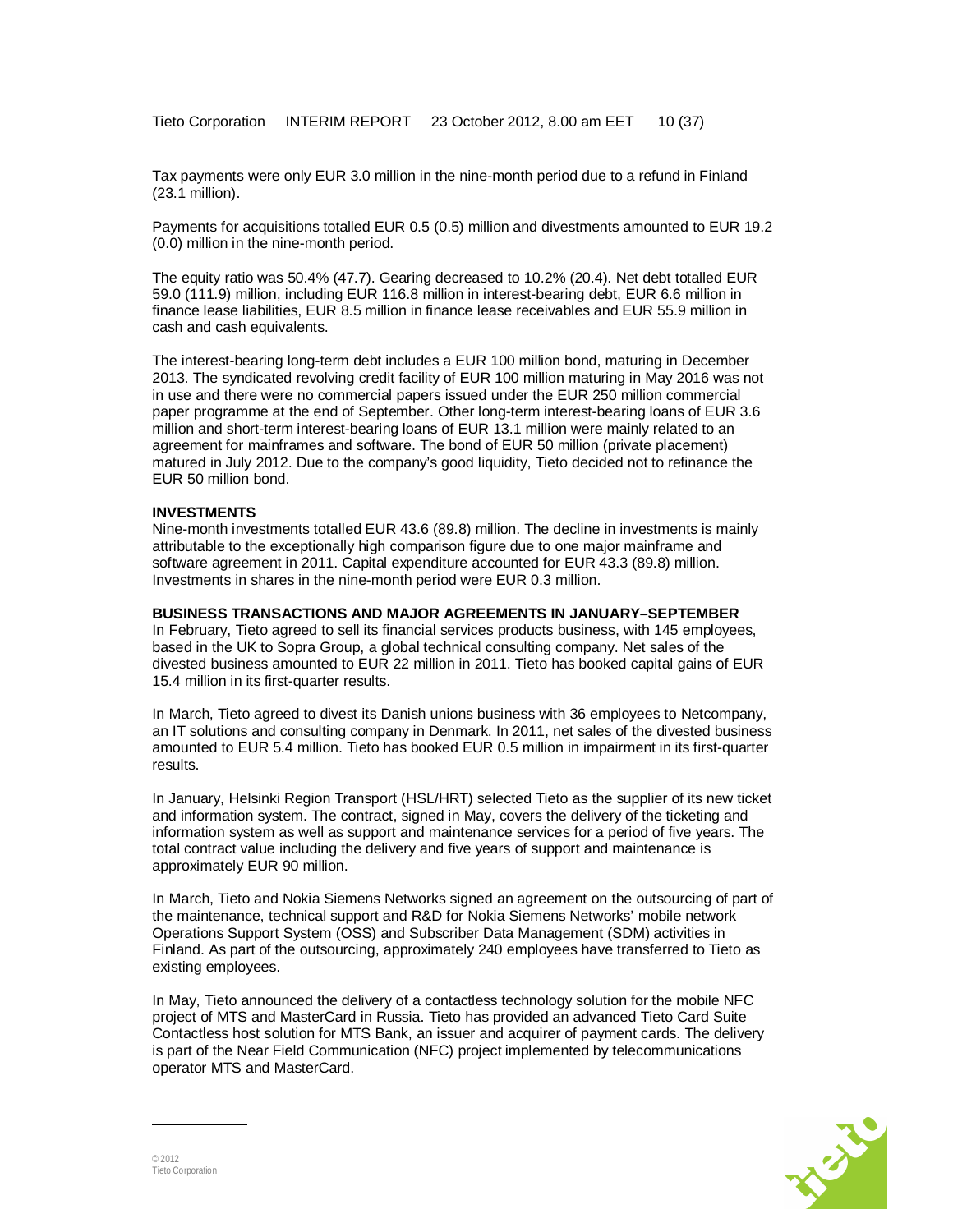Tieto Corporation INTERIM REPORT 23 October 2012, 8.00 am EET 11 (37)

In May, Tieto announced a mobile application launched for the Finnish retail company Ruokakesko. Tieto created a Pirkka recipe and shopping list mobile application that can be downloaded from the Apple App Store and Google Play. The application runs on iPhones, iPads and Android devices.

In May, Tieto, the Finnish Federation of the Local Insurance Group and Tapiola signed a fiveyear agreement concerning the infrastructure services connected with the solutions for the information technology environment of the Local Insurance and Tapiola. The value of the agreement is approximately EUR 35 million. In connection with the arrangements, 34 employees of the Local Insurance and Tapiola have transferred to Tieto Finland.

In May, Tieto closed a five-year operating agreement with the Swedish Governmental Service Center (Statens Servicecenter, SSC). The contract is valid for five years and may be extended by two years. The order value during the five-year period amounts to approximately EUR 7.8 million.

In June, Sollentuna Municipality in Sweden decided to exercise its option on a three-year extension of the agreement entered into with Tieto in February 2010. The value of the order over the next three years will be around EUR 8.5 million (SEK 75 million). The agreement relates to operational services, support services via a Service Desk and consultancy services.

In June, Apotekens Service in Sweden, which is responsible for IT deliveries to all players in the deregulated pharmacy market, extended its partnership with Tieto as a supplier of IT services. The original agreement was signed in 2009 and includes operational services and consultancy support. The one-year extension represents an order value of around EUR 6.3 million (SEK 56 million).

In June, Tieto and Nordea signed a framework agreement for using Tieto's IT service offshore centre. The signed agreement enables Tieto to offer and provide project deliveries, application service management and expert services from Tieto's offshore centre.

In July, Tieto and ÅF signed a new global three-year agreement regarding IT services. The agreement represents an order value of around EUR 10 million and it includes an option of two additional years.

In August, Tieto and Green Investment Holding in Poland agreed on CSI services related to LTE (Long-Term Evolution) equipment. The agreement has an order value of around EUR 3 million and covers solution integration from the design to the testing and maintenance of the software.

In September, Tieto and Itella signed a contract for SAP Dynamic Landscape services with an order value of more than EUR 4 million.

In September, Tieto and Continental in Germany agreed on co-operation covering R&D services. The order value of the contract amounts to around EUR 2 million.

#### **PERSONNEL**

As a result of personnel negotiations implemented in 2012, the number of personnel is down. On the other hand, Tieto has concluded several outsourcing deals that have added employees. At the end of September, the number of full-time employees amounted to 17 404 (18 145).

The number of full-time employees in the global delivery centres totalled 7 078 (7 147), or 40.7% (39.4) of personnel. In Product Engineering Solutions, the offshore rate was 59%, temporarily down by close to 2 percentage points from the beginning of the year. In IT services, the offshore rate rose by more than 1% and stood at 34% at the end of September.

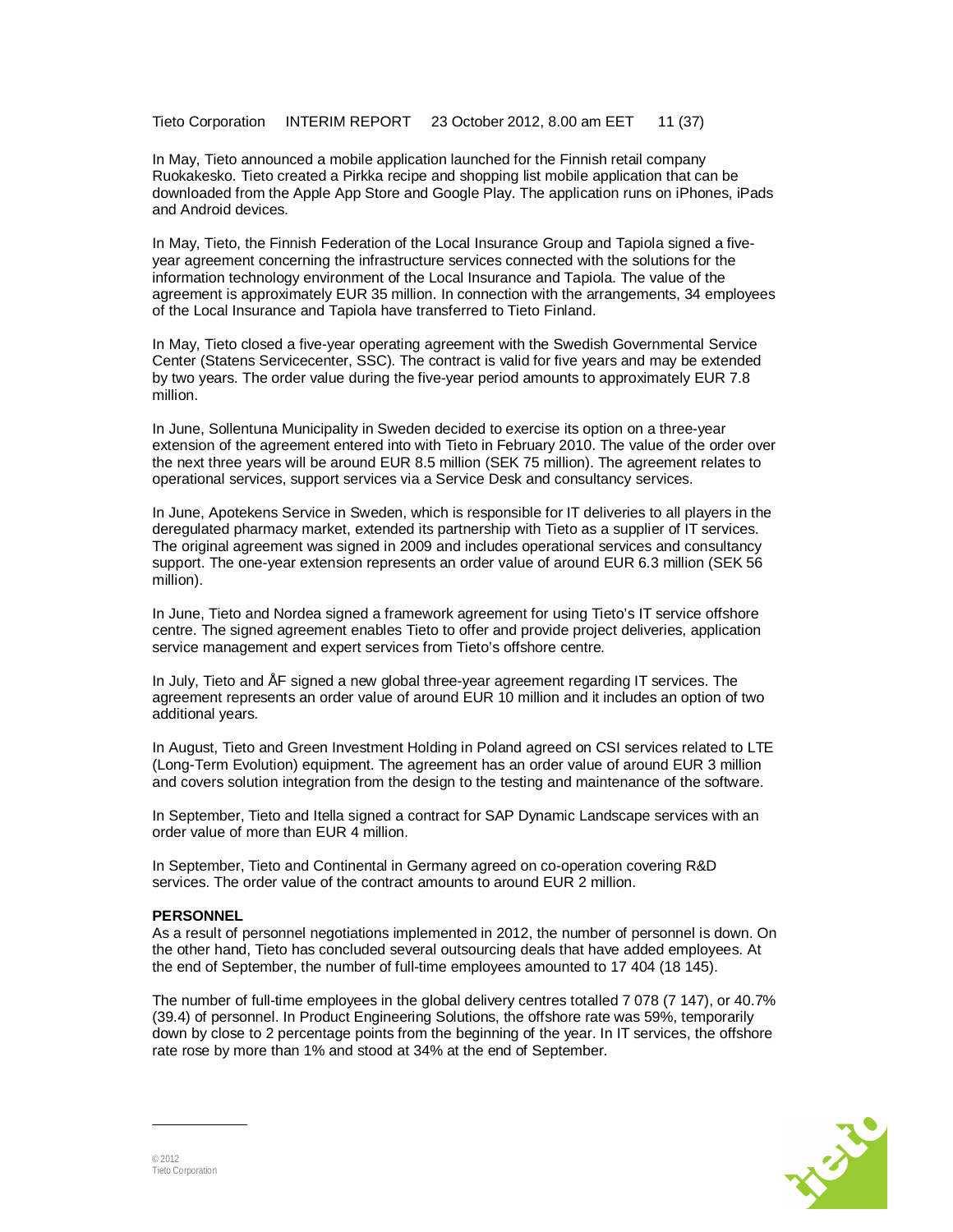Tieto Corporation INTERIM REPORT 23 October 2012, 8.00 am EET 12 (37)

The 12-month rolling employee turnover stood at 10.4% (11.6) at the end of September. The average number of full-time employees was 17 873 (18 096) in the nine-month period.

At the group level, salary inflation is expected to be above 3% on average. In markets like India, China and Russia, salary inflation is forecast to remain in the double-digits.

#### **MANAGEMENT**

Tieto revised its strategy in March 2012 and in August made management appointments in order to ensure the execution of the strategy based on its new operating model. The existing operating structure and management responsibilities will remain in place until the end of 2012. The composition of the new Leadership Team as of 1 January 2013 is the following:

Kimmo Alkio, President and CEO

Per Johanson, Financial Services Industry Group (currently heading Industry Solutions Business Line)

Eva Gidlöf, Telecom, Media, Energy and Utilities Industry Group (currently heading Scandinavia Market Unit)

Ari Järvelä, Manufacturing, Retail and Logistics Industry Group (currently heading Finland and Baltics Market Unit)

The head of the Public, Healthcare and Welfare Industry Group will be announced later Ari Karppinen, Managed Services Service Line

Henrik Sund, Consulting and System Integration Service Line

Kolbjørn Haarr, New Markets (previously known as Central Europe and Russia) Antti Vasara, Product Engineering Services (joining from outside the company) Lasse Heinonen, CFO

Katariina Kravi, Human Resources

#### **SHAREHOLDERS' NOMINATION BOARD**

Tieto's Shareholders' Nomination Board comprises four members who are annually nominated by the largest shareholders and the Chairman of the Board of Directors of the company. The largest shareholders were determined on the basis of the shareholdings registered in the Finnish and Swedish book-entry systems on 31 August 2012. The following members have been nominated to the Shareholders' Nomination Board:

Lars Förberg, Managing Partner, Cevian Capital,

Kari Järvinen, Managing Director, Solidium Oy,

Timo Ritakallio, Deputy CEO, Ilmarinen Mutual Pension Insurance Company,

Pekka Pajamo, Chief Financial Officer, Varma Mutual Pension Insurance Company, Markku Pohjola, Chairman of the Board of Directors, Tieto Corporation.

#### **SHARES AND SHARE-BASED INCENTIVES**

Between 5 June and 12 September 2012, a total of 49 801 new Tieto Corporation shares were subscribed for with the company's stock options 2006C, and a total of 13 325 shares with stock options 2009A. The shares subscribed for were registered in the Trade Register on 28 September 2012. As a result of the subscriptions, the number of Tieto shares rose to 72 337 993 and the share capital increased to EUR 75 924 474.

At the end of the third quarter, the number of shares in the company's possession totalled 553 700, representing 0.8% of the total number of shares and voting rights. The number of outstanding shares, excluding the treasury shares, was 71 784 293. There were no changes in the number of shares in the company's possession during the first nine months of 2012.

Tieto's share price rose by 18% during January–September and the total shareholder return totalled 28%.

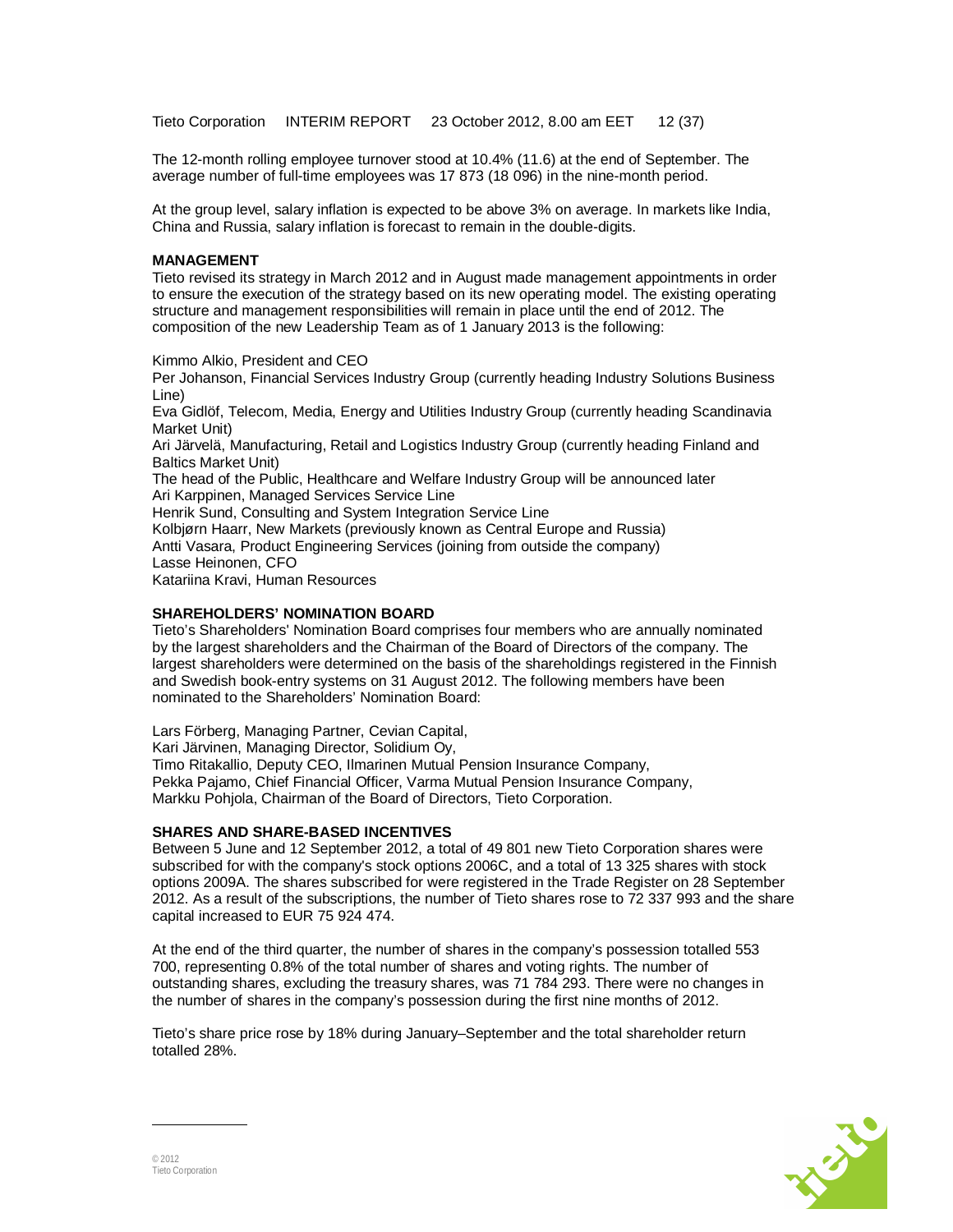Tieto Corporation INTERIM REPORT 23 October 2012, 8.00 am EET 13 (37)

#### **NEAR-TERM RISKS AND UNCERTAINTIES**

The slowdown of European economies might lead to a downturn in the IT services market as well.

In telecom R&D, demand is relatively weak due to budget cuts made by some of Tieto's key customers. The challenging business environment in this area might have a negative impact on the company in the near term. However, the company has a proven track record of being agile in adjusting its operations when necessary.

The ongoing transformation of the IT sector towards offshore production as well as the planned organizational changes and restructuring within the company might create uncertainty among the company's personnel and pose risks related to the company's performance.

Price pressure might lead to weak profitability for IT service companies. Additionally, as is typical of the industry, the large size of individual deals may have a strong effect on growth. Negative development of prices and volumes might result in the need for further redundancies.

Typical risks faced by the IT service industry involve the quality of deliveries and related project overruns. Transitions to offshore delivery centres as well as the ongoing organizational change pose risks of project losses and penalties.

#### **FULL-YEAR OUTLOOK FOR 2012 UPDATED**

Tieto expects its full-year net sales to remain in line with the previous year's level (EUR 1 828 million in 2011).

As the current development in results is expected to continue during the rest of 2012, Tieto expects its full-year operating profit (EBIT) excluding one-off items to increase by more than 10% from the previous year's level (EUR 117.1 million in 2011).

In the nine-month period, Tieto booked EUR 38.6 million in costs related to the streamlining actions. It is expected that the remaining part of the estimated total one-off costs of EUR 50 million will be booked during the fourth quarter of 2012.

Previous net sales and EBIT outlook, disclosed on 20 July 2012: Tieto expects its net sales to develop in line with the anticipated growth rate for the Western European IT services market, i.e. 0–2%. Full-year operating profit (EBIT) excluding one-off items is expected to be above the previous year's level (EUR 117.1 million in 2011).

#### **Auditing**

The figures in this report are unaudited.

#### **Financial calendar**

29 November 2012 Capital Market Day

23 October 2013 Interim report 3/2013

6 February 2013 Interim report 4/2012 and financial statements bulletin for 2012 Week 8/2013 Annual Report 2012 on Tieto's website 25 March 2013 Annual General Meeting 25 April 2013 Interim report 1/2013 19 July 2013 Interim report 2/2013

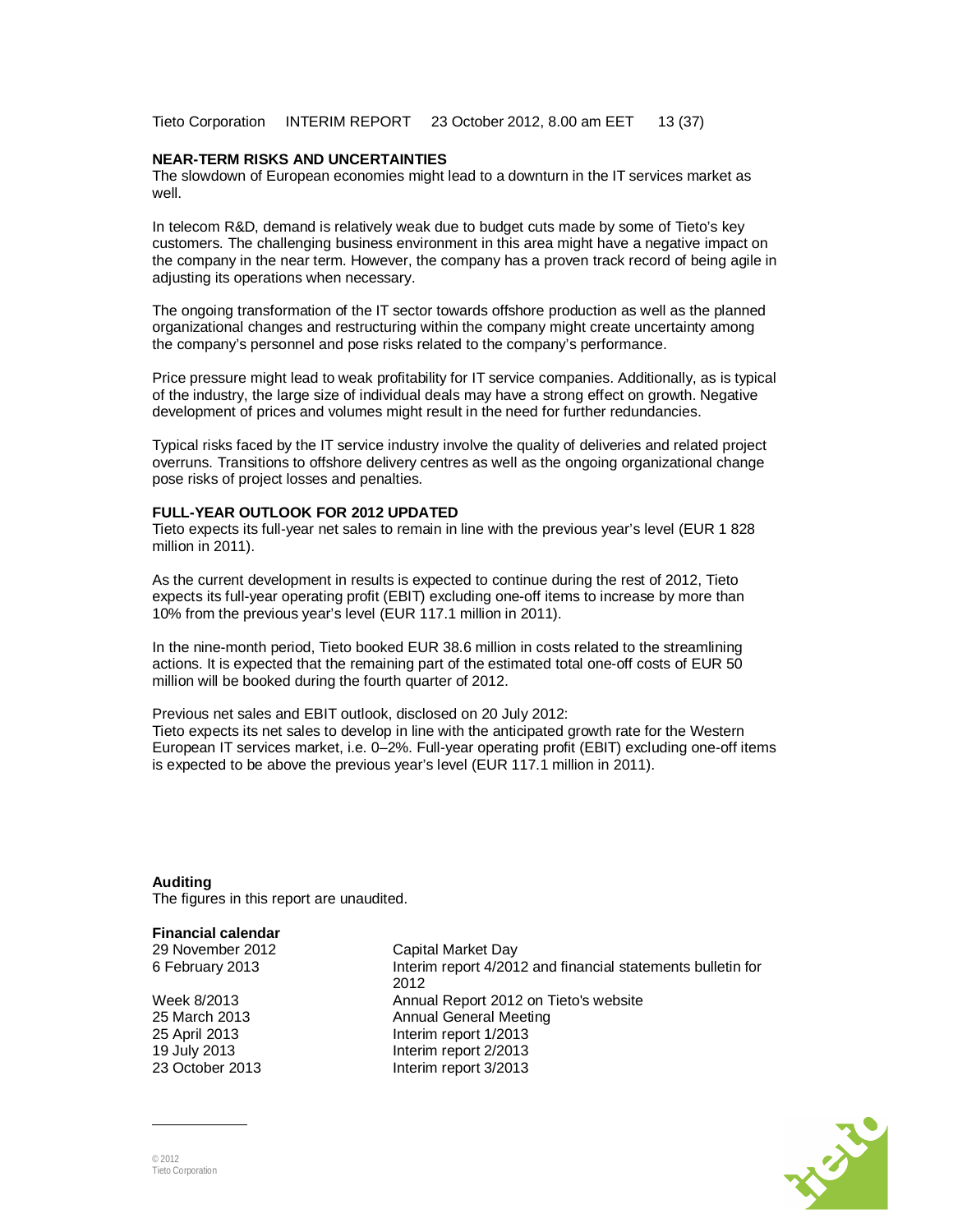### **Accounting policies in 2012**

The interim report has been prepared in accordance with International Accounting Standard (IAS) 34, Interim Financial Reporting, as adopted by the EU. The accounting policies adopted are consistent with those used in the annual financial statements for the year ended on 31 December 2011. The accounting policies, standards, interpretations and amendments taken into use in 2012 are described in the annual financial statements. The effects of the changes are immaterial.

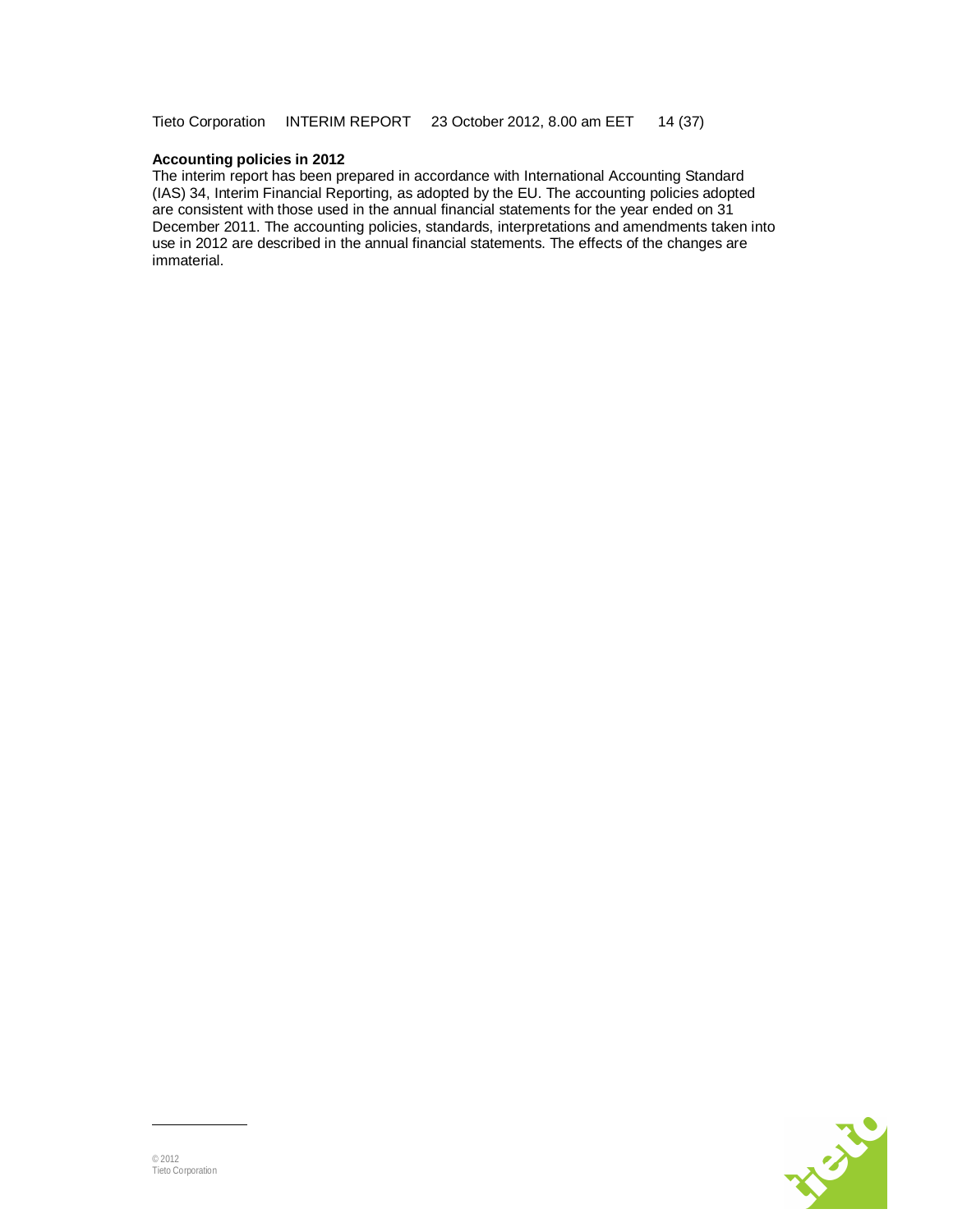# **Key figures**

|                                                |            | 2012       | 2011       | 2012    | 2012       | 2012  | 2011       | 2011       |          |
|------------------------------------------------|------------|------------|------------|---------|------------|-------|------------|------------|----------|
|                                                |            | $7-9$      | $7 - 9$    | $4-6$   | $1 - 3$    | $1-9$ | $1 - 9$    | $1 - 12$   |          |
| Earnings per share, EUR                        |            |            |            |         |            |       |            |            |          |
| - basic                                        |            | 0.32       | 0.31       | $-0.10$ | 0.45       | 0.67  | 0.66       | 0.84       |          |
| - diluted                                      |            | 0.32       | 0.31       | $-0.10$ | 0.45       | 0.67  | 0.66       | 0.84       |          |
| Equity per share, EUR                          |            | 8.06       | 7.66       | 7.60    | 7.69       | 8.06  | 7.66       | 7.90       |          |
|                                                |            |            |            |         |            |       |            |            |          |
| Return on equity rolling 12 month, %           |            | 10.7       | 8.9        | 11.2    | 14.7       | 10.7  | 8.9        | 10.7       |          |
| Return on capital employed rolling 12 month, % |            | 17.6       | 16.1       | 17.4    | 20.8       | 17.6  | 16.1       | 18.3       |          |
| Equity ratio, %                                |            | 50.4       | 47.7       | 45.8    | 44.7       | 50.4  | 47.7       | 46.4       |          |
| Interest-bearing net debt, EUR million         |            | 59.0       | 111.9      | 80.0    | 11.7       | 59.0  | 111.9      | 82.7       |          |
| Gearing, %                                     |            | 10.2       | 20.4       | 14.7    | 2.1        | 10.2  | 20.4       | 14.6       |          |
| Investments, EUR million                       |            | 15.6       | 11.2       | 13.6    | 14.4       | 43.6  | 89.8       | 103.6      |          |
|                                                |            |            |            |         |            |       |            |            |          |
|                                                |            |            |            |         |            |       |            |            |          |
| <b>Number of shares</b>                        |            |            |            |         |            |       |            |            |          |
|                                                |            |            |            |         |            |       |            |            |          |
|                                                | 2012       | 2012       |            | 2012    | 2012       |       | 2011       |            | 2011     |
|                                                | $7 - 9$    | $4 - 6$    |            | $1 - 3$ | $1 - 9$    |       | $1 - 9$    |            | $1 - 12$ |
| Outstanding shares, end of period              |            |            |            |         |            |       |            |            |          |
|                                                |            |            |            |         |            |       |            |            |          |
| <b>Basic</b>                                   | 71 784 293 | 71 721 167 | 71 469 473 |         | 71 784 293 |       | 71 469 473 | 71 469 473 |          |
| <b>Diluted</b>                                 | 71 971 672 | 71 966 580 | 71 873 088 |         | 71 968 113 |       | 71 624 833 | 71 656 129 |          |
|                                                |            |            |            |         |            |       |            |            |          |
| Outstanding shares, average                    |            |            |            |         |            |       |            |            |          |
|                                                |            |            |            |         |            |       |            |            |          |
| <b>Basic</b>                                   | 71 723 225 | 71 652 870 | 71 469 473 |         | 71 615 584 |       | 71 469 473 | 71 469 473 |          |
| Diluted                                        | 71 926 247 | 71 954 736 | 71 873 088 |         | 71 922 177 |       | 71 624 833 | 71 656 129 |          |
|                                                |            |            |            |         |            |       |            |            |          |
| Company's possession of its own shares         |            |            |            |         |            |       |            |            |          |
|                                                | 553 700    | 553 700    |            | 553 700 | 553 700    |       | 553 700    | 553 700    |          |
| End of period                                  | 553 700    | 553 700    |            | 553 700 | 553 700    |       | 553 700    | 553 700    |          |
| Average                                        |            |            |            |         |            |       |            |            |          |

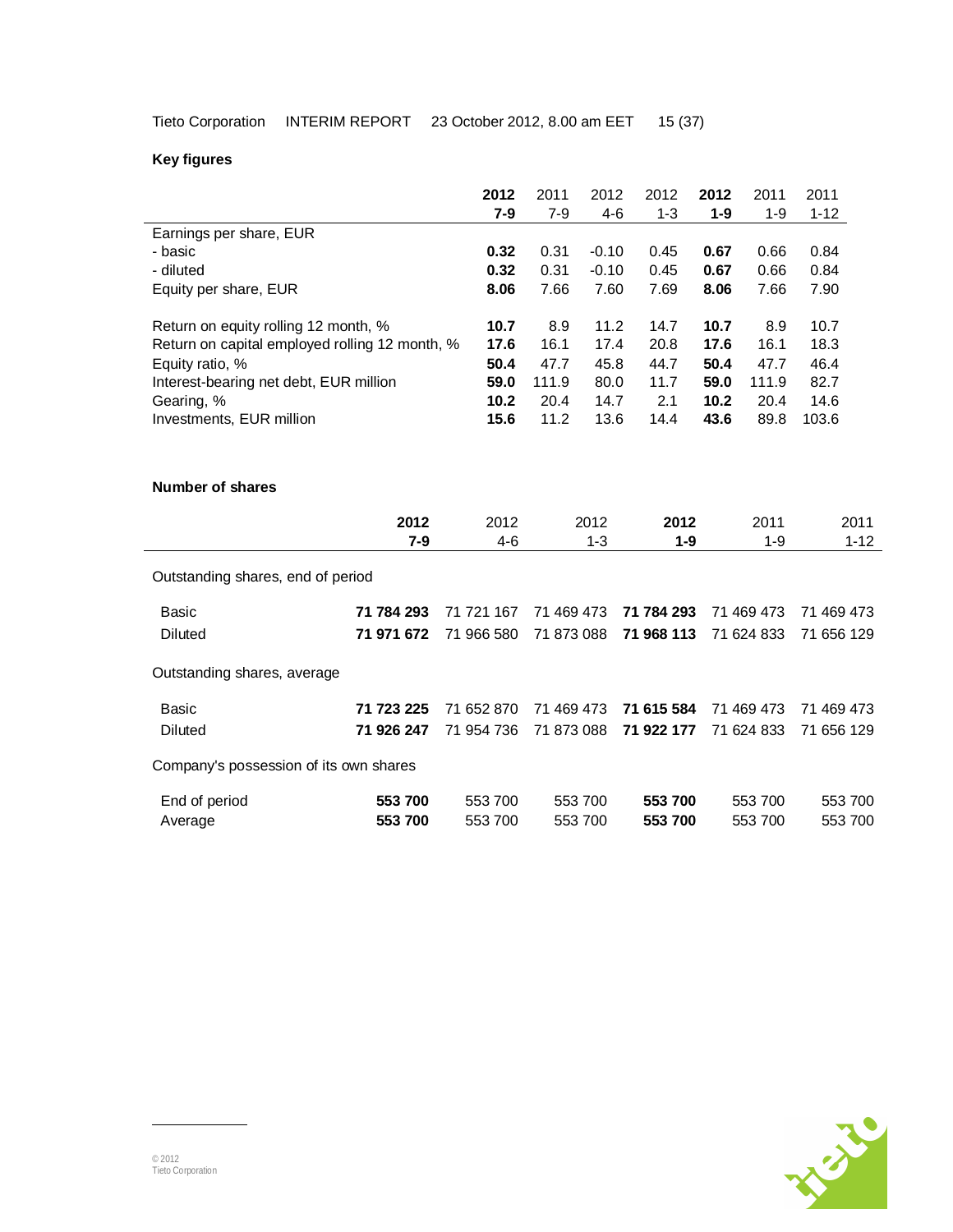#### **Income statement**

|                                                                         | 2012    | 2011   | 2012    | 2011      | Change                  | 2011     |
|-------------------------------------------------------------------------|---------|--------|---------|-----------|-------------------------|----------|
|                                                                         | $7-9$   | $7-9$  | $1 - 9$ | $1 - 9$   | ℅                       | $1 - 12$ |
| Net sales                                                               | 423.5   | 414.5  | 1 346.7 | 1 3 3 8.4 | 1                       | 1828.1   |
| Other operating income                                                  | 1.8     | 1.6    | 21.9    | 6.1       | 259                     | 9.0      |
| Employee benefit expenses                                               | 234.3   | 223.7  | 808.3   | 759.9     | 6                       | 1 028.7  |
| Depreciation, amortization and                                          |         |        |         |           |                         |          |
| impairment charges                                                      | 21.8    | 22.1   | 64.0    | 67.8      | -6                      | 96.5     |
| Other operating expenses                                                | 137.6   | 141.1  | 426.7   | 444.8     | -4                      | 613.8    |
| Operating profit (EBIT)                                                 | 31.6    | 29.2   | 69.6    | 72.0      | $-3$                    | 98.1     |
| Interest and other financial income                                     | $2.5\,$ | 4.0    | 7.9     | 7.5       | 5                       | 9.9      |
| Interest and other financial expenses                                   | $-3.5$  | $-6.0$ | $-12.1$ | $-13.0$   | $-7$                    | $-17.1$  |
| Net exchange losses/gains                                               | 0.9     | 0.7    | 0.3     | 0.8       | -63                     | 0.4      |
| Profit before taxes                                                     | 31.5    | 27.9   | 65.7    | 67.3      | $-2$                    | 91.3     |
| Income taxes                                                            | $-8.8$  | $-5.4$ | $-17.8$ | $-19.9$   | -11                     | $-31.4$  |
| Net profit for the period                                               | 22.7    | 22.5   | 47.9    | 47.4      | 1                       | 59.9     |
|                                                                         |         |        |         |           |                         |          |
| Net profit for the period attributable to                               |         |        |         |           |                         |          |
| Shareholders of the Parent company                                      | 22.7    | 22.5   | 47.9    | 47.4      | 1                       | 59.9     |
| Non-controlling interest                                                | 0.0     | 0.0    | 0.0     | 0.0       | $\blacksquare$          | 0.0      |
|                                                                         | 22.7    | 22.5   | 47.9    | 47.4      | 1                       | 59.9     |
|                                                                         |         |        |         |           |                         |          |
| Earnings per share attributable to the                                  |         |        |         |           |                         |          |
| shareholders of the Parent company, EUR                                 |         |        |         |           |                         |          |
|                                                                         |         |        |         |           |                         |          |
| Basic                                                                   | 0.32    | 0.31   | 0.67    | 0.66      | $\overline{\mathbf{c}}$ | 0.84     |
| <b>Diluted</b>                                                          | 0.32    | 0.31   | 0.67    | 0.66      | $\overline{2}$          | 0.84     |
|                                                                         |         |        |         |           |                         |          |
|                                                                         |         |        |         |           |                         |          |
| Statement of comprehensive income,                                      |         |        |         |           |                         |          |
| <b>EUR million</b>                                                      |         |        |         |           |                         |          |
|                                                                         |         |        |         |           |                         |          |
| Net profit for the period<br>Translation difference from net investment | 22.7    | 22.5   | 47.9    | 47.4      | 1                       | 59.9     |
| in subsidiaries (net of tax)                                            | 6.6     | $-1.4$ | 9.3     | $-5.2$    | $-279$                  | 1.0      |
| <b>Translation differences</b>                                          | 0.9     | $-1.4$ | 3.4     | $-3.9$    | $-187$                  | $-4.9$   |
| Cash flow hedges                                                        | 1.5     | $-1.0$ | 2.3     | $-0.4$    | $-675$                  | $-1.7$   |
| Total comprehensive income                                              | 31.7    | 18.7   | 62.9    | 37.9      | 66                      | 54.3     |
|                                                                         |         |        |         |           |                         |          |
| Total comprehensive income attributable to                              |         |        |         |           |                         |          |
| Shareholders of the Parent company                                      | 31.7    | 18.7   | 62.9    | 37.9      | 66                      | 54.3     |
| Non-controlling interest                                                | 0.0     | 0.0    | 0.0     | 0.0       |                         | 0.0      |
|                                                                         | 31.7    | 18.7   | 62.9    | 37.9      | 66                      | 54.3     |

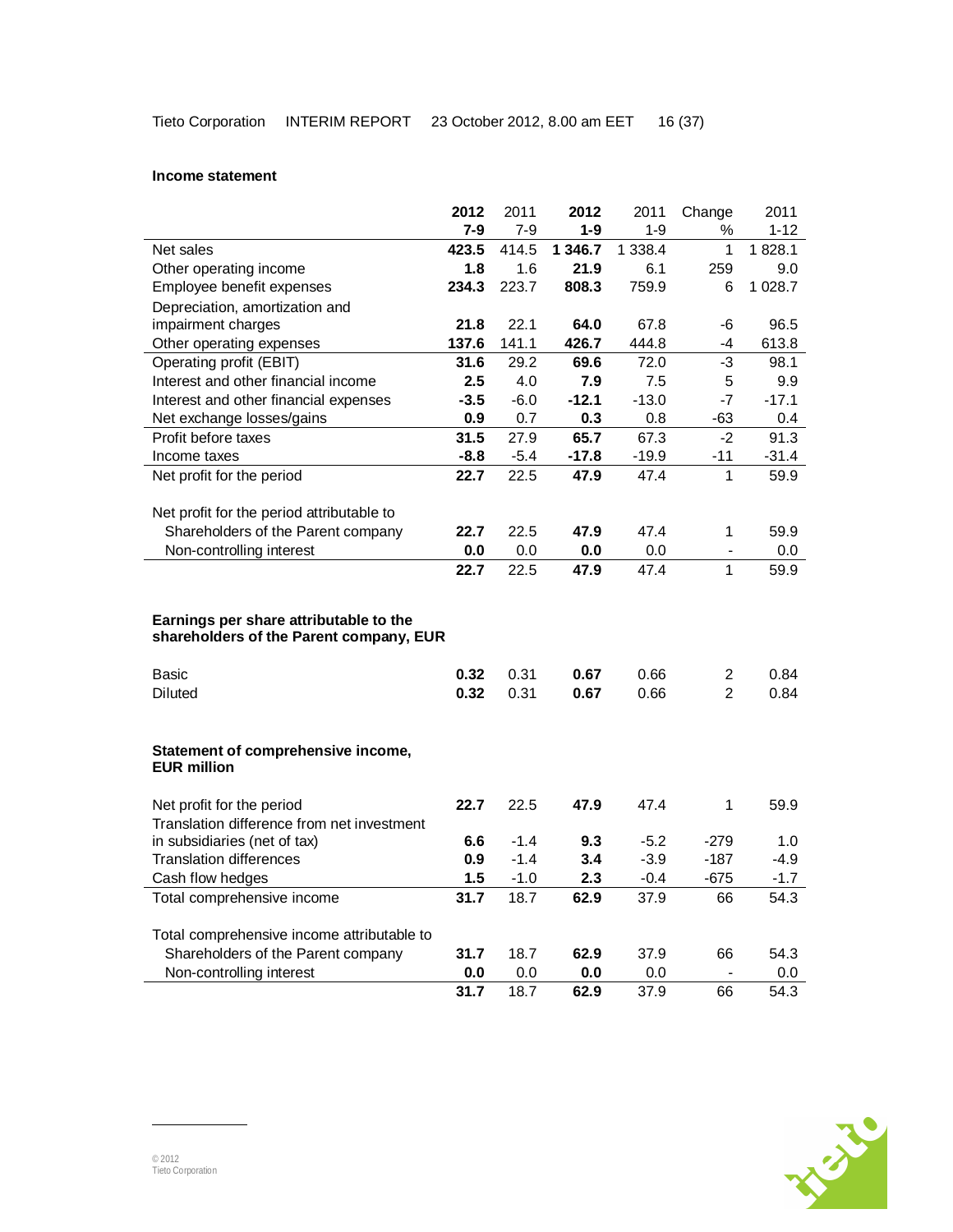# **Balance sheet, EUR million**

|                                         | 2012    | 2011        | Change         | 2011    |
|-----------------------------------------|---------|-------------|----------------|---------|
|                                         | 30 Sep  | 30 Sep      | ℅              | 31 Dec  |
|                                         |         |             |                |         |
| Goodwill                                | 423.3   | 416.6       | $\overline{2}$ | 413.2   |
| Other intangible assets                 | 61.8    | 82.3        | $-25$          | 77.1    |
| Property, plant and equipment           | 99.7    | 109.7       | -9             | 103.2   |
| Deferred tax assets                     | 46.9    | 59.0        | $-21$          | 49.4    |
| Finance lease receivables               | 5.8     | 4.5         | 29             | 3.4     |
| Available-for-sale financial assets     | 0.7     | 0.8         | $-13$          | 0.8     |
| Total non-current assets                | 638.2   | 672.9       | $-5$           | 647.1   |
| Trade and other receivables             | 480.1   | 450.6       | $\overline{7}$ | 469.6   |
| Pension benefit assets                  | 11.4    | 8.2         | 39             | 9.5     |
| Finance lease receivables               | 2.7     | 2.6         | 4              | 1.7     |
| Current income tax receivables          | 9.7     | 18.4        | $-47$          | 14.8    |
| Cash and cash equivalents               | 55.9    | 69.4        | $-19$          | 95.8    |
| Total current assets                    | 559.8   | 549.2       | $\overline{c}$ | 591.4   |
| Assets classified as held for sale      | 18.5    |             |                | 41.4    |
| <b>Total assets</b>                     | 1 216.5 | 1 2 2 2 . 1 | $\mathbf 0$    | 1 279.9 |
|                                         |         |             |                |         |
| Share capital, share issue              |         |             |                |         |
| premiums and other reserves             | 117.5   | 113.6       | 3              | 114.8   |
| Retained earnings                       | 460.8   | 433.7       | 6              | 449.8   |
| Parent shareholders' equity             | 578.3   | 547.3       | 6              | 564.6   |
| Non-controlling interest                | 0.1     | 0.1         | 0              | 0.2     |
| Total equity                            | 578.4   | 547.4       | 6              | 564.8   |
|                                         |         |             |                |         |
| Loans                                   | 107.2   | 122.7       | $-13$          | 117.9   |
| Deferred tax liabilities                | 41.9    | 37.0        | 13             | 37.9    |
| Provisions                              | 5.2     | 8.9         | $-42$          | 7.0     |
| Pension obligations                     | 24.3    | 22.8        | $\overline{7}$ | 23.4    |
| Other non-current liabilities           | 4.5     | 5.7         | $-21$          | 4.9     |
| Total non-current liabilities           | 183.1   | 197.1       | $-7$           | 191.1   |
| Trade and other payables                | 371.5   | 370.5       | $\mathbf 0$    | 390.4   |
| Current income tax liabilities          | 15.7    | 14.0        | 12             | 9.2     |
| Provisions                              | 38.2    | 27.4        | 39             | 30.1    |
| Loans                                   | 16.1    | 65.7        | $-75$          | 65.7    |
| <b>Total current liabilities</b>        | 441.5   | 477.6       | -8             | 495.4   |
| Liabilities classified as held for sale | 13.5    |             |                | 28.6    |
| <b>Total equity and liabilities</b>     | 1 216.5 | 1 2 2 2 . 1 | $\overline{0}$ | 1 279.9 |

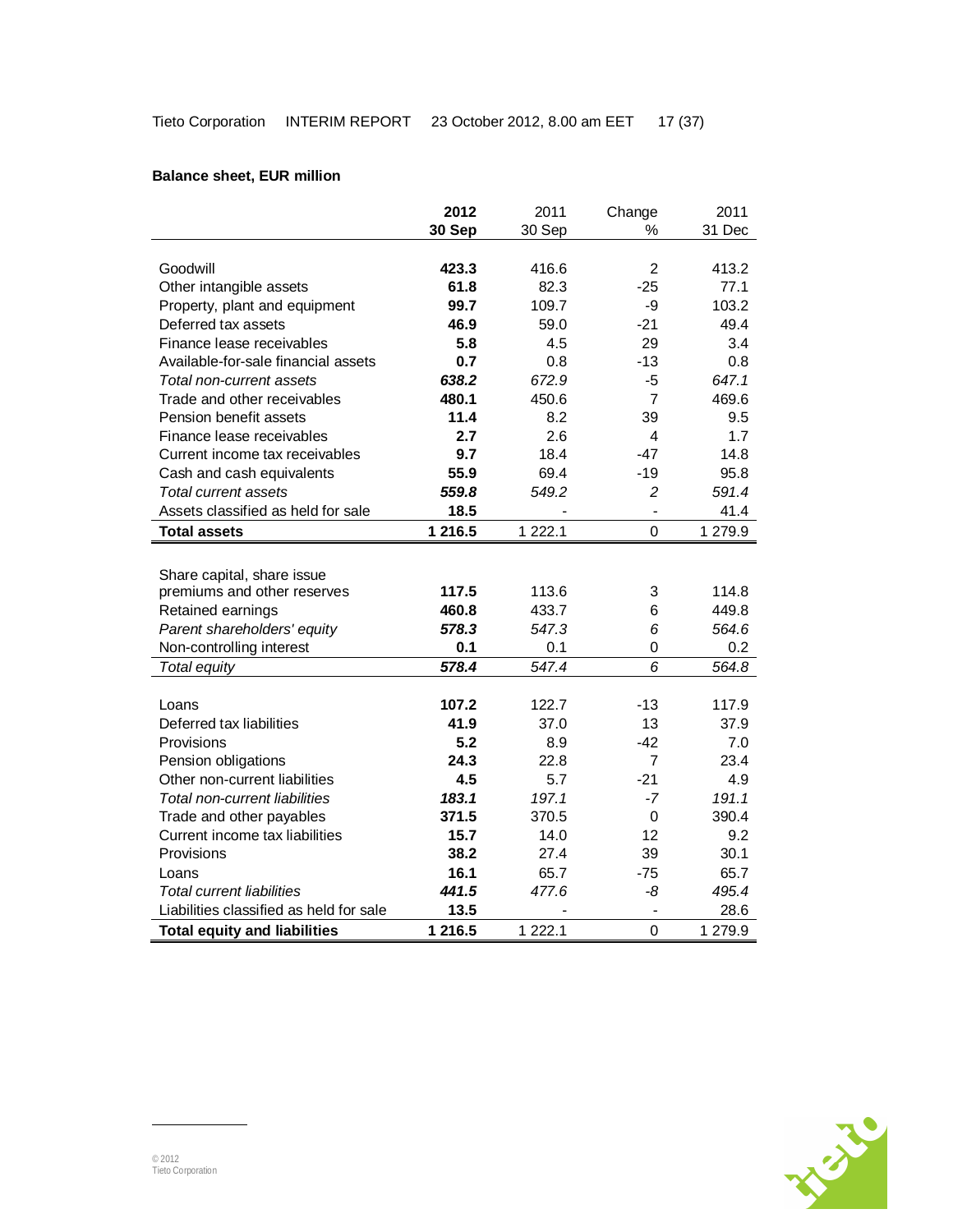|                                                                | 2012   | 2011   | Change | 2012   | 2012   | 2011   |
|----------------------------------------------------------------|--------|--------|--------|--------|--------|--------|
|                                                                | 30 Sep | 30 Sep | ℅      | 30 Jun | 31 Mar | 31 Dec |
|                                                                |        |        |        |        |        |        |
| Accounts receivable                                            | 339.5  | 318.5  | 7      | 355.6  | 335.4  | 354.7  |
| Other working capital receivables                              | 124.1  | 125.9  | -1     | 130.9  | 119.7  | 111.8  |
| Working capital receivables included in assets                 | 463.6  | 444.4  | 4      | 486.5  | 455.1  | 466.5  |
|                                                                |        |        |        |        |        |        |
| Accounts payable                                               | 75.7   | 76.6   | $-1$   | 83.6   | 81.5   | 96.9   |
| Personnel related accruals                                     | 141.2  | 125.6  | 12     | 163.6  | 159.7  | 144.6  |
| Other working capital liabilities                              | 192.2  | 200.0  | -4     | 201.3  | 197.0  | 186.8  |
| Working capital liabilities included in current<br>liabilities | 409.1  | 402.2  | 2      | 448.5  | 438.2  | 428.3  |
| Net working capital in the balance sheet                       | 54.5   | 42.2   | 29     | 38.0   | 16.9   | 38.2   |

# **Net working capital in the balance sheet, EUR million**

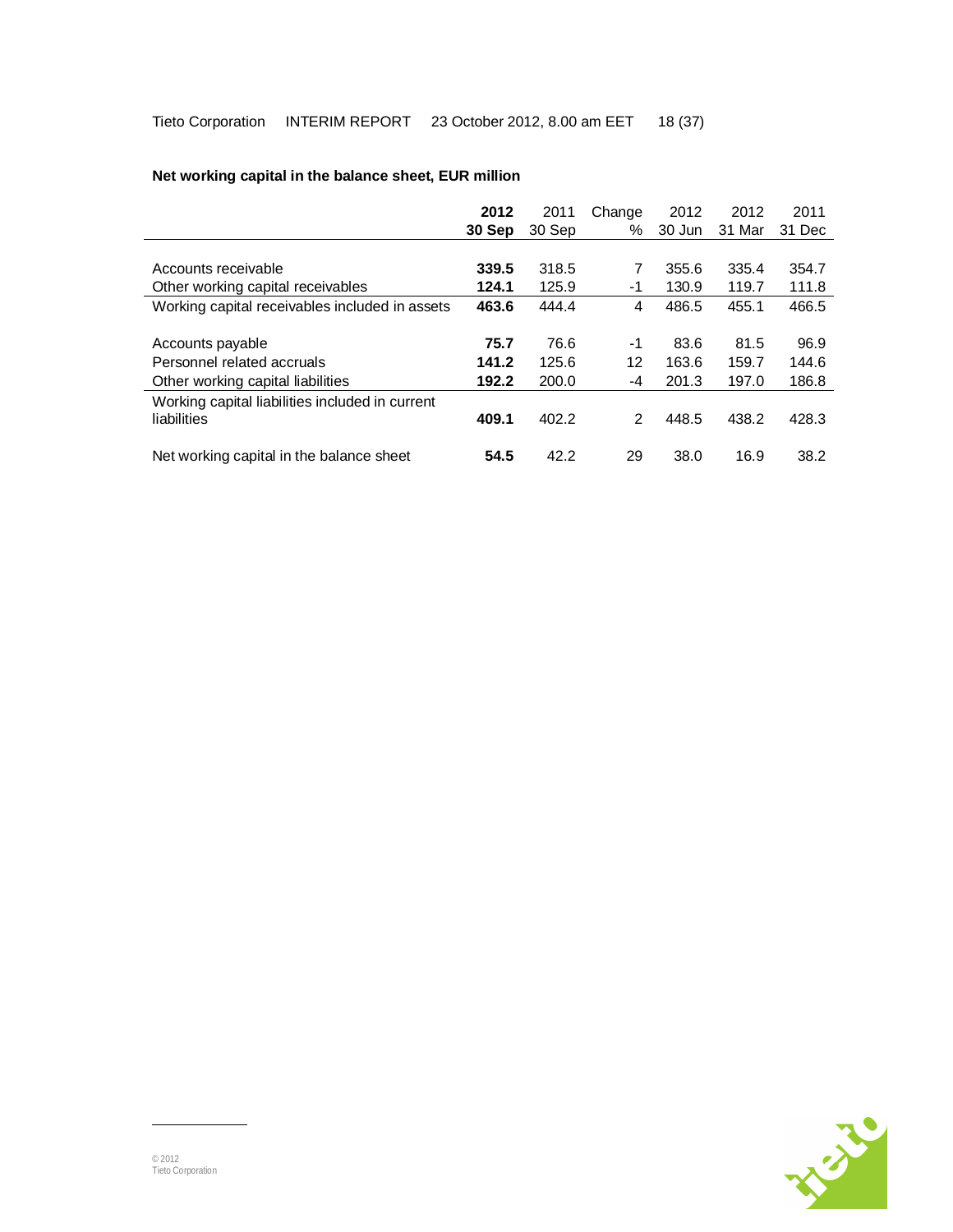# **2012** 2011 2012 2012 **2012** 2011 2011 **7-9** 7-9 4-6 1-3 **1-9** 1-9 1-12 Cash flow from operations Net profit **22.7** 22.5 -6.8 32.0 **47.9** 47.4 59.9 Adjustments Depreciation, amortization and impairment charges **21.8** 22.1 21.0 21.2 **64.0** 67.8 96.5 Share-based payments **0.2** 0.0 0.6 0.8 **1.6** 2.2 2.9 Profit/loss on sale of fixed assets and shares **0.0** 0.3 0.0 -15.4 **-15.4** 0.6 1.1 Other adjustments **1.5** -0.6 0.6 -1.4 **0.7** -1.9 0.3 Net financial expenses **0.1** 1.3 1.7 2.1 **3.9** 4.7 6.8 Income taxes **8.8** 5.4 1.4 7.6 **17.8** 19.9 31.4 Change in net working capital **-14.3** -2.4 -18.0 16.8 **-15.5** -35.4 -40.5 Cash generated from operations **40.8** 48.6 0.5 63.7 **105.0** 105.3 158.4 Net financial expenses paid **0.2** -0.8 0.4 -1.3 **-0.7** -2.7 -7.9 Income taxes paid **-4.7** -7.1 -4.7 6.4 **-3.0** -23.1 -27.3 Net cash flow from operations **36.3** 40.7 -3.8 68.8 **101.3** 79.5 123.2 Cash flow from investing activities Acquisition of Group companies and business operations, net of cash acquired **-0.1** - -0.1 -0.3 **-0.5** -0.5 -0.5 Capital expenditures **-12.1** -11.3 -13.4 -14.2 **-39.7** -42.6 -56.1 Disposal of Group companies and business operations, net of cash disposed **0.0** - 1.5 17.7 **19.2** - 0.0 Sales of fixed assets **0.1** 0.2 0.2 0.0 **0.3** 0.1 0.1 Change in loan receivables **-3.7** 0.8 0.2 0.3 **-3.2** -0.8 1.4 Net cash used in investing activities **-15.8** -10.3 -11.6 3.5 **-23.9** -43.8 -55.1 Cash flow from financing activities Dividends paid **-** - -53.7 - **-53.7** -50.0 -50.0 Exercise of stock options **0.6** - 1.3 0.5 **2.4** - - Payments of finance lease liabilities **-2.6** -0.6 -0.5 -0.6 **-3.7** -5.3 -5.8 Change in interest-bearing liabilities **-53.3** -2.7 -3.3 -3.6 **-60.2** -10.0 -13.4 Net cash used in financing activities **-55.3** -3.3 -56.2 -3.7 **-115.2** -65.3 -69.2 Change in cash and cash equivalents **-34.8** 27.1 -71.6 68.6 **-37.8** -29.6 -1.1 Cash and cash equivalents at the beginning of period **91.1** 47.4 162.9 95.8 **95.8** 98.0 98.0 Foreign exchange differences **-0.7** -5.1 -0.3 0.0 **-1.0** 1.0 0.4 Assets classified as held for sale **0.3** - 0.1 -1.5 **-1.1** - -1.5 Change in cash and cash equivalents **-34.8** 27.1 -71.6 68.6 **-37.8** -29.6 -1.1 Cash and cash equivalents at the end of period **55.9** 69.4 91.1 162.9 **55.9** 69.4 95.8

#### **Cash flow, EUR million**

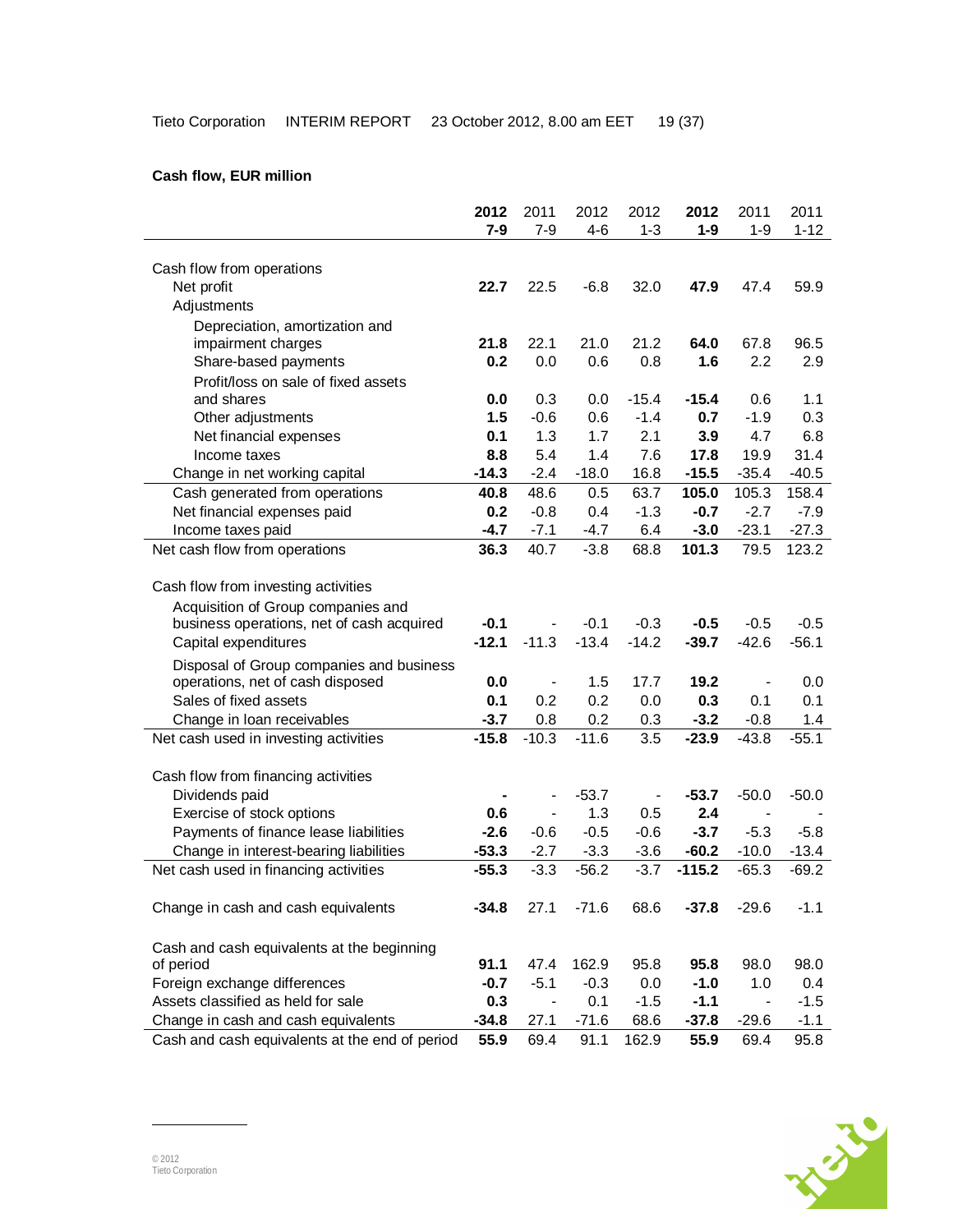# **Statement of changes in shareholders' equity, EUR million**

|                                                            |              |                 |         |                   | Parent shareholders' equity |                 |         |                  |              |
|------------------------------------------------------------|--------------|-----------------|---------|-------------------|-----------------------------|-----------------|---------|------------------|--------------|
|                                                            |              |                 |         |                   |                             |                 |         | Non-<br>control- |              |
|                                                            |              |                 |         |                   |                             |                 |         | ling             | <b>Total</b> |
|                                                            |              |                 |         |                   |                             |                 |         | interest         | equity       |
|                                                            | Share        | Share           | Own     | Trans-            | Cash                        | $Re-$           | Total   |                  |              |
|                                                            | capi-<br>tal | issue<br>premi- | shares  | lation<br>differ- | flow<br>hedges              | tained<br>earn- |         |                  |              |
|                                                            |              | ums             |         | ences             |                             | ings            |         |                  |              |
|                                                            |              | and             |         |                   |                             |                 |         |                  |              |
|                                                            |              | other           |         |                   |                             |                 |         |                  |              |
|                                                            |              | reserves        |         |                   |                             |                 |         |                  |              |
| At 31 Dec 2010                                             | 75.8         | 38.8            | $-11.6$ | 21.5              | $-0.1$                      | 433.0           | 557.4   | 0.1              | 557.5        |
|                                                            |              |                 |         |                   |                             |                 |         |                  |              |
| <b>Comprehensive income</b>                                |              |                 |         |                   |                             |                 |         |                  |              |
| Net profit for the period                                  |              |                 |         |                   |                             | 47.4            | 47.4    | 0.0              | 47.4         |
| <b>Other comprehensive</b>                                 |              |                 |         |                   |                             |                 |         |                  |              |
| income                                                     |              |                 |         |                   |                             |                 |         |                  |              |
| Translation difference from                                |              |                 |         |                   |                             |                 |         |                  |              |
| net investment in                                          |              |                 |         |                   |                             | $-5.2$          | $-5.2$  |                  | $-5.2$       |
| subsidiaries (net of tax)<br><b>Translation difference</b> |              | $-1.0$          |         | $-16.3$           |                             | 13.4            | $-3.9$  |                  | $-3.9$       |
| Cash flow hedges                                           |              |                 |         |                   | $-0.4$                      |                 | $-0.4$  |                  | $-0.4$       |
| <b>Total comprehensive</b>                                 |              |                 |         |                   |                             |                 |         |                  |              |
| income                                                     |              | $-1.0$          |         | $-16.3$           | $-0.4$                      | 55.6            | 37.9    | 0.0              | 37.9         |
| <b>Transactions with owners</b>                            |              |                 |         |                   |                             |                 |         |                  |              |
| Share-based payments                                       |              |                 |         |                   |                             |                 |         |                  |              |
| recognized against equity                                  |              |                 |         |                   |                             | 2.0             | 2.0     |                  | 2.0          |
| Dividend                                                   |              |                 |         |                   |                             | $-50.0$         | $-50.0$ |                  | $-50.0$      |
| Non-controlling interest                                   |              |                 |         |                   |                             |                 |         | 0.0              | 0.0          |
| <b>Total transactions with</b>                             |              |                 |         |                   |                             |                 |         |                  |              |
| owners                                                     |              |                 |         |                   |                             | $-48.0$         | $-48.0$ | 0.0              | $-48.0$      |
| At 30 Sep 2011                                             | 75.8         | 37.8            | $-11.6$ | 5.2               | $-0.5$                      | 440.6           | 547.3   | 0.1              | 547.4        |

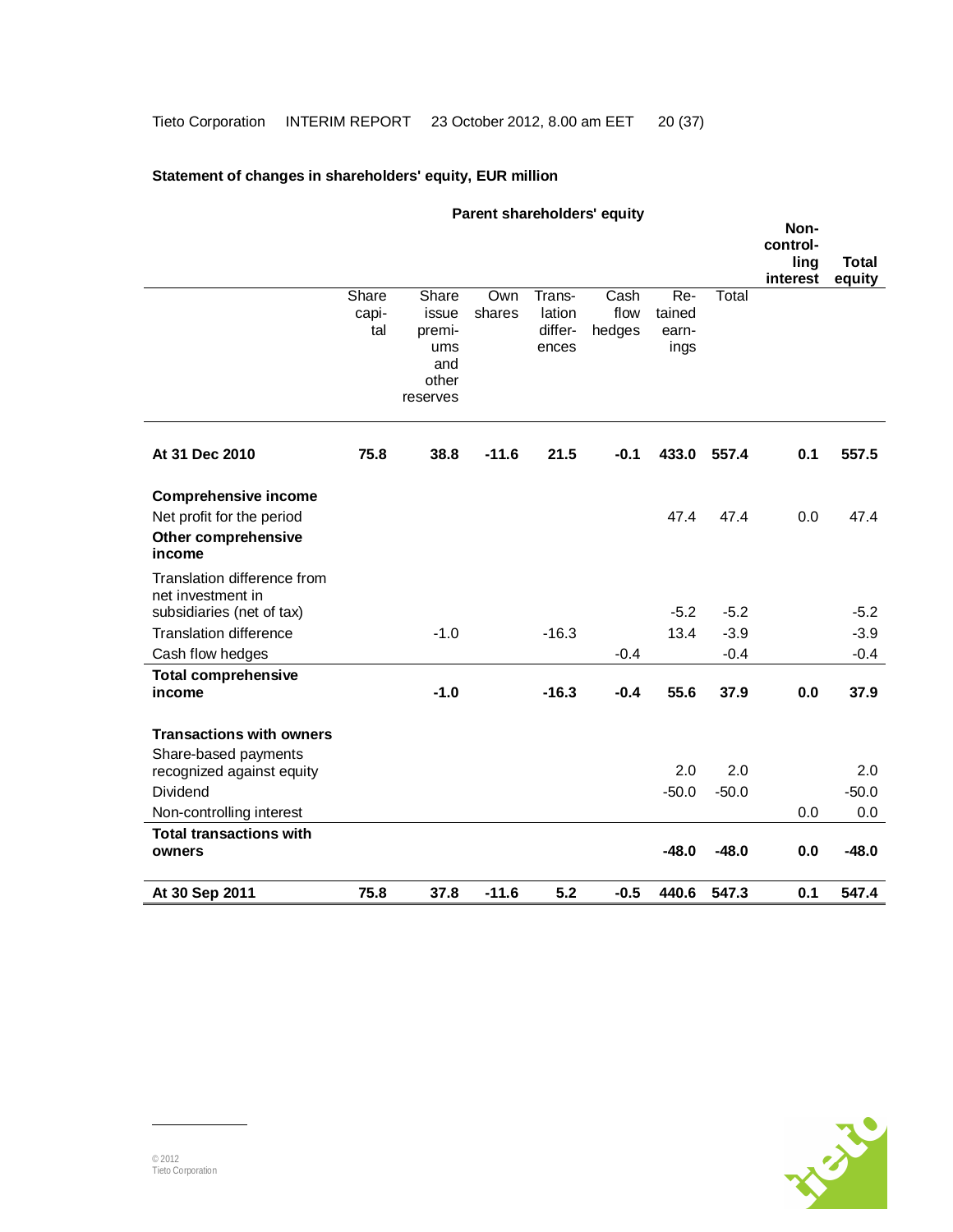|                                                                               |                       |                                                             | , a, o,, c,, a, o,, o, ao, o |                                      |                        |                                  |         | Non-<br>control-<br>ling | Total   |
|-------------------------------------------------------------------------------|-----------------------|-------------------------------------------------------------|------------------------------|--------------------------------------|------------------------|----------------------------------|---------|--------------------------|---------|
|                                                                               |                       |                                                             |                              |                                      |                        |                                  |         | interest                 | equity  |
|                                                                               | Share<br>capi-<br>tal | Share<br>issue<br>premi-<br>ums<br>and<br>other<br>reserves | Own<br>shares                | Trans-<br>lation<br>differ-<br>ences | Cash<br>flow<br>hedges | $Re-$<br>tained<br>earn-<br>ings | Total   |                          |         |
| At 31 Dec 2011                                                                | 75.8                  | 39.0                                                        | $-11.6$                      | 19.6                                 | $-1.8$                 | 443.6                            | 564.6   | 0.2                      | 564.8   |
| <b>Comprehensive income</b><br>Net profit for the period                      |                       |                                                             |                              |                                      |                        | 47.9                             | 47.9    | 0.0                      | 47.9    |
| <b>Other comprehensive</b><br>income                                          |                       |                                                             |                              |                                      |                        |                                  |         |                          |         |
| Translation difference from<br>net investment in<br>subsidiaries (net of tax) |                       |                                                             |                              |                                      |                        | 9.3                              | 9.3     |                          | 9.3     |
| <b>Translation difference</b>                                                 |                       | 1.8                                                         |                              | 23.3                                 |                        | $-21.7$                          | 3.4     |                          | 3.4     |
| Cash flow hedges                                                              |                       |                                                             |                              |                                      | 2.3                    |                                  | 2.3     |                          | 2.3     |
| <b>Total comprehensive</b><br>income                                          |                       | 1.8                                                         |                              | 23.3                                 | 2.3                    | 35.5                             | 62.9    | 0.0                      | 62.9    |
| <b>Transactions with owners</b>                                               |                       |                                                             |                              |                                      |                        |                                  |         |                          |         |
| Share-based payments<br>recognized against equity                             |                       |                                                             |                              |                                      |                        | 2.0                              | 2.0     |                          | 2.0     |
| Dividend                                                                      |                       |                                                             |                              |                                      |                        | $-53.6$                          | $-53.6$ |                          | $-53.6$ |
| Share subscriptions based<br>on stock options                                 | 0.1                   | 0.8                                                         |                              |                                      |                        | 1.5                              | 2.4     |                          | 2.4     |
| Non-controlling interest                                                      |                       |                                                             |                              |                                      |                        |                                  |         | $-0.1$                   | $-0.1$  |
| <b>Total transactions with</b><br>owners                                      | 0.1                   | 0.8                                                         |                              |                                      |                        | $-50.1$                          | $-49.2$ | $-0.1$                   | $-49.3$ |
| At 30 Sep 2012                                                                | 75.9                  | 41.6                                                        | $-11.6$                      | 42.9                                 | 0.5                    | 429.0                            | 578.3   | 0.1                      | 578.4   |

# **Parent shareholders' equity**

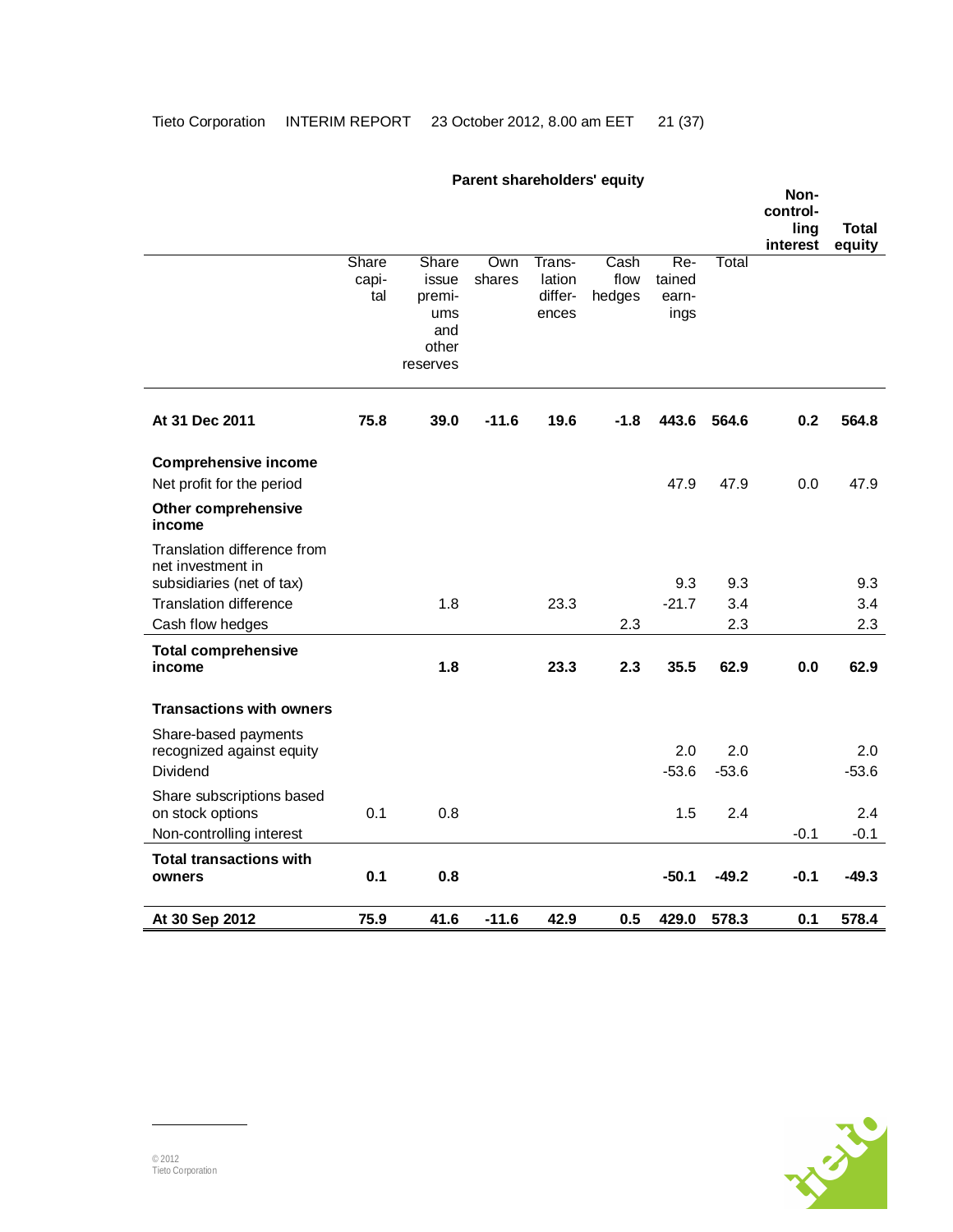# **Net sales by market unit, EUR million**

|                                  | 2012 | 2011  | Change | 2012    | 2011    | Change | 2011     |
|----------------------------------|------|-------|--------|---------|---------|--------|----------|
|                                  | 7-9  | $7-9$ | %      | $1 - 9$ | $1-9$   | %      | $1 - 12$ |
| Finland and the Baltic countries | 176  | 169   | 4      | 558     | 531     | 5      | 733      |
| Scandinavia                      | 129  | 120   | 8      | 404     | 401     |        | 548      |
| Central Europe & Russia          | 30   | 31    | -4     | 94      | 95      | -1     | 131      |
| <b>Global Accounts</b>           | 150  | 162   | -7     | 495     | 544     | -9     | 729      |
| Group elimination                | -61  | -68   | -9     | $-205$  | $-233$  | $-12$  | $-313$   |
| <b>Group total</b>               | 423  | 415   |        | 1 347   | 1 3 3 8 |        | 1828     |

# **Customer sales by market unit, EUR million**

|                                  | 2012 | 2011  | Change | 2012  | 2011  | Change | 2011     |
|----------------------------------|------|-------|--------|-------|-------|--------|----------|
|                                  | 7-9  | $7-9$ | %      | 1-9   | 1-9   | $\%$   | $1 - 12$ |
| Finland and the Baltic countries | 155  | 145   |        | 492   | 453   | 9      | 629      |
| Scandinavia                      | 113  | 103   | 10     | 351   | 342   | 3      | 467      |
| Central Europe & Russia          | 26   | 25    | 6      | 82    | 75    | 10     | 102      |
| <b>Global Accounts</b>           | 129  | 142   | -9     | 422   | 468   | $-10$  | 629      |
| Group total                      | 423  | 415   |        | 1 347 | 1 338 |        | 1828     |

## **Internal sales by market unit, EUR million**

|                                  | 2012 | 2011  | Change | 2012 | 2011  | Change | 2011     |
|----------------------------------|------|-------|--------|------|-------|--------|----------|
|                                  | 7-9  | $7-9$ | %      | 1-9  | $1-9$ | %      | $1 - 12$ |
| Finland and the Baltic countries | 20   | 24    | $-16$  | 66   | 78    | -15    | 104      |
| Scandinavia                      | 16   | 17    | -8     | 53   | 59    | -9     | 80       |
| Central Europe & Russia          | 4    |       | $-40$  | 13   | 21    | $-40$  | -29      |
| Global Accounts                  | 21   | 20    | 4      | 73   | 76    | -5     | 100      |
| Group total                      | 61   | 68    | -10    | 205  | 233   | $-12$  | 313      |

Sales between segments are carried out at arm's length.

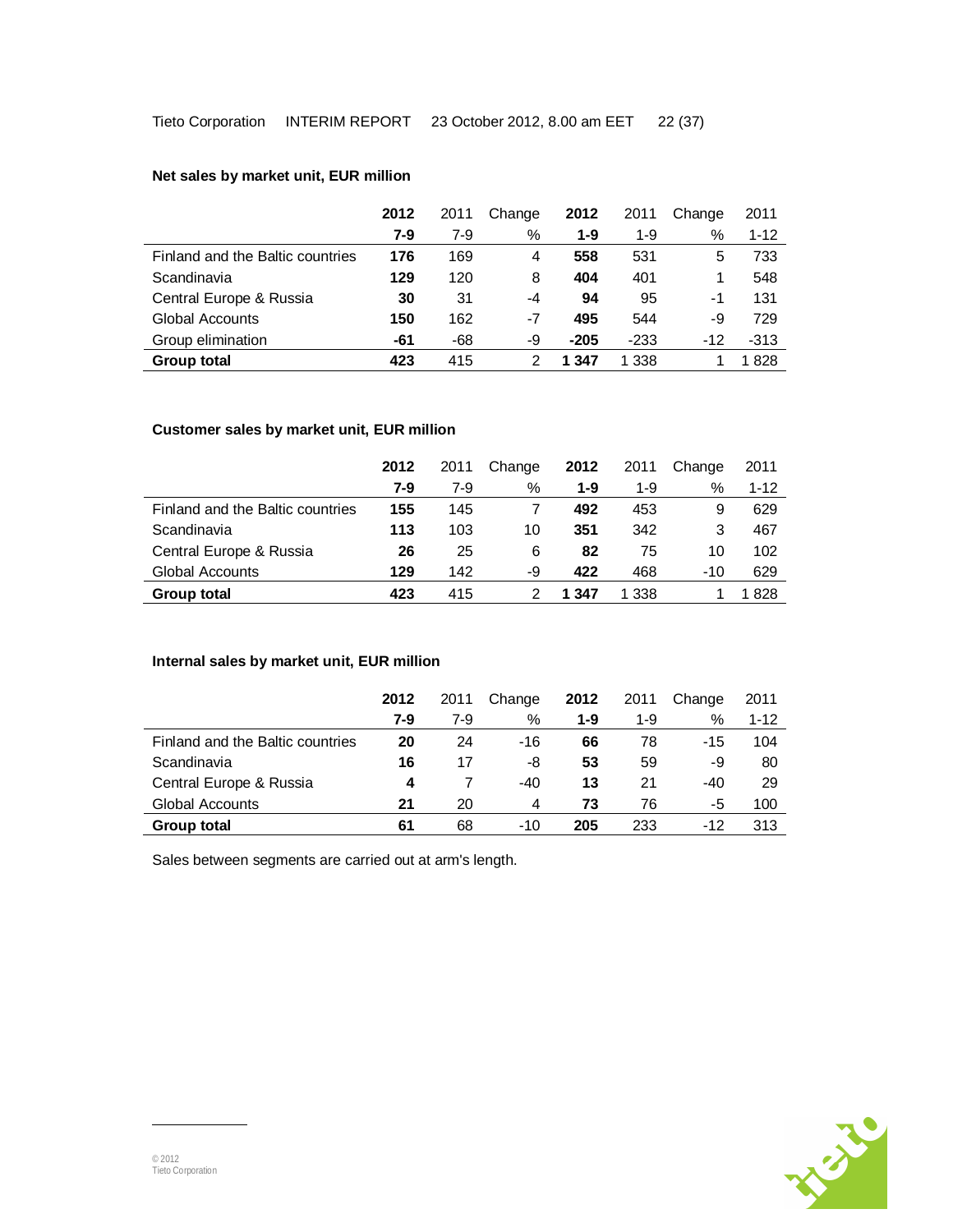## **Net sales by country, EUR million**

|                    | 2012  | Change | Share | 2011  | Share | 2011     |
|--------------------|-------|--------|-------|-------|-------|----------|
|                    | 1-9   | $\%$   | $\%$  | 1-9   | $\%$  | $1 - 12$ |
| Finland            | 608   |        | 45    | 602   | 45    | 823      |
| Sweden             | 424   | 3      | 32    | 413   | 31    | 565      |
| Other              | 315   | -3     | 23    | 323   | 24    | 440      |
| <b>Group total</b> | 1 347 |        | 100   | 1 338 | 100   | 1828     |

## **Customer sales by business line, EUR million**

|                                      | 2012 | 2011 | Change | 2012    | 2011  | Change | 2011     |
|--------------------------------------|------|------|--------|---------|-------|--------|----------|
|                                      | 7-9  | 7-9  | $\%$   | $1 - 9$ | $1-9$ | $\%$   | $1 - 12$ |
| <b>Industry Solutions</b>            | 126  | 119  | 6      | 407     | 388   | 5      | 534      |
| <b>Enterprise Solutions</b>          | 58   | 59   | -1     | 197     | 179   | 10     | 249      |
| Managed Services and Transformation  | 163  | 159  |        | 500     | 511   | -2     | 693      |
| <b>Product Engineering Solutions</b> | 76   | 77   | 0      | 243     | 261   | -7     | 351      |
| Group total                          | 423  | 415  |        | 347     | ∣338  |        | 1828     |

The comparison figures for 2011 have changed due to the transfer of businesses between the business lines at the beginning of 2012.

#### **Net sales by customer sector, EUR million**

|                  | 2012 | 2011 | Change | 2012    | 2011  | Change        | 2011     |
|------------------|------|------|--------|---------|-------|---------------|----------|
|                  | 7-9  | 7-9  | %      | $1 - 9$ | $1-9$ | $\frac{0}{0}$ | $1 - 12$ |
| Telecom          | 135  | 129  | 5.     | 423     | 428   | -1            | 579      |
| Finance          | 85   | 85   | 0      | 270     | 276   | -2            | 374      |
| Industry sectors | 204  | 200  |        | 654     | 635   | 3             | 875      |
| Group total      | 423  | 415  |        | 1 347   | 1 338 |               | 1828     |

Revenues derived from any single external customer during January–September in 2012 do not exceed the 10% level of the total net sales of the Group.

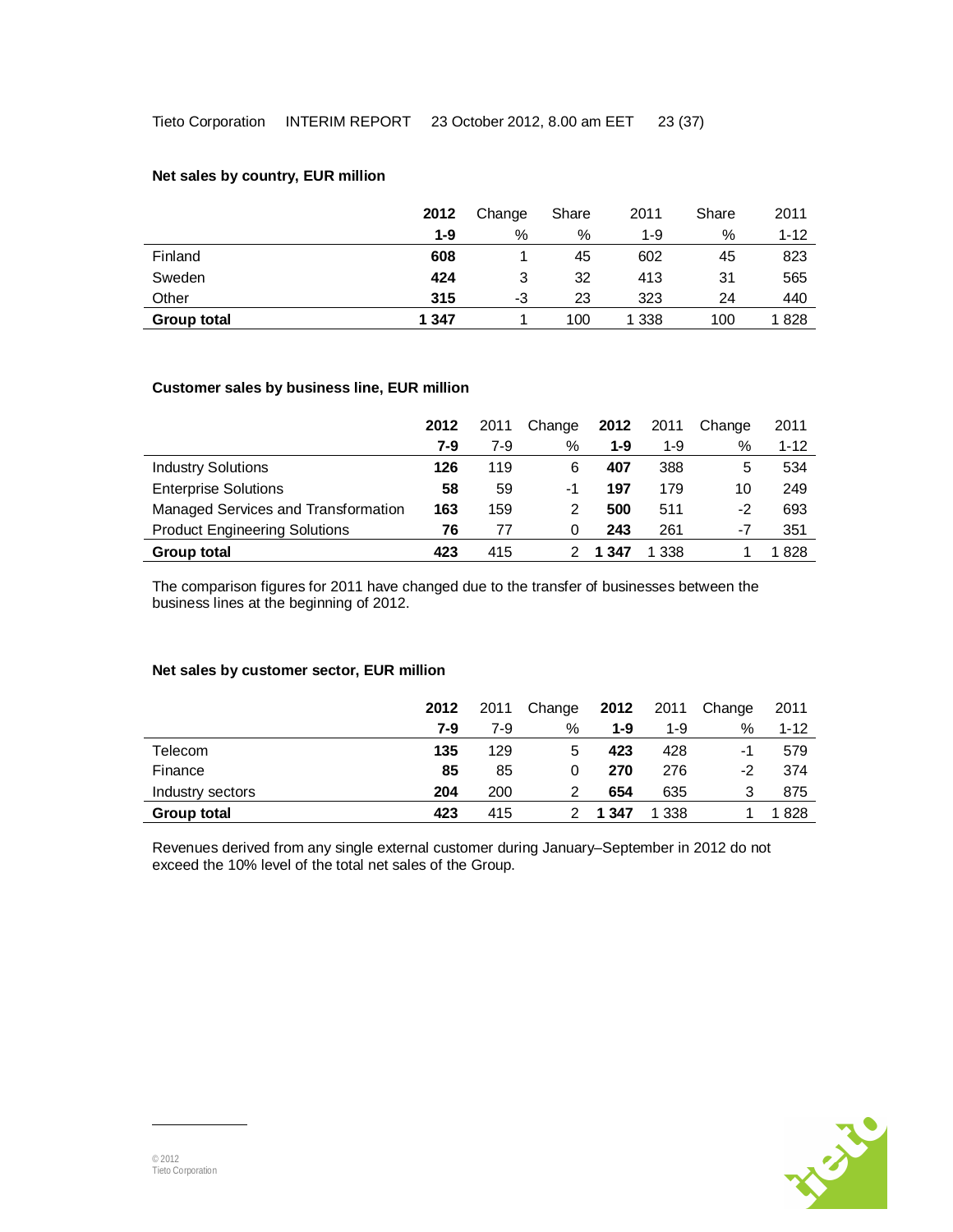# **Operating profit (EBIT) by market unit, EUR million**

|                                          | 2012   | 2011   | Change | 2012    | 2011    | Change  | 2011     |
|------------------------------------------|--------|--------|--------|---------|---------|---------|----------|
|                                          | 7-9    | 7-9    | %      | $1 - 9$ | $1 - 9$ | $\%$    | $1 - 12$ |
| Finland and the Baltic countries         | 19.0   | 17.3   | 9.9    | 44.2    | 34.9    | 26.9    | 58.8     |
| Scandinavia                              | 8.1    | 6.0    | 36.4   | 11.1    | 16.3    | $-32.2$ | 18.7     |
| Central Europe & Russia                  | $-4.2$ | $-3.6$ | 14.9   | $-17.9$ | $-14.2$ | 26.3    | $-21.0$  |
| Global Accounts                          | 11.6   | 11.9   | $-2.2$ | 46.8    | 45.8    | 2.3     | 55.3     |
| Steering Functions and Global Management | $-2.9$ | $-2.3$ | 26.3   | -14.6   | $-10.8$ | 35.2    | $-13.7$  |
| <b>Operating profit (EBIT)</b>           | 31.6   | 29.2   | 8.5    | 69.6    | 72.0    | $-3.2$  | 98.1     |

## **Operating margin (EBIT) by market unit, %**

|                                  | 2012    | 2011    | Change |         | <b>2012</b> 2011 | Change | 2011     |
|----------------------------------|---------|---------|--------|---------|------------------|--------|----------|
|                                  | 7-9     | 7-9     |        | 1-9     | 1-9              |        | $1 - 12$ |
| Finland and the Baltic countries | 10.8    | 10.2    | 0.6    | 7.9     | 6.6              | 1.4    | 8.0      |
| Scandinavia                      | 6.3     | 5.0     | 1.3    | 2.7     | 4.1              | $-1.3$ | 3.4      |
| Central Europe & Russia          | $-14.0$ | $-11.5$ | $-2.4$ | $-19.0$ | $-14.9$          | -4.1   | $-16.0$  |
| <b>Global Accounts</b>           | 7.7     | 7.4     | 0.3    | 9.5     | 8.4              | 1.1    | 7.6      |
| <b>Operating margin (EBIT)</b>   | 7.5     | 7.1     | 0.4    | 5.2     | 5.4              | $-0.2$ | 5.4      |

# **Operating profit (EBIT) excl. one-off items by market unit, EUR million**

|                                      | 2012   | 2011   | Change  | <b>2012</b> 2011 |         | Change  | 2011     |
|--------------------------------------|--------|--------|---------|------------------|---------|---------|----------|
|                                      | 7-9    | $7-9$  | %       | $1 - 9$          | $1 - 9$ | %       | $1 - 12$ |
| Finland and the Baltic countries     | 19.3   | 19.4   | $-0.7$  | 52.1             | 37.2    | 40.1    | 61.7     |
| Scandinavia                          | 10.7   | 8.6    | 24.7    | 24.6             | 23.1    | 6.6     | 25.5     |
| Central Europe & Russia              | $-3.2$ | $-3.6$ | $-11.5$ | $-10.9$          | $-13.9$ | $-21.8$ | $-19.2$  |
| <b>Global Accounts</b>               | 12.9   | 12.5   | 3.3     | 38.3             | 46.4    | $-17.5$ | 61.7     |
| <b>Steering Functions and Global</b> |        |        |         |                  |         |         |          |
| Management                           | $-2.5$ | $-2.4$ | 4.9     | $-10.8$          | $-9.8$  | 10.0    | $-12.6$  |
| <b>Operating profit (EBIT)</b>       | 37.1   | 34.5   | 7.7     | 93.3             | 82.9    | 12.5    | 117.1    |

# **Operating margin (EBIT) excl. one-off items by market unit, %**

|                                  | 2012 | 2011           | Change           | 2012    | 2011    | Change | 2011     |
|----------------------------------|------|----------------|------------------|---------|---------|--------|----------|
|                                  | 7-9  | 7-9            |                  | $1 - 9$ | 1-9     |        | $1 - 12$ |
| Finland and the Baltic countries | 11.0 | 11.5           | $-0.5$           | 9.3     | 7.0     | 2.3    | 8.4      |
| Scandinavia                      | 8.3  | 7.2            | 1.1              | 6.1     | 5.8     | 0.3    | 4.7      |
| Central Europe & Russia          |      | $-10.6 - 11.4$ | 0.9 <sup>°</sup> | -11.6   | $-14.6$ | 3.1    | $-14.7$  |
| <b>Global Accounts</b>           | 8.6  | 7.7            | 0.9              | 7.7     | 8.5     | $-0.8$ | 8.5      |
| <b>Operating margin (EBIT)</b>   | 8.8  | 8.3            | 0.5              | 6.9     | 6.2     | 0.7    | 6.4      |

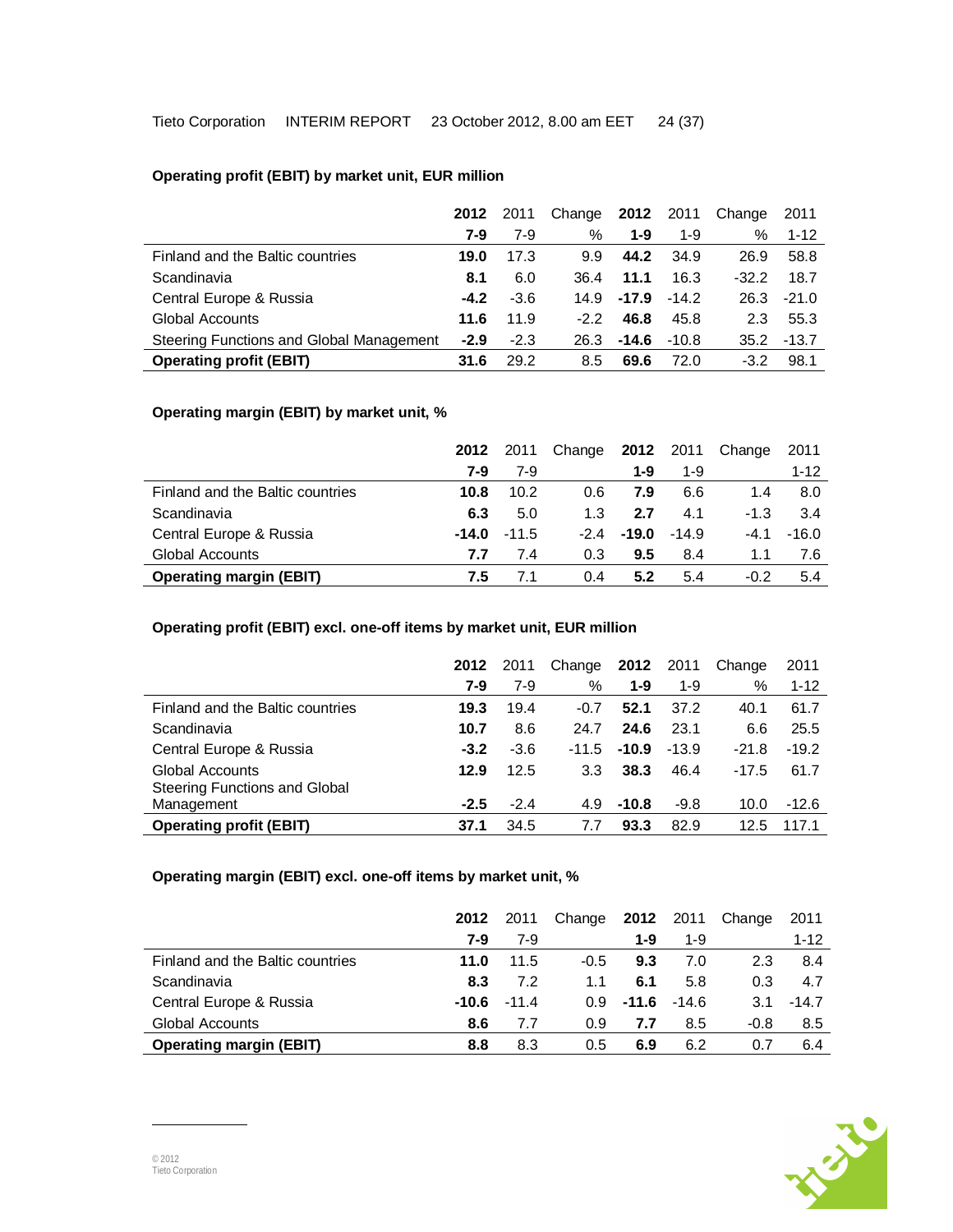# **Personnel by market unit**

|                                  | End of period |        |       | Average | 2011<br>$1-9$<br>5014 |         |         |
|----------------------------------|---------------|--------|-------|---------|-----------------------|---------|---------|
|                                  | 2012          | Change | Share | 2011    | 2011                  | 2012    |         |
|                                  | $1 - 9$       | %      | %     | $1 - 9$ | $1 - 12$              | $1 - 9$ |         |
| Finland and the Baltic countries | 4775          | -3     | 27    | 4 9 0 7 | 4843                  | 4847    |         |
| Scandinavia                      | 2528          | -5     | 15    | 2 6 6 7 | 2672                  | 2605    | 2 7 3 2 |
| Central Europe & Russia          | 1074          | $-20$  | 6     | 1 3 3 9 | 1 340                 | 1 159   | 1 2 9 5 |
| <b>Global Accounts</b>           | 8 2 5 2       | -1     | 47    | 8 3 5 2 | 8426                  | 8 4 4 8 | 8 2 5 1 |
| Steering Functions and           |               |        |       |         |                       |         |         |
| Global Management                | 774           | $-12$  | 4     | 882     | 842                   | 814     | 804     |
| <b>Group total</b>               | 17404         | -4     | 100   | 18 145  | 18 123                | 17873   | 18 096  |

# **Personnel by country**

|                    |         | End of period  |                |         |          |         | Average |  |  |  |
|--------------------|---------|----------------|----------------|---------|----------|---------|---------|--|--|--|
|                    | 2012    | Change         | Share          | 2011    | 2011     | 2012    | 2011    |  |  |  |
|                    | $1-9$   | %              | $\%$           | $1 - 9$ | $1 - 12$ | $1 - 9$ | $1 - 9$ |  |  |  |
| Finland            | 5 4 2 9 | $-4$           | 31             | 5628    | 5512     | 5 5 3 0 | 5731    |  |  |  |
| Sweden             | 3 0 7 7 | $-1$           | 18             | 3 1 2 0 | 3 1 2 1  | 3 1 3 2 | 3 0 9 5 |  |  |  |
| Czech              | 1922    | $-2$           | 11             | 1956    | 1957     | 1965    | 1922    |  |  |  |
| India              | 1 541   | -6             | 9              | 1646    | 1646     | 1610    | 1 602   |  |  |  |
| China              | 1 2 4 5 | -5             | $\overline{7}$ | 1 306   | 1 3 9 5  | 1 337   | 1 2 2 7 |  |  |  |
| Poland             | 1 1 6 1 | 0              | 7              | 1 1 6 6 | 1 1 9 1  | 1 1 8 5 | 1 0 8 4 |  |  |  |
| Germany            | 692     | $-24$          | 4              | 909     | 867      | 776     | 978     |  |  |  |
| Latvia             | 626     | 8              | 4              | 578     | 589      | 626     | 580     |  |  |  |
| Norway             | 450     | $-4$           | 3              | 468     | 470      | 458     | 484     |  |  |  |
| Italy              | 278     | $\overline{7}$ | $\overline{2}$ | 261     | 276      | 277     | 251     |  |  |  |
| Lithuania          | 152     | -6             | 1              | 161     | 152      | 148     | 160     |  |  |  |
| Netherlands        | 106     | $-12$          | 1              | 121     | 122      | 114     | 126     |  |  |  |
| Denmark            | 72      | -47            | 0              | 134     | 131      | 95      | 166     |  |  |  |
| Other              | 653     | -6             | 4              | 691     | 696      | 621     | 688     |  |  |  |
| Group total        | 17 404  | -4             | 100            | 18 145  | 18 123   | 17873   | 18 096  |  |  |  |
| Onshore countries  | 10 326  | -6             | 59             | 10 998  | 10873    | 10 638  | 11 166  |  |  |  |
| Offshore countries | 7 0 78  | $-1$           | 41             | 7 147   | 7 2 5 0  | 7 2 3 6 | 6929    |  |  |  |
| Group total        | 17 404  | -4             | 100            | 18 145  | 18 123   | 17873   | 18 096  |  |  |  |

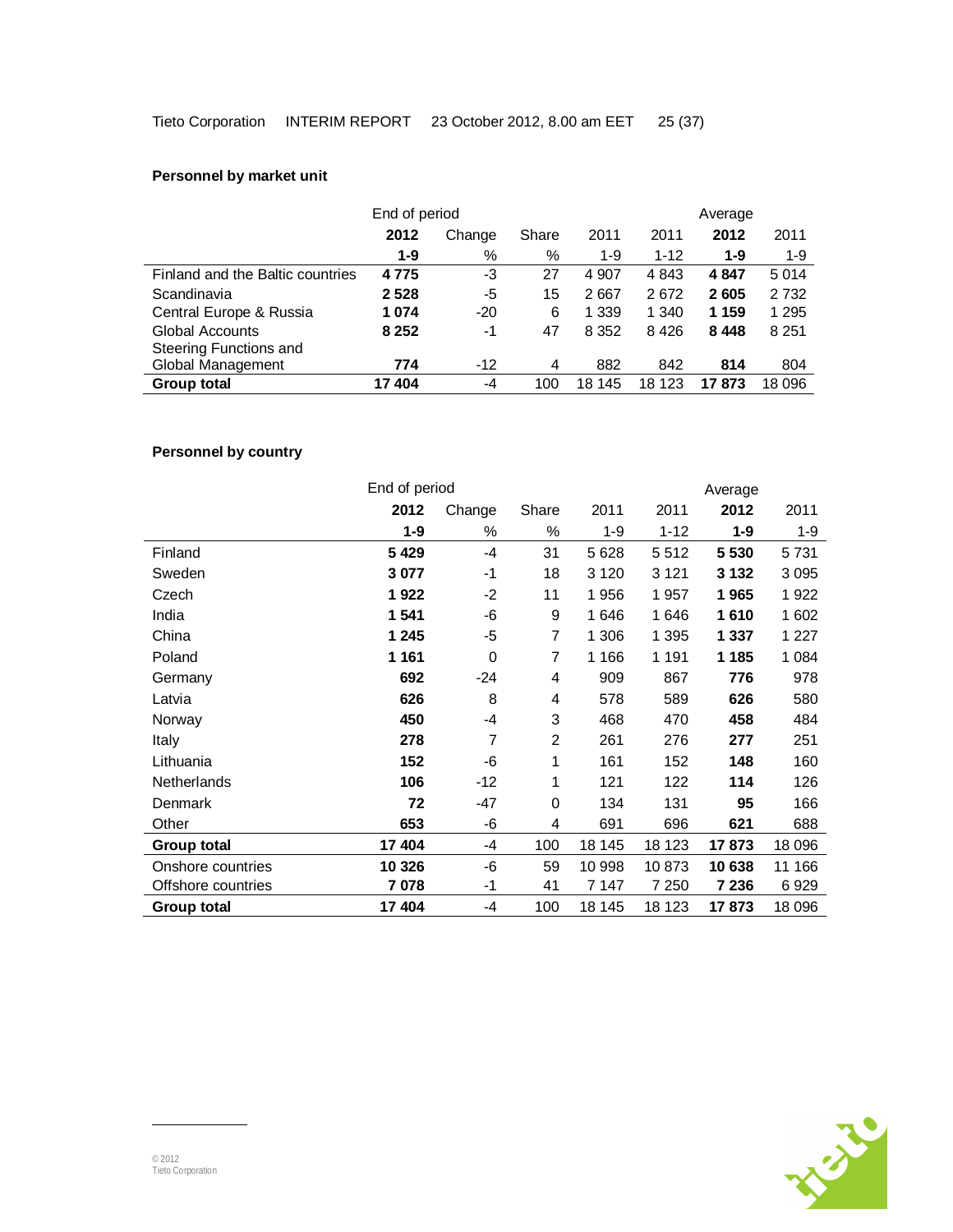## **Non-current assets by country, EUR million**

|                                                | 2012   | 2011   | Change                   | 2011   |
|------------------------------------------------|--------|--------|--------------------------|--------|
|                                                | 30 Sep | 30 Sep | %                        | 31 Dec |
| Finland                                        | 113.3  | 134.9  | $-16$                    | 128.0  |
| Sweden                                         | 33.5   | 33.6   | 0                        | 33.9   |
| Other                                          | 14.8   | 23.6   | -37                      | 18.5   |
| <b>Total countries</b>                         | 161.6  | 192.1  | $-16$                    | 180.3  |
| Non-current assets classified as held for sale | 1.0    | 0.0    | $\overline{\phantom{0}}$ | 3.1    |
| <b>Total non-current assets</b>                | 162.6  | 192.1  | $-15$                    | 183.4  |

Goodwill is allocated to the Cash Generating Units, which include several countries and therefore goodwill is not included in the country specific non-current assets shown above.

# **Capital expenditure by market unit, EUR million**

|                                          | 2012 | 2011 | Change 2012 2011 |         |       | Change | 2011     |
|------------------------------------------|------|------|------------------|---------|-------|--------|----------|
|                                          | 7-9  | 7-9  | %                | $1 - 9$ | $1-9$ | %      | $1 - 12$ |
| Finland and the Baltic countries         | 9.9  | 7.7  | 28               | 31.2    | 77.0  | -59    | 85.8     |
| Scandinavia                              | 5.0  | 2.2  | 129              | 9.6     | 6.6   | 45     | 9.4      |
| Central Europe & Russia                  | 0.2  | 1.2  | -83              | 0.9     | 3.7   | $-75$  | 3.9      |
| <b>Global Accounts</b>                   | 0.5  | 0.1  | 438              | 1.6     | 2.0   | $-17$  | 3.9      |
| Steering Functions and Global Management | 0.0  | 0.0  | -                | 0.0     | 0.5   | $-100$ | 0.5      |
| <b>Group total</b>                       | 15.6 | 11 1 | 40               | 43.3    | 89.8  | -52    | 103.6    |

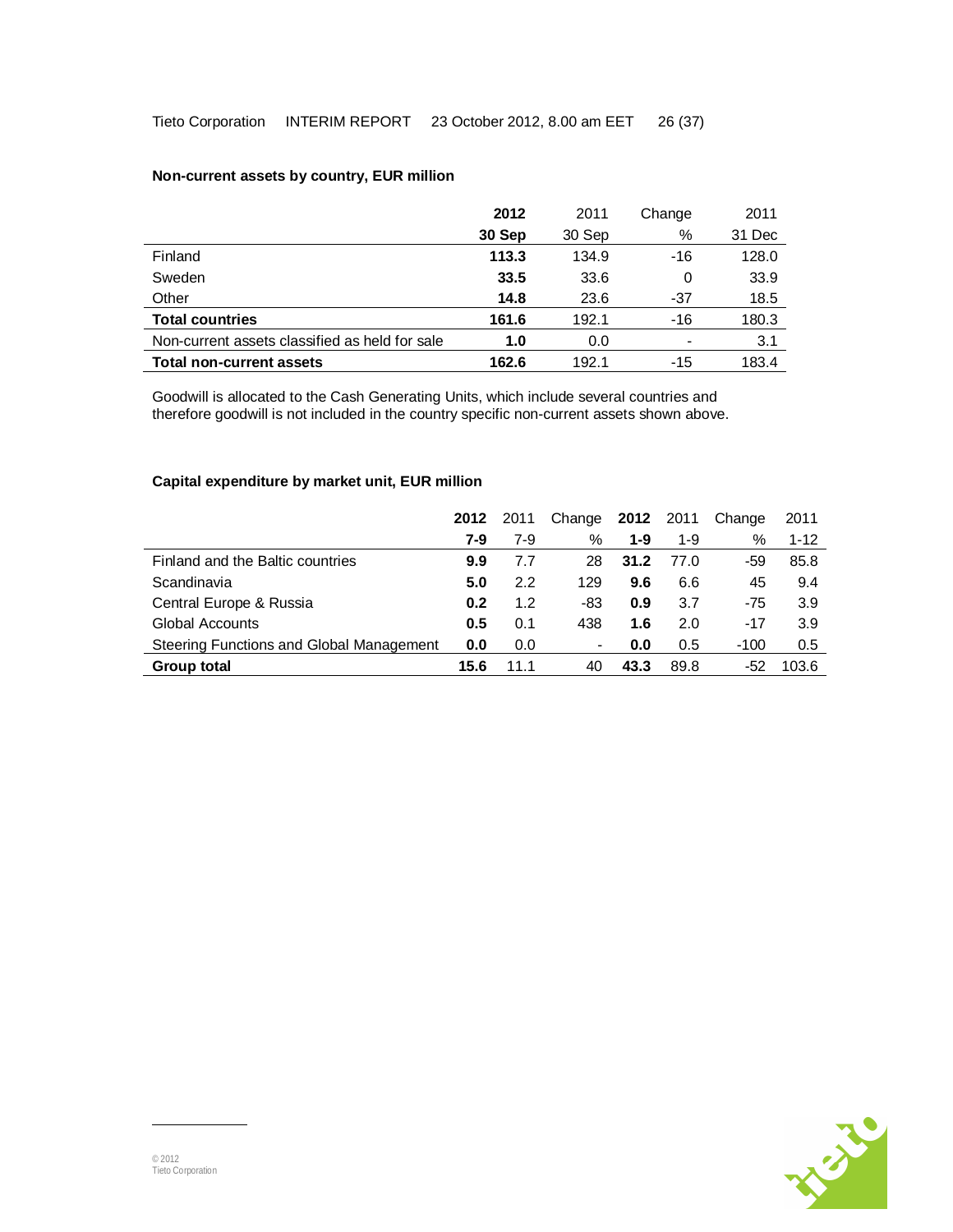|                                          | 2012 | 2011  | Change | 2012    | 2011  | Change | 2011     |
|------------------------------------------|------|-------|--------|---------|-------|--------|----------|
|                                          | 7-9  | $7-9$ | %      | $1 - 9$ | $1-9$ | %      | $1 - 12$ |
| Finland and the Baltic countries         | 15.2 | 15.1  |        | 44.8    | 46.8  | -4     | 61.7     |
| Scandinavia                              | 3.3  | 3.1   | 8      | 8.8     | 9.0   | $-2$   | 11.6     |
| Central Europe & Russia                  | 0.6  | 0.8   | $-15$  | 2.1     | 2.2   | -7     | 3.7      |
| <b>Global Accounts</b>                   | 0.9  | 0.9   | $-2$   | 2.7     | 27    | 0      | 4.1      |
| Steering Functions and Global Management | 0.3  | 0.5   | -36    | 0.8     | 1.6   | -49    | 2.1      |
| <b>Group total</b>                       | 20.4 | 20.3  |        | 59.2    | 62.3  | -5     | 83.2     |

# **Depreciation by market unit, EUR million**

# **Amortization on allocated intangible assets from acquisitions by market unit, EUR million**

|                                          | 2012 | 2011 | Change | <b>2012</b> 2011 |         | Change | 2011     |
|------------------------------------------|------|------|--------|------------------|---------|--------|----------|
|                                          | 7-9  | 7-9  | %      | 1-9              | $1 - 9$ | %      | $1 - 12$ |
| Finland and the Baltic countries         | 0.1  | 0.1  | -21    | 0.3              | 0.3     | $-13$  | 0.4      |
| Scandinavia                              | 0.3  | 0.3  | $-16$  | 0.8              | 0.9     | $-18$  | 1.2      |
| Central Europe & Russia                  | 0.2  | 0.3  | -41    | 0.8              | 1.0     | $-18$  | 1.4      |
| <b>Global Accounts</b>                   | 0.8  | 1.1  | $-21$  | 2.4              | 3.2     | $-25$  | 4.3      |
| Steering Functions and Global Management | 0.0  | 0.0  | 0      | 0.0              | 0.0     | 0      | 0.0      |
| <b>Group total</b>                       | 1.4  | 1.8  | -24    | 4.3              | 5.5     | -22    | 7.3      |

### **Impairment losses by market unit, EUR million**

|                                          | 2012 | 2011  | Change | <b>2012</b> 2011 |       | Change         | 2011     |
|------------------------------------------|------|-------|--------|------------------|-------|----------------|----------|
|                                          | 7-9  | $7-9$ | %      | $1 - 9$          | $1-9$ | %              | $1 - 12$ |
| Finland and the Baltic countries         | 0.0  | 0.0   | 0      | 0.0              | 0.0   | 0              | 0.0      |
| Scandinavia                              | 0.0  | 0.0   | 0      | 0.5              | 0.0   | $\blacksquare$ | 0.2      |
| Central Europe & Russia                  | 0.0  | 0.0   | 0      | 0.0              | 0.0   | 0              | 0.0      |
| <b>Global Accounts</b>                   | 0.0  | 0.0   | 0      | 0.0              | 0.0   | 0              | 5.8      |
| Steering Functions and Global Management | 0.0  | 0.0   | 0      | 0.0              | 0.0   | 0              | 0.0      |
| <b>Group total</b>                       | 0.0  | 0.0   | 0      | 0.5              | 0.0   | $\blacksquare$ | 6.0      |

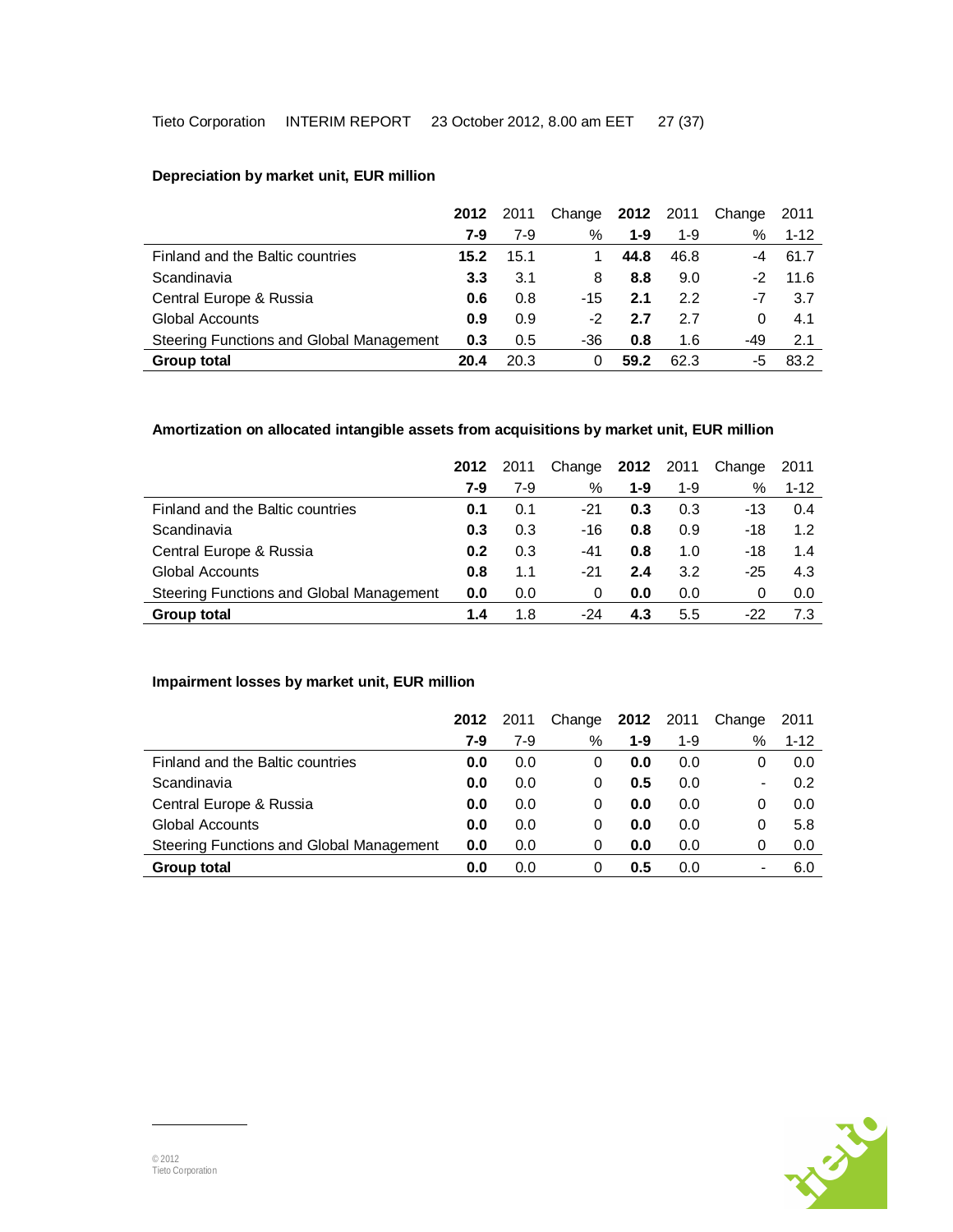|                                               | 30 Sep 2012 | 31 Dec 2011 |
|-----------------------------------------------|-------------|-------------|
|                                               |             |             |
| For Tieto obligations                         |             |             |
| Pledges                                       |             |             |
| On behalf of joint ventures                   |             |             |
| Other Tieto obligations                       |             |             |
| Rent commitments due in one year              | 54.7        | 53.7        |
| Rent commitments due in 1-5 years             | 150.7       | 118.3       |
| Rent commitments due after 5 years            | 33.5        | 42.4        |
| Operating lease commitments due in one year   | 7.7         | 8.2         |
| Operating lease commitments due in 1-5 years  | 7.4         | 8.5         |
| Operating lease commitments due after 5 years | 0.0         | 0.0         |
| Other commitments                             |             |             |
| Performance guarantees                        | 46.8        | 39.3        |
| Lease guarantees                              | 9.8         | 10.4        |
| Other                                         | 2.2         | 0.8         |

# **Commitments and contingencies, EUR million**

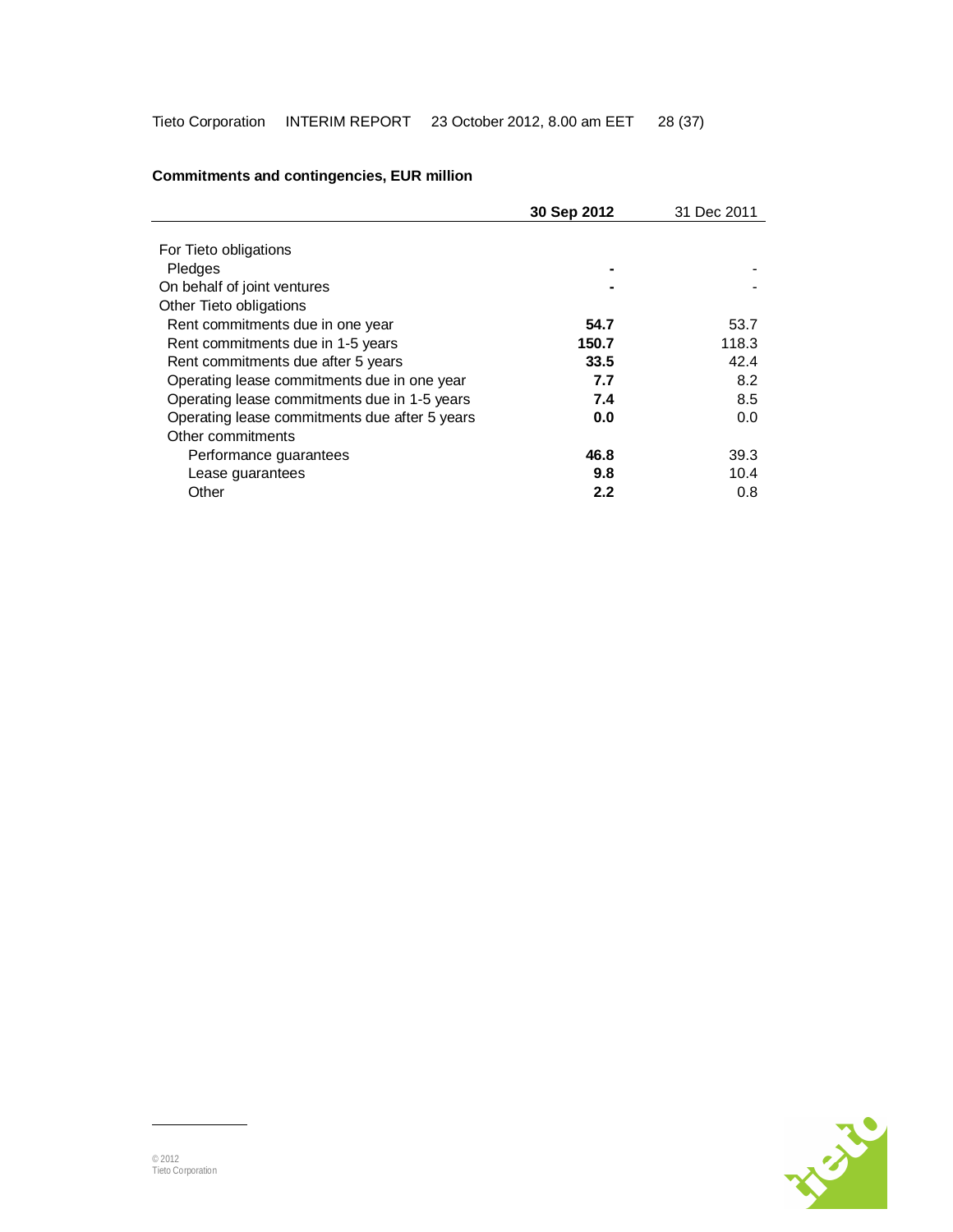# **Derivatives, EUR million**

### **Notional amounts of derivatives**

Includes the gross amount of all notional values for contracts that have not yet been settled or closed. The amount of notional value outstanding is not necessarily a measure or indication of market risk, as the exposure of certain contracts may be offset by other contracts.

|                                                                                                         | 30 Sep 2012     | 31 Dec 2011 |
|---------------------------------------------------------------------------------------------------------|-----------------|-------------|
|                                                                                                         |                 |             |
| Foreign exchange forward contracts                                                                      | 203.8           | 235.6       |
| Forward contracts outside hedge accounting                                                              | 144.2           | 187.2       |
| Forward contracts within hedge accounting                                                               | 59.6            | 48.5        |
| Electricity price futures contracts                                                                     | 2.5             | 3.4         |
| Interest rate swaps                                                                                     | 200.0           | 250.0       |
| <b>Fair values of derivatives</b>                                                                       |                 |             |
| The net fair values of derivative financial instruments                                                 |                 |             |
| at the balance sheet date were:                                                                         | 30 Sep 2012     | 31 Dec 2011 |
|                                                                                                         |                 |             |
| Foreign exchange forward contracts                                                                      | $-0.7$          | $-5.1$      |
| Electricity price futures contracts                                                                     | $-0.4$          | $-0.7$      |
| Interest rate swaps                                                                                     | $-0.3$          | $-0.6$      |
| Derivatives are used for economic hedging purposes only.                                                |                 |             |
|                                                                                                         |                 |             |
| Gross positive fair values of derivatives:                                                              | <b>Positive</b> | Positive    |
|                                                                                                         | 30 Sep 2012     | 31 Dec 2011 |
|                                                                                                         |                 |             |
| Foreign exchange forward contracts                                                                      | 1.8             | 0.9         |
| Forward contracts outside hedge accounting                                                              | 0.8             | 0.8         |
| Forward contracts within hedge accounting *)                                                            | 1.0             | 0.1         |
| Electricity price futures contracts                                                                     | 0.0             |             |
| Interest rate swaps                                                                                     | 6.2             | 2.5         |
| Gross negative fair values of derivatives:                                                              | <b>Negative</b> | Negative    |
|                                                                                                         | 30 Sep 2012     | 31 Dec 2011 |
|                                                                                                         |                 |             |
| Foreign exchange forward contracts                                                                      | -2.5            | $-5.9$      |
| Forward contracts outside hedge accounting                                                              | $-2.2$          | $-3.5$      |
| Forward contracts within hedge accounting *)                                                            | $-0.4$          | $-2.4$      |
| Electricity price futures contracts                                                                     | $-0.4$          | $-0.7$      |
| Interest rate swaps                                                                                     | $-6.6$          | $-3.1$      |
|                                                                                                         |                 | $-2.3$      |
| *) Forward contracts within hedge accounting (net)<br>The amount recognized in equity with deferred tax | 0.7             |             |
| Net periodic interest rate difference recognized in                                                     | 0.5             | $-2.2$      |
| interest income/expenses                                                                                | 0.2             | $-0.1$      |

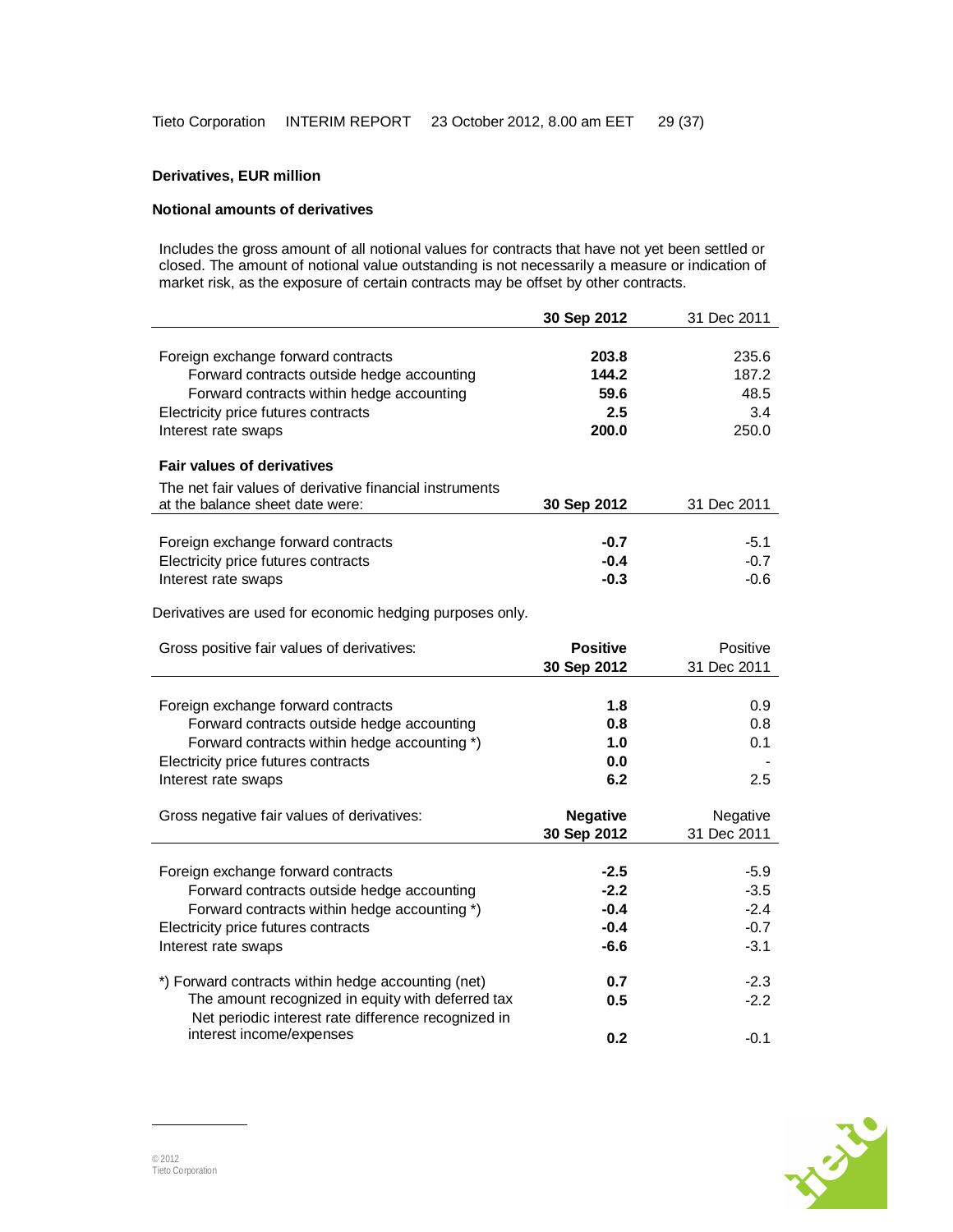# **QUARTERLY FIGURES**

# **Key figures**

|                                        | 2012  | 2012    | 2012    | 2011      | 2011  | 2011  | 2011    |
|----------------------------------------|-------|---------|---------|-----------|-------|-------|---------|
|                                        | $7-9$ | $4-6$   | $1 - 3$ | $10 - 12$ | $7-9$ | $4-6$ | $1 - 3$ |
| Earnings per share, EUR                |       |         |         |           |       |       |         |
| - basic                                | 0.32  | $-0.10$ | 0.45    | 0.18      | 0.31  | 0.16  | 0.19    |
| - diluted                              | 0.32  | $-0.10$ | 0.45    | 0.18      | 0.31  | 0.16  | 0.19    |
| Equity per share, EUR                  | 8.06  | 7.60    | 7.69    | 7.90      | 7.66  | 7.40  | 7.28    |
| Return on equity rolling 12 month, %   | 10.7  | 11.2    | 14.7    | 10.7      | 8.9   | 9.6   | 9.9     |
| Return on capital employed rolling     |       |         |         |           |       |       |         |
| 12 month, %                            | 17.6  | 17.4    | 20.8    | 18.3      | 16.1  | 14.9  | 16.1    |
| Equity ratio, %                        | 50.4  | 45.8    | 44.7    | 46.4      | 47.7  | 46.4  | 43.3    |
| Interest-bearing net debt, EUR million | 59.0  | 80.0    | 11.7    | 82.7      | 111.9 | 136.4 | 76.2    |
| Gearing, %                             | 10.2  | 14.7    | 2.1     | 14.6      | 20.4  | 25.8  | 14.6    |
| Investments, EUR million               | 15.6  | 13.6    | 14.4    | 13.8      | 11.2  | 13.3  | 65.3    |

# **Income statement, EUR million**

|                                                      | 2012    | 2012   | 2012    | 2011      | 2011   | 2011   | 2011    |
|------------------------------------------------------|---------|--------|---------|-----------|--------|--------|---------|
|                                                      | $7 - 9$ | 4-6    | $1 - 3$ | $10 - 12$ | $7-9$  | 4-6    | $1 - 3$ |
| Net sales                                            | 423.5   | 456.1  | 467.1   | 489.7     | 414.5  | 462.3  | 461.6   |
| Other operating income                               | 1.8     | 3.1    | 17.0    | 2.9       | 1.6    | 2.8    | 1.7     |
| Employee benefit expenses                            | 234.3   | 299.3  | 274.7   | 268.8     | 223.7  | 270.9  | 265.3   |
| Depreciation, amortization and<br>impairment charges | 21.8    | 21.0   | 21.2    | 28.7      | 22.1   | 22.8   | 22.9    |
| Other operating expenses                             | 137.6   | 142.6  | 146.5   | 169.0     | 141.1  | 152.2  | 151.5   |
| Operating profit (EBIT)                              | 31.6    | $-3.7$ | 41.7    | 26.1      | 29.2   | 19.2   | 23.6    |
| Financial income and expenses                        | $-0.1$  | $-1.7$ | $-2.1$  | $-2.1$    | $-1.3$ | $-1.4$ | $-2.0$  |
| Profit before taxes                                  | 31.5    | $-5.4$ | 39.6    | 24.0      | 27.9   | 17.8   | 21.6    |
| Income taxes                                         | $-8.8$  | $-1.4$ | $-7.6$  | $-11.5$   | $-5.4$ | $-6.4$ | $-8.1$  |
| Net profit for the period                            | 22.7    | $-6.8$ | 32.0    | 12.5      | 22.5   | 11.4   | 13.5    |

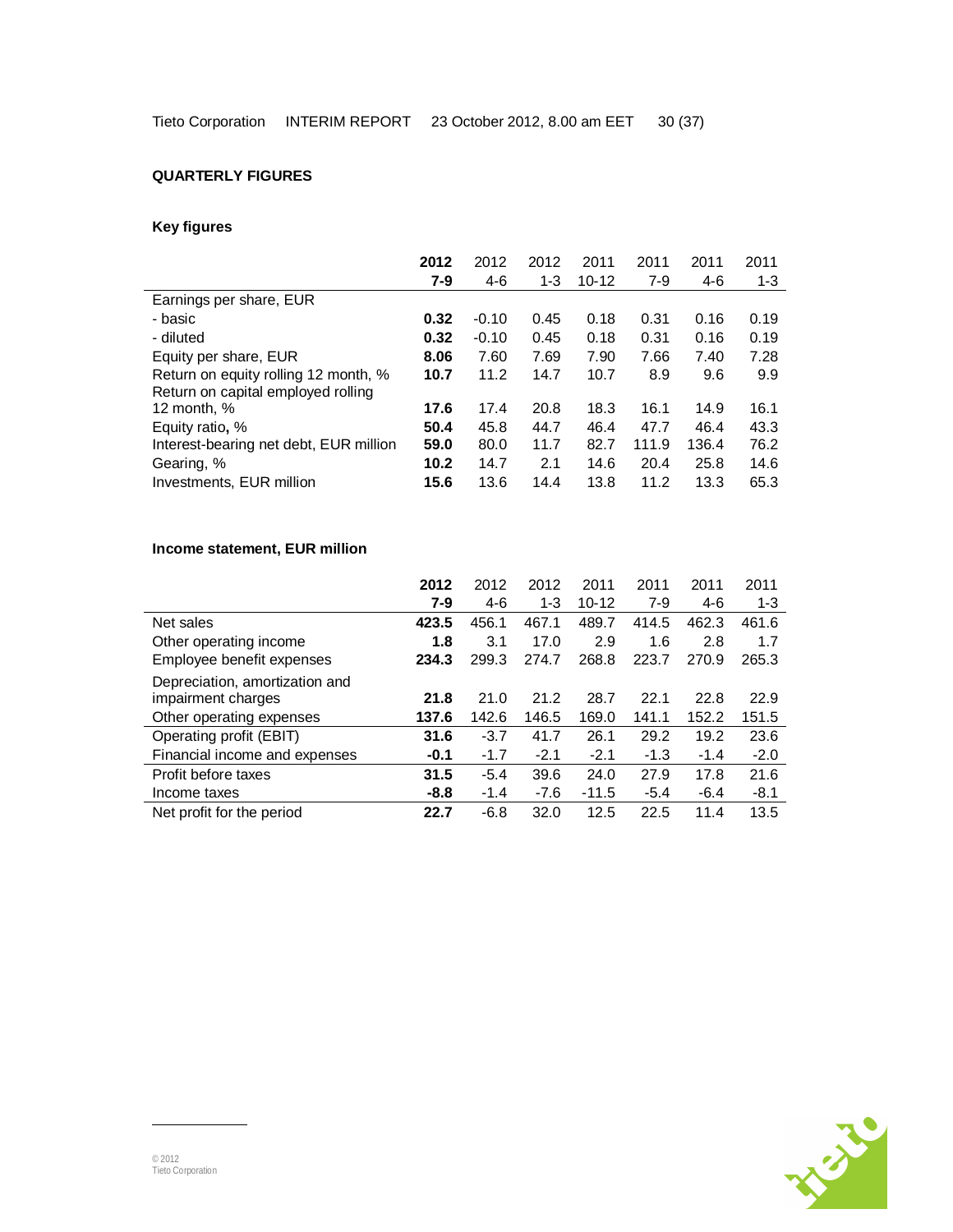# **Balance sheet, EUR million**

|                                         | 2012    | 2012    | 2012      | 2011    | 2011        | 2011        | 2011    |
|-----------------------------------------|---------|---------|-----------|---------|-------------|-------------|---------|
|                                         | 30 Sep  | 30 Jun  | 31 Mar    | 31 Dec  | 30 Sep      | 30 Jun      | 31 Mar  |
|                                         |         |         |           |         |             |             |         |
| Goodwill                                | 423.3   | 416.6   | 415.3     | 413.2   | 416.6       | 418.0       | 421.3   |
| Other intangible assets                 | 61.8    | 67.3    | 72.4      | 77.1    | 82.3        | 88.1        | 93.4    |
| Property, plant and equipment           | 99.7    | 99.2    | 101.8     | 103.2   | 109.7       | 116.0       | 119.5   |
| Other non-current assets                | 53.4    | 50.5    | 48.7      | 53.6    | 64.3        | 66.7        | 67.4    |
| Total non-current assets                | 638.2   | 633.6   | 638.2     | 647.1   | 672.9       | 688.8       | 701.6   |
| Trade receivables and other             |         |         |           |         |             |             |         |
| current assets                          | 503.9   | 525.1   | 490.2     | 495.6   | 479.8       | 488.5       | 494.7   |
| Cash and cash equivalents               | 55.9    | 91.1    | 162.9     | 95.8    | 69.4        | 47.4        | 113.4   |
| Total current assets                    | 559.8   | 616.2   | 653.1     | 591.4   | 549.2       | 535.9       | 608.1   |
| Assets classified as held for sale      | 18.5    | 17.8    | 25.6      | 41.4    |             |             |         |
| <b>Total assets</b>                     | 1 216.5 | 1 267.6 | 1 3 1 6.9 | 1 279.9 | 1 2 2 2 . 1 | 1 2 2 4 . 7 | 1 309.7 |
|                                         |         |         |           |         |             |             |         |
| Total equity                            | 578.4   | 545.4   | 549.7     | 564.8   | 547.4       | 528.9       | 520.3   |
| Non-current loans                       | 107.2   | 110.3   | 114.3     | 117.9   | 122.7       | 176.4       | 185.6   |
| Other non-current liabilities           | 75.9    | 74.0    | 74.0      | 73.2    | 74.4        | 72.2        | 66.7    |
| Total non-current liabilities           | 183.1   | 184.3   | 188.3     | 191.1   | 197.1       | 248.6       | 252.3   |
| Trade payables and other                |         |         |           |         |             |             |         |
| current liabilities                     | 387.2   | 416.0   | 477.7     | 399.6   | 384.5       | 396.1       | 486.3   |
| Provisions                              | 38.2    | 42.7    | 19.6      | 30.1    | 27.4        | 35.7        | 37.7    |
| <b>Current loans</b>                    | 16.1    | 65.3    | 65.1      | 65.7    | 65.7        | 15.4        | 13.1    |
| Total current liabilities               | 441.5   | 524.0   | 562.4     | 495.4   | 477.6       | 447.2       | 537.1   |
| Liabilities classified as held for sale |         |         |           | 28.6    |             |             |         |
|                                         | 13.5    | 13.9    | 16.5      |         |             |             |         |

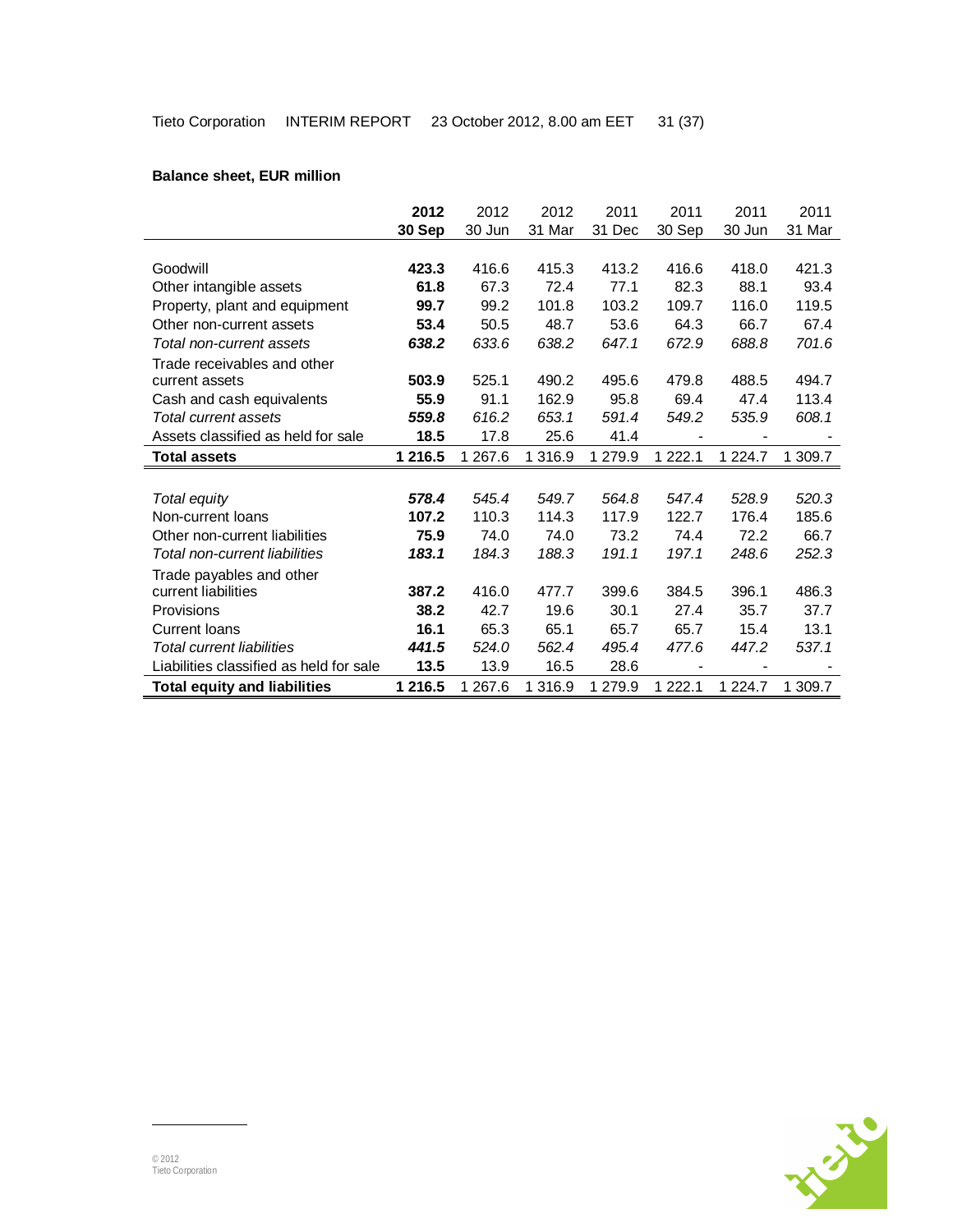# **Cash flow, EUR million**

|                                       | 2012    | 2012    | 2012    | 2011      | 2011    | 2011    | 2011    |
|---------------------------------------|---------|---------|---------|-----------|---------|---------|---------|
|                                       | 7-9     | 4-6     | $1 - 3$ | $10 - 12$ | $7 - 9$ | 4-6     | $1 - 3$ |
|                                       |         |         |         |           |         |         |         |
| Cash flow from operations             |         |         |         |           |         |         |         |
| Net profit                            | 22.7    | $-6.8$  | 32.0    | 12.5      | 22.5    | 11.5    | 13.5    |
| Adjustments                           | 32.4    | 25.3    | 14.9    | 45.7      | 28.5    | 30.2    | 34.5    |
| Change in net working capital         | $-14.3$ | $-18.0$ | 16.8    | $-5.1$    | $-2.4$  | $-34.2$ | 1.2     |
| Cash generated from operations        | 40.8    | 0.5     | 63.7    | 53.1      | 48.6    | 7.5     | 49.2    |
| Net financial expenses paid           | 0.2     | 0.4     | $-1.3$  | $-5.2$    | $-0.8$  | 0.6     | $-2.5$  |
| Income taxes paid                     | $-4.7$  | $-4.7$  | 6.4     | $-4.2$    | $-7.1$  | $-8.1$  | $-7.9$  |
| Net cash flow from operations         | 36.3    | $-3.8$  | 68.8    | 43.7      | 40.7    | 0.0     | 38.8    |
|                                       |         |         |         |           |         |         |         |
| Net cash used in investing activities | $-15.8$ | $-11.6$ | 3.5     | $-11.3$   | $-10.3$ | $-13.7$ | $-19.8$ |
|                                       |         |         |         |           |         |         |         |
| Net cash used in financing activities | $-55.3$ | $-56.2$ | $-3.7$  | $-3.9$    | $-3.3$  | $-56.2$ | $-5.8$  |
| Change in cash and cash equivalents   | $-34.8$ | $-71.6$ | 68.6    | 28.5      | 27.1    | -69.9   | 13.2    |
|                                       |         |         |         |           |         |         |         |
| Cash and cash equivalents at the      |         |         |         |           |         |         |         |
| beginning of period                   | 91.1    | 162.9   | 95.8    | 69.4      | 47.4    | 113.4   | 98.0    |
| Foreign exchange differences          | $-0.7$  | $-0.3$  | 0.0     | $-0.6$    | $-5.1$  | 3.9     | 2.2     |
| Assets classified as held for sale    | 0.3     | 0.1     | $-1.5$  | $-1.5$    |         |         |         |
| Change in cash and cash equivalents   | $-34.8$ | $-71.6$ | 68.6    | 28.5      | 27.1    | $-69.9$ | 13.2    |
| Cash and cash equivalents at the end  |         |         |         |           |         |         |         |
| of period                             | 55.9    | 91.1    | 162.9   | 95.8      | 69.4    | 47.4    | 113.4   |

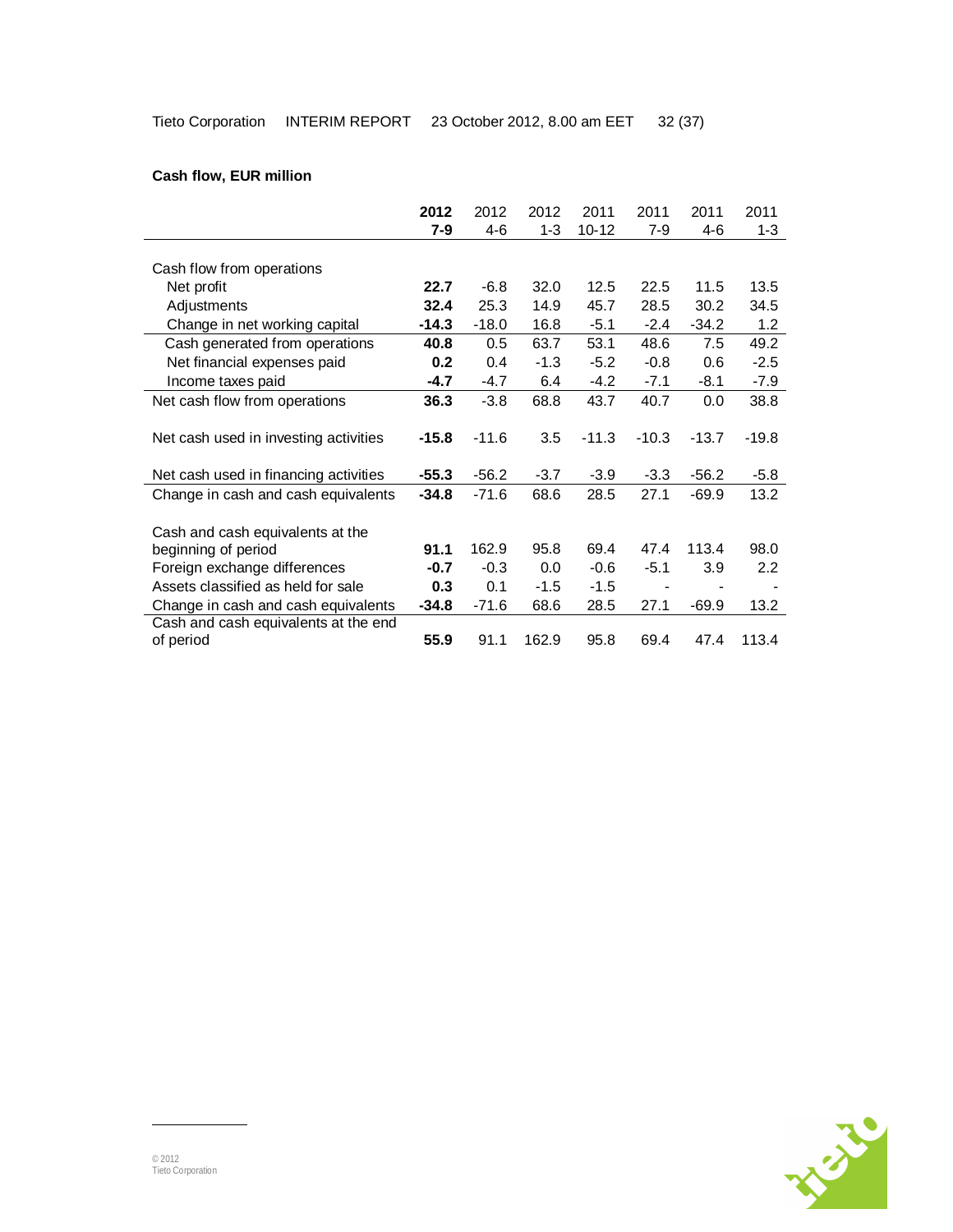### **QUARTERLY FIGURES BY SEGMENTS**

## **Net sales by market unit, EUR million**

|                                  | 2012  | 2012 | 2012  | 2011      | 2011 | 2011 | 2011    |
|----------------------------------|-------|------|-------|-----------|------|------|---------|
|                                  | $7-9$ | 4-6  | 1-3   | $10 - 12$ | 7-9  | 4-6  | $1 - 3$ |
| Finland and the Baltic countries | 176   | 190  | 193   | 202       | 169  | 178  | 184     |
| Scandinavia                      | 129   | 135  | 141   | 147       | 120  | 140  | 141     |
| Central Europe & Russia          | 30    | 31   | 34    | 36        | 31   | 33   | 31      |
| Global Accounts                  | 150   | 170  | 175   | 185       | 162  | 193  | 190     |
| Group elimination                | -61   | -69  | $-75$ | -80       | -68  | -80  | -85     |
| Group total                      | 423   | 456  | 467   | 490       | 415  | 462  | 462     |

# **Customer sales by business line, EUR million**

|                                      | 2012  | 2012 | 2012  | 2011      | 2011  | 2011 | 2011    |
|--------------------------------------|-------|------|-------|-----------|-------|------|---------|
|                                      | $7-9$ | 4-6  | $1-3$ | $10 - 12$ | $7-9$ | 4-6  | $1 - 3$ |
| <b>Industry Solutions</b>            | 126   | 138  | 143   | 147       | 119   | 138  | 130     |
| <b>Enterprise Solutions</b>          | 58    | 67   | 72    | 71        | 59    | 53   | 67      |
| Managed Services and Transformation  | 163   | 166  | 172   | 182       | 159   | 179  | 172     |
| <b>Product Engineering Solutions</b> | 76    | 86   | 81    | 90        | 77    | 92   | 92      |
| Group total                          | 423   | 456  | 467   | 490       | 415   | 462  | 462     |

The comparison figures for 2011 have changed due to transfer of businesses between the business lines at the beginning of 2012.

## **Net sales by customer sector, EUR million**

|                  | 2012 | 2012 | 2012  | 2011      | 2011 | 2011 | 2011 |
|------------------|------|------|-------|-----------|------|------|------|
|                  | 7-9  | 4-6  | $1-3$ | $10 - 12$ | 7-9  | 4-6  | 1-3  |
| Telecom          | 135  | 143  | 145   | 152       | 129  | 151  | 147  |
| Finance          | 85   | 88   | 96    | 98        | 85   | 95   | 96   |
| Industry sectors | 204  | 223  | 226   | 240       | 200  | 216  | 219  |
| Group total      | 423  | 456  | 467   | 490       | 415  | 462  | 462  |

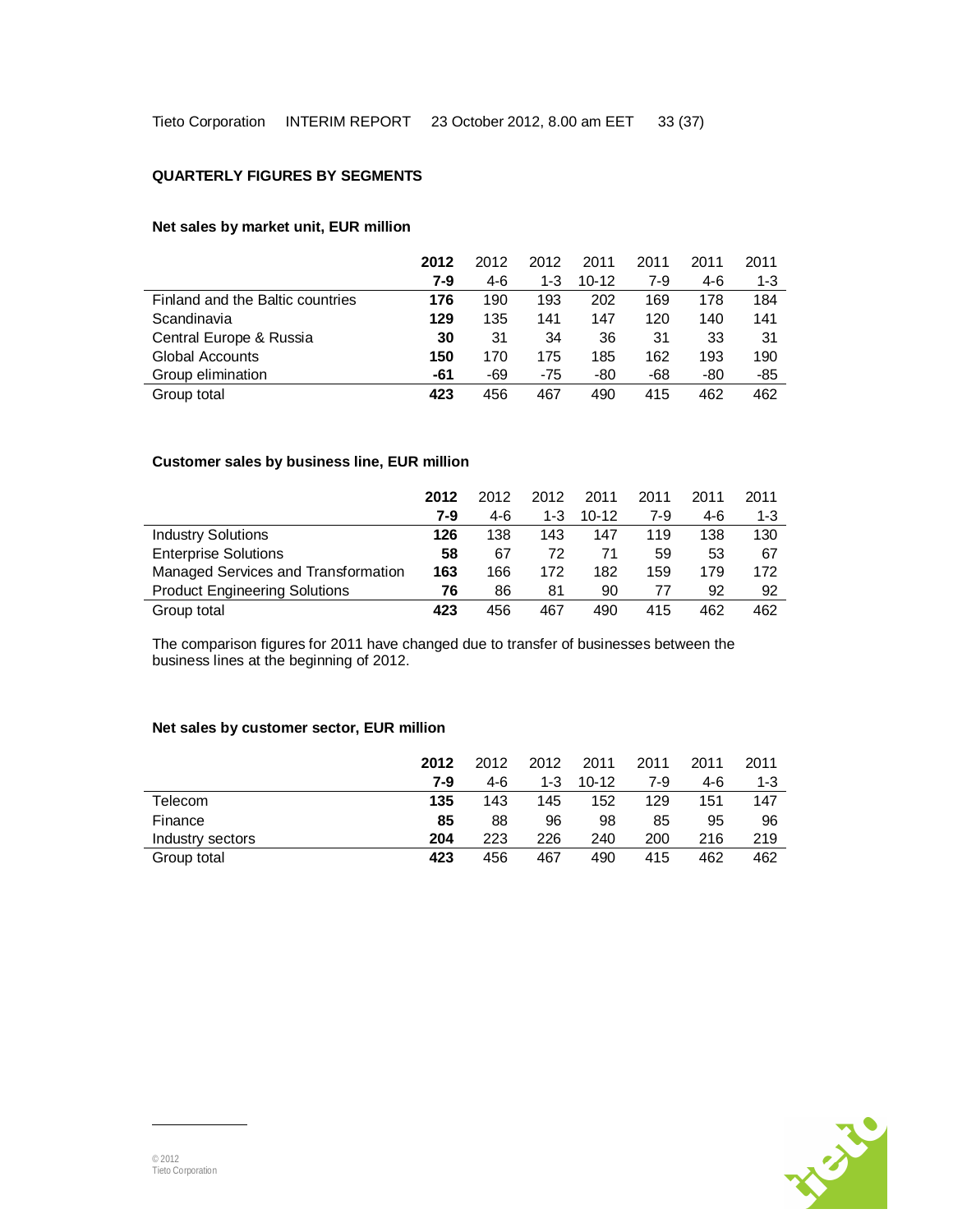# **Operating profit (EBIT) by market unit, EUR million**

|                                          | 2012   | 2012   | 2012    | 2011      | 2011   | 2011   | 2011    |
|------------------------------------------|--------|--------|---------|-----------|--------|--------|---------|
|                                          | 7-9    | 4-6    | $1 - 3$ | $10 - 12$ | 7-9    | 4-6    | $1 - 3$ |
| Finland and the Baltic countries         | 19.0   | 7.9    | 17.3    | 23.9      | 17.3   | 4.2    | 13.4    |
| Scandinavia                              | 8.1    | $-2.5$ | 5.5     | 2.4       | 6.0    | 5.1    | 5.2     |
| Central Europe & Russia                  | $-4.2$ | $-9.5$ | $-4.2$  | -6.8      | $-3.6$ | -5.6   | $-5.0$  |
| <b>Global Accounts</b>                   | 11.6   | 5.1    | 30.2    | 9.6       | 11.9   | 18.5   | 15.4    |
| Steering Functions and Global Management | $-2.9$ | $-4.7$ | $-7.0$  | $-2.9$    | $-2.3$ | $-3.1$ | $-5.4$  |
| Operating profit (EBIT)                  | 31.6   | $-3.7$ | 41.7    | 26.1      | 29.2   | 19.2   | 23.6    |

## **Operating margin (EBIT) by market unit, %**

|                                  | 2012 | 2012   | 2012 | 2011    | 2011 | 2011 | 2011 |
|----------------------------------|------|--------|------|---------|------|------|------|
|                                  | 7-9  | 4-6    | 1-3  | $10-12$ | 7-9  | 4-6  | 1-3  |
| Finland and the Baltic countries | 10.8 | 4.2    | 9.0  | 11.9    | 10.2 | 2.4  | -7.3 |
| Scandinavia                      | 6.3  | $-1.9$ | 3.9  | 1.6     | 5.0  | 3.7  | 3.7  |
| Central Europe & Russia          | 14.0 | 31.1   | 12.5 | $-18.9$ | 11.5 | 17.1 | 15.9 |
| <b>Global Accounts</b>           | 7.7  | 3.0    | 17.3 | 5.2     | 7.4  | 9.6  | 8.1  |
| Operating margin (EBIT)          | 7.5  | -0.8   | 8.9  | 5.3     | 71   | 4.1  | 5.1  |

### **Operating profit (EBIT) excl. one-off items by market unit, EUR million**

|                                          | 2012   | 2012   | 2012    | 2011      | 2011   | 2011   | 2011    |
|------------------------------------------|--------|--------|---------|-----------|--------|--------|---------|
|                                          | 7-9    | 4-6    | $1 - 3$ | $10 - 12$ | 7-9    | 4-6    | $1 - 3$ |
| Finland and the Baltic countries         | 19.3   | 15.6   | 17.2    | 24.6      | 19.4   | 4.1    | 13.6    |
| Scandinavia                              | 10.7   | 7.7    | 6.2     | 2.4       | 8.6    | 9.2    | 5.2     |
| Central Europe & Russia                  | $-3.2$ | $-3.7$ | $-4.1$  | $-5.3$    | $-3.6$ | $-5.4$ | $-5.0$  |
| <b>Global Accounts</b>                   | 12.9   | 9.8    | 15.6    | 15.3      | 12.5   | 18.5   | 15.4    |
| Steering Functions and Global Management | $-2.5$ | $-1.3$ | $-7.0$  | $-2.8$    | $-2.4$ | $-2.1$ | $-5.3$  |
| Operating profit (EBIT)                  | 37.1   | 28.2   | 28.0    | 34.2      | 34.5   | 24.5   | 23.9    |

# **Operating margin (EBIT) excl. one-off items by market unit, %**

|                                  | 2012 | 2012 | 2012    | 2011      | 2011 | 2011 | 2011    |
|----------------------------------|------|------|---------|-----------|------|------|---------|
|                                  | 7-9  | 4-6  | $1 - 3$ | $10 - 12$ | 7-9  | 4-6  | $1 - 3$ |
| Finland and the Baltic countries | 11.0 | 8.2  | 8.9     | 12.2      | 11.5 | 2.3  | -74     |
| Scandinavia                      | 8.3  | 5.7  | 4.4     | 1.6       | 7.2  | 6.6  | 3.7     |
| Central Europe & Russia          | 10.6 | 11.9 | 12.1    | $-14.7$   | 11.4 | 16.5 | 15.8    |
| Global Accounts                  | 8.6  | 5.7  | 8.9     | 8.3       | 7.7  | 9.6  | 8.1     |
| Operating margin (EBIT)          | 8.8  | 6.2  | 6.0     | 7.0       | 8.3  | 5.3  | 5.2     |

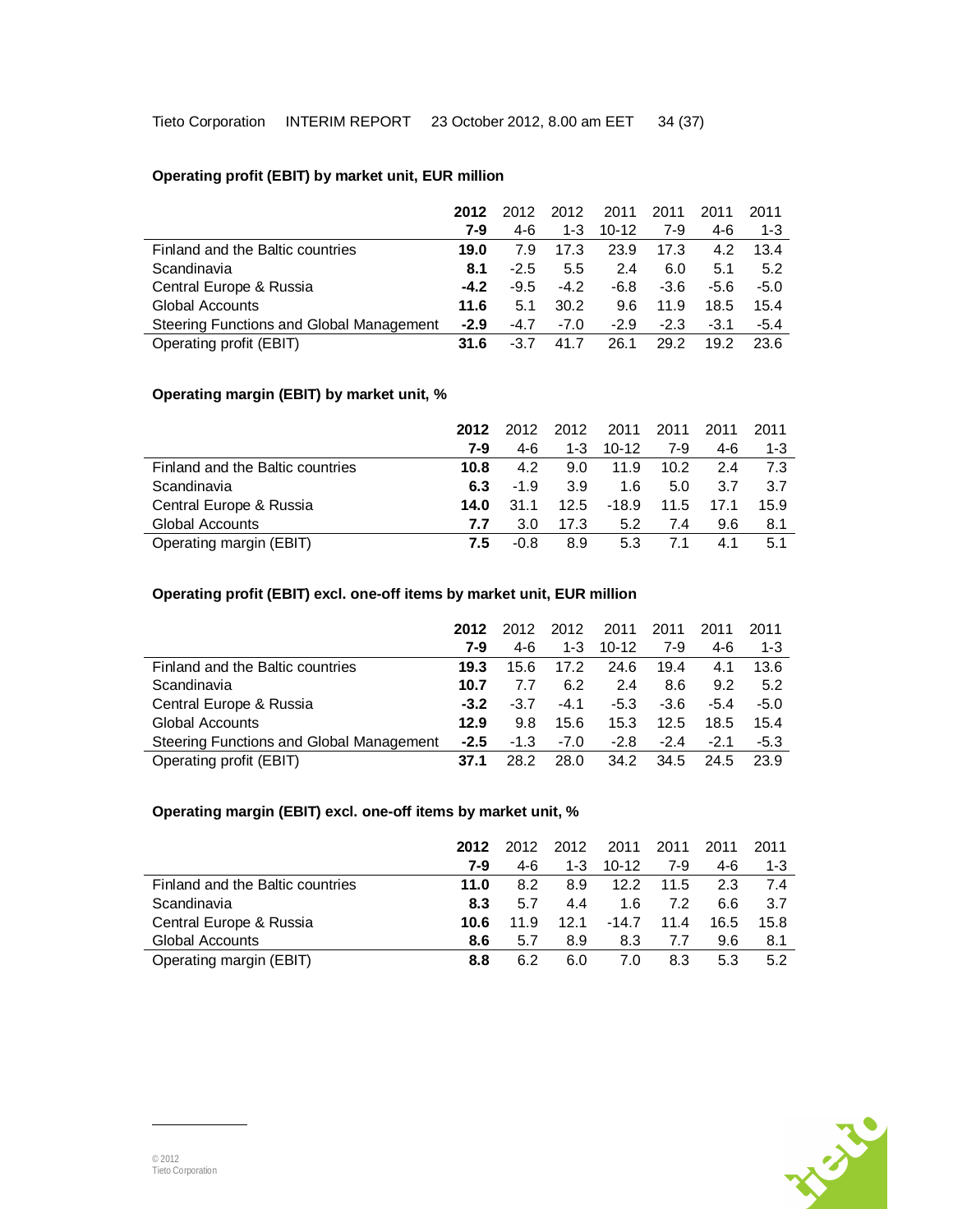### **Major shareholders on 30 September 2012**

|    |                                        | <b>Shares</b> | $\frac{0}{0}$ |
|----|----------------------------------------|---------------|---------------|
| 1  | Cevian Capital *)                      | 11 073 614    | 15.3          |
| 2  | Solidium Oy                            | 7 415 418     | 10.3          |
| 3  | Ilmarinen Mutual Pension Insurance Co. | 3 467 111     | 4.8           |
| 4  | Etera Mutual Pension Insurance Co.     | 3 000 000     | 4.1           |
| 5  | Varma Mutual Pension Insurance Co.     | 2859749       | 4.0           |
| 6  | OP-Pohjola Group Central Cooperative   | 2 3 5 1 6 6 5 | 3.3           |
| 7  | Swedbank Robur fonder                  | 1 675 627     | 2.3           |
| 8  | Svenska Litteratursällskapet i Finland | 1 041 345     | 1.4           |
| 9  | The State Pension fund                 | 873 000       | 1.2           |
| 10 | Tapiola Pension                        | 700 000       | 1.0           |
|    |                                        | 34 457 529    | 47.6          |
|    |                                        |               |               |
|    | Nominee registered                     | 33 223 011    | 45.9          |
|    | <b>Others</b>                          | 4 657 453     | 6.5           |
|    | Total                                  | 72 337 993    | 100.0         |

Based on the ownership records of Euroclear Finland Oy and Euroclear Sweden AB.

\*) Based on the ownership records of Euroclear Finland Oy, Cevian Capital´s holding on 31 August 2012 was 11 073 614 shares, representing 15.3% of the shares and voting rights.

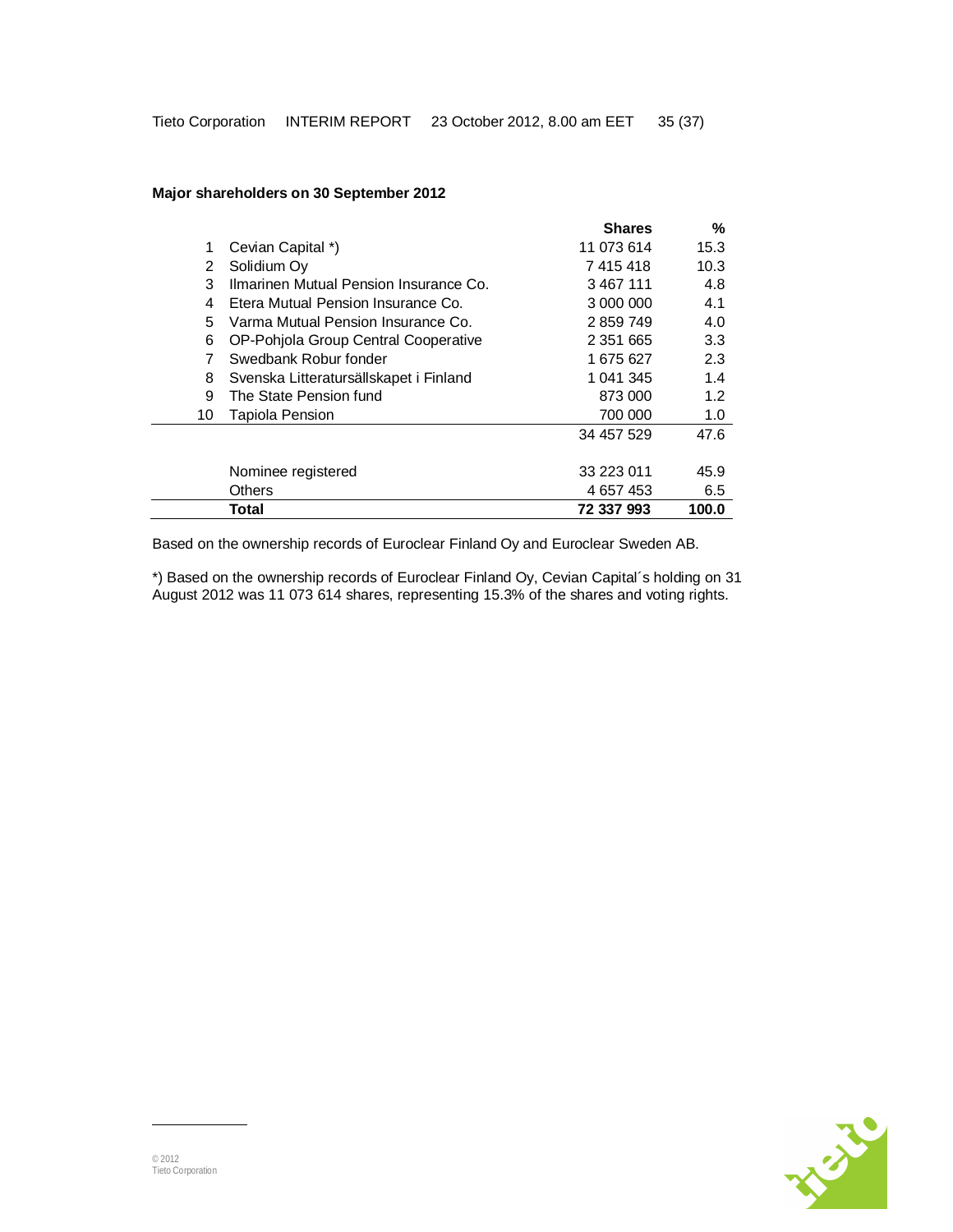Tieto Corporation INTERIM REPORT 23 October 2012, 8.00 am EET 36 (37)

### **For further information, please contact:**

Lasse Heinonen, CFO, tel. +358 (0)2072 66329, +358 50 393 4950, lasse.heinonen(at)tieto.com Pellervo Hämäläinen, Vice President, Communications and IR, tel. +358 2072 52729, +358 40 674 5257, pellervo.hamalainen(at)tieto.com Tanja Lounevirta, Head of Financial Communications, tel. +358 2072 71725, +358 50 321 7510, tanja.lounevirta(at)tieto.com